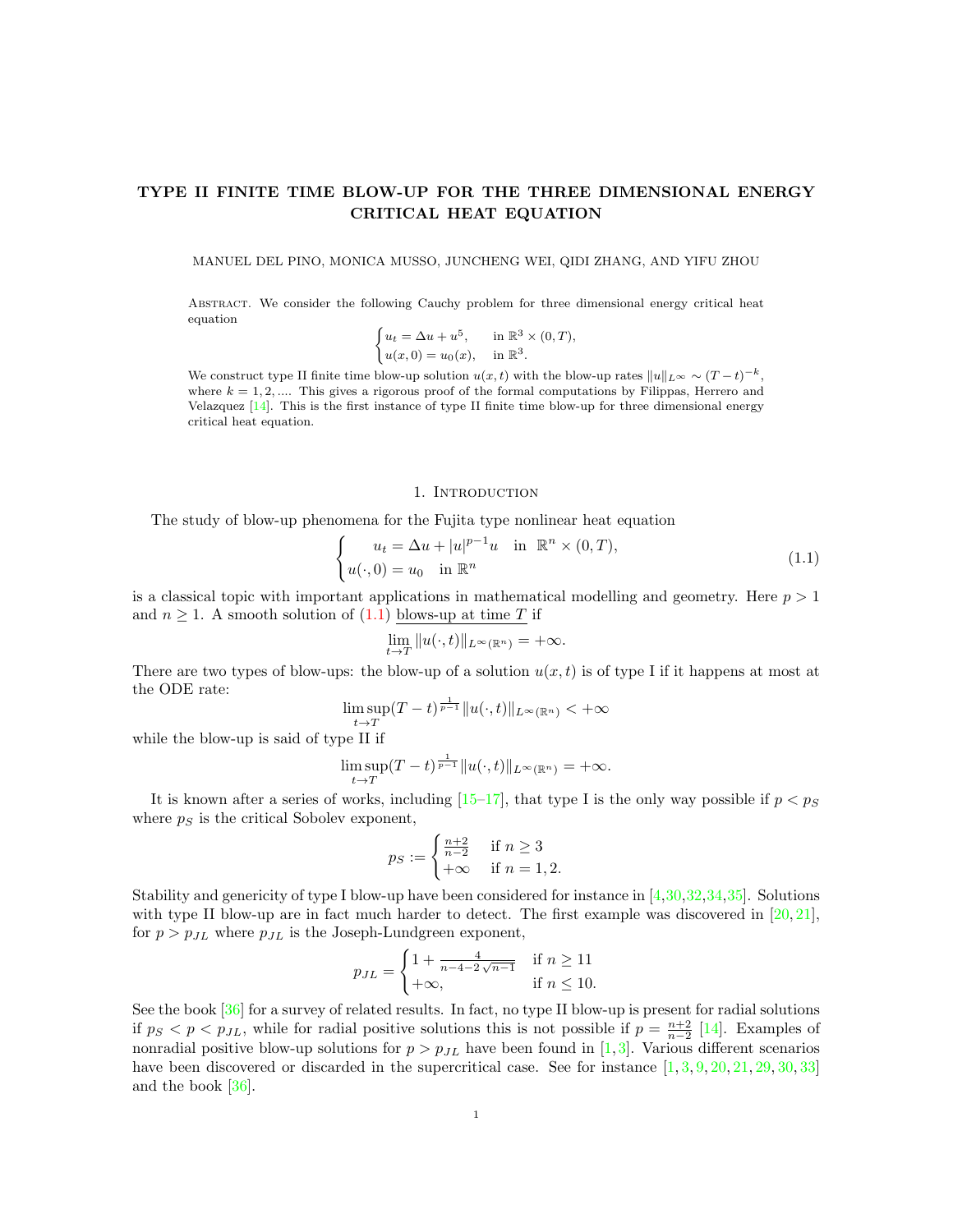In [\[14\]](#page-41-0) Filippas, Herrero and Velazquez formally obtained sign-changing solution with type II blowup for  $p = p<sub>S</sub>$  in [\[14\]](#page-41-0) in lower dimensions  $n = 3, 4, 5, 6$ . The blowup of radial blowup solutions found in [\[14\]](#page-41-0) are given by

$$
||u||_{L^{\infty}(\mathbb{R}^n)} \sim \begin{cases} (T-t)^{-k}, \ n=3, \\ (T-t)^{-k}|\log(T-t)|^{\frac{2k}{k-1}}, \ n=4, \\ (T-t)^{-k}, \ n=5, \\ (T-t)^{-\frac{1}{4}}|\log(T-t)|^{-\frac{15}{8}}, \ n=6 \end{cases}
$$
(1.2)

and this is corrected to

$$
||u||_{L^{\infty}(\mathbb{R}^n)} \sim \begin{cases} (T-t)^{-k}, \ n=3, \\ (T-t)^{-k}|\log(T-t)|^{\frac{2k}{k-1}}, \ n=4, \\ (T-t)^{-3k}, \ n=5, \\ (T-t)^{-\frac{5}{2}}|\log(T-t)|^{-\frac{15}{4}}, \ n=6 \end{cases}
$$
(1.3)

by Harada [\[18\]](#page-41-11).

The first rigorous proof of radial example was constructed by Schweyer in [\[40\]](#page-42-5) for  $n = 4$  and  $k = 1$ . (See [\[10\]](#page-41-12) for multiple blow-ups and nonradial case in  $n = 4, k = 1$ .) There is a deep connection between dimension four energy critical and two-dimensional harmonic map flows ( [\[6\]](#page-41-13) [\[38\]](#page-42-6)). Slower blowup rates for harmonic map flows are established by Raphael and Schweyer [\[39\]](#page-42-7), which suggests that slower blowup rates are also possible for energy critical heat equation in the case  $n = 4, k \geq 2$ .

In dimension  $n=5$  and critical case  $p=p_S=\frac{7}{3}$ , the first three authors gave a rigorous construction of type II blow-up in radial and nonradial cases (confirming the case of  $k = 1, n = 5$ ). Higher speed blow-up solutions for  $n = 5, p = p_S = \frac{7}{3}, k \ge 2$  are carried out recently by Harada [\[18\]](#page-41-11).

Very recently Harada succeeded in establishing the type II blow-up in dimension  $n = 6, p = p<sub>S</sub> = 2$ [\[19\]](#page-41-14).

The purpose of this paper is to fill the gap in the last remaining dimension  $n = 3, p = p<sub>S</sub> = 5$ .

<span id="page-1-0"></span>**Theorem 1.** Let  $n = 3$  and  $k \in \mathbb{Z}_+$ . For each  $T > 0$  sufficiently small there exists an initial condition  $u_0$  such that the solution of Problem [\(1.1\)](#page-0-0) blows up at time T which looks like at main order

$$
u(x,t) = \eta \left(\frac{x}{\sqrt{T-t}}\right) \left[ \mu^{-\frac{1}{2}}(t) w\left(\frac{x}{\mu(t)}\right) + 2\mu'(t) \mu^{\frac{1}{2}}(t) J\left(\frac{x}{\mu(t)}\right) \right] + \left(1 - \eta \left(\frac{x}{\sqrt{T-t}}\right) \eta \left(\frac{x}{\sqrt{T-t}}\right) (T-t)^k \frac{1}{|x|} C_k H_{2k} \left(\frac{|x|}{2\sqrt{T-t}}\right) + \theta(x,t) \right)
$$

where

$$
w(y) = 3^{\frac{1}{4}}(1+|y|^2)^{-\frac{1}{2}}, \quad C_k = \frac{(-1)^k k! \sqrt{3}}{(2k)!},
$$

 $H_{2k}$  is the Hermite polynomial defined in [\(2.3\)](#page-2-0) and J is defined in [\(2.7\)](#page-3-0). Moreover, the blow-up rate  $\mu(t)$  satisfies

$$
\mu(t) \sim \mu_0(t) = 3^{\frac{1}{2}} A(T - t)^{2k}, \quad k \in \mathbb{Z}_+
$$

and  $\|\theta\|_{L^{\infty}} \leq T^a$  for some  $a > 0$ .

The method of this paper is close in spirit to the analysis in the works  $[5-9]$  $[5-9]$ , where the inner-outer gluing method is employed. This method reduces the original problem to solving a basically uncoupled system, which depends in subtle ways on the parameter choices (which are governed by relatively simple ODE systems). The main obstacle in proving finite time blow-up in dimension three is the very slow decaying behavior of the kernel  $Z_0(y) \sim \frac{1}{|y|}$  which is not even in  $L^2$ . To overcome this difficulty we follow the ideas in  $[7]$  in which the first three authors constructed infinite time blow-up for  $(1.1)$  with fast decaying initial condition. First we use the matched asymptotics expansion of [\[14\]](#page-41-0) to construct a good inner and outer expansions. But this is not good enough as the error still carries slow decaying. As in [\[6\]](#page-41-13) and [\[7\]](#page-41-16), we use a global term to correct the slow decaying error. This global term carries all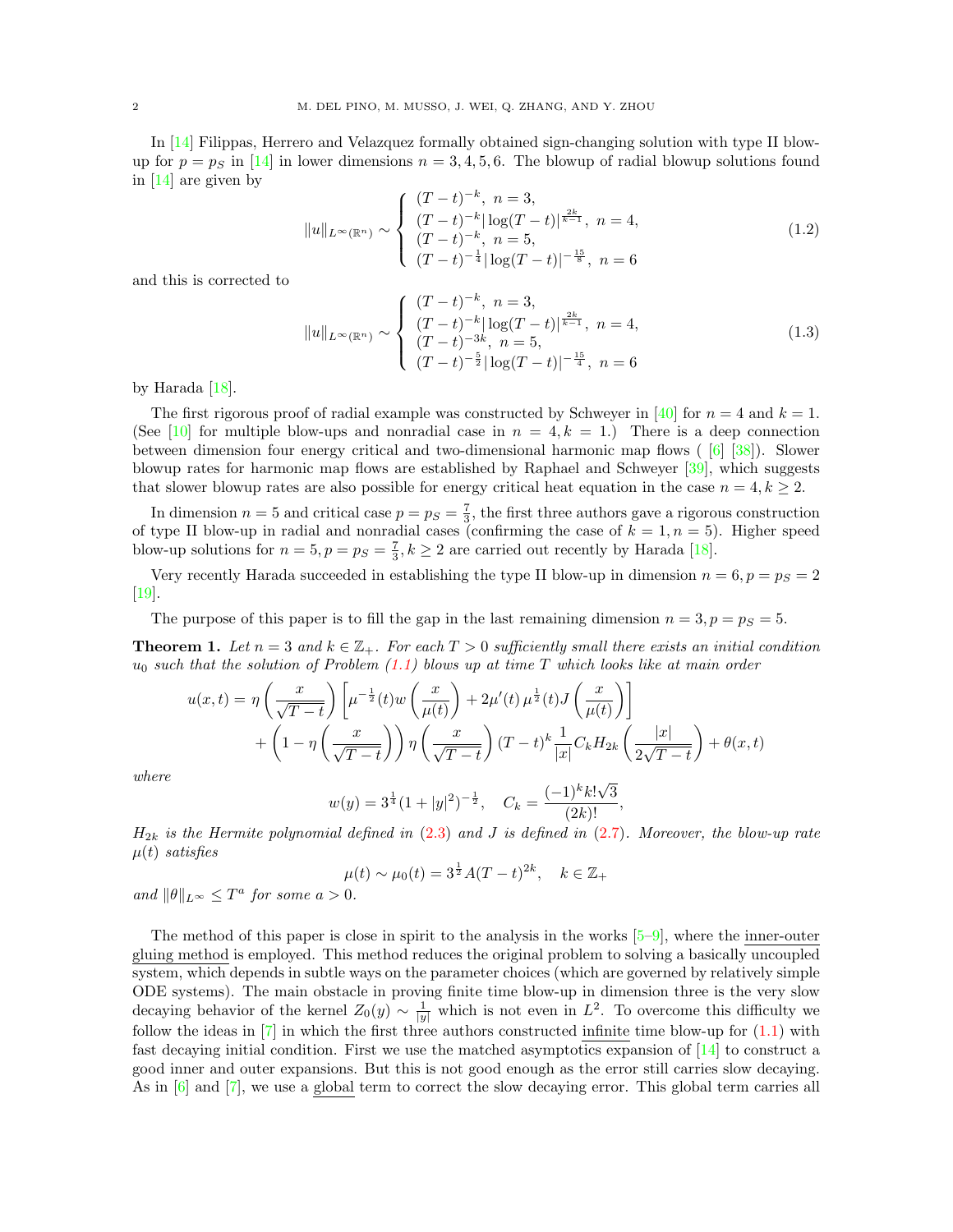the information needed to solve the scaling parameter. We then use the inner-outer gluing procedure to find a true solution. Interestingly the remainder of the scaling parameter solves a nonlocal ODE of the following form

$$
\int_{t}^{T} \frac{\alpha(s)}{\sqrt{T-s}} ds = h(t), t < T, \alpha(T) = 0
$$

which is Caputo derivative of  $\frac{1}{2}$  for  $\beta = \int_0^t \alpha(t)$ . This is the <u>nonlocal feature</u> for three dimensional problem. As far as we know this seems to be the first construction of finite time blow-up for critical heat equation in  $\mathbb{R}^3$ .

We remark that the phenomena of blow-up by bubbling (time dependent, energy invariant, asymptotically singular scalings of steady states) arises in various problems of parabolic, geometric and dispersive nature. This has been an intensively studied topic in the harmonic map flow  $[6,27]$  $[6,27]$ , critical heat equations  $[2, 8, 14, 29, 30, 36]$  $[2, 8, 14, 29, 30, 36]$  $[2, 8, 14, 29, 30, 36]$  $[2, 8, 14, 29, 30, 36]$  $[2, 8, 14, 29, 30, 36]$  $[2, 8, 14, 29, 30, 36]$  $[2, 8, 14, 29, 30, 36]$  $[2, 8, 14, 29, 30, 36]$  $[2, 8, 14, 29, 30, 36]$  $[2, 8, 14, 29, 30, 36]$ , critical Schrödinger maps  $[28, 31]$  $[28, 31]$ , critical wave maps and Yang-Mills [\[23,](#page-41-21) [37\]](#page-42-9), and critical wave equations [\[12,](#page-41-22) [13,](#page-41-23) [22,](#page-41-24) [24–](#page-41-25)[26\]](#page-41-26).

The rest of this paper will be devoted to the proof of Theorem [1.](#page-1-0)

# 2. First approximation and matching

In this section, following the matched asymptotic expansions first developed in  $[14]$ , we obtain an initial blow-up rate of finite blow-up solutions of the following nonlinear heat equation with critical exponent in  $\mathbb{R}^3$ ,

<span id="page-2-1"></span>
$$
u_t = \Delta u + u^5, \quad u(x,0) = u_0(x), \quad x \in \mathbb{R}^3, \quad t > 0.
$$
\n
$$
(2.1)
$$

where the initial value  $u_0$  will be determined later. Throughout the paper, we shall use the symbol "  $\leq$  " to denote "  $\leq$  C" for a positive constant C independent of t and T, where C might be different from line to line.

#### 2.1. Approximate solutions. In the self-similar variable

$$
z = \frac{x}{\sqrt{T-t}}, \quad \tau = -\log(T-t), \quad \Phi(z,\tau) = (T-t)^{\frac{1}{4}}u(x,t),
$$

problem [\(2.1\)](#page-2-1) reads as

$$
\Phi_{\tau} = \Delta \Phi - \frac{1}{2} (z \cdot \nabla \Phi) - \frac{\Phi}{4} + \Phi^5.
$$

We next find good approximate solution for the above equation in both inner and outer regimes.

For the outer part, the first profile will be chosen as the solution to the linear problem

<span id="page-2-2"></span>
$$
\partial_{\tau} \Phi_{out} = \Delta \Phi_{out} - \frac{1}{2} (z \cdot \nabla \Phi_{out}) - \frac{\Phi_{out}}{4}.
$$
\n(2.2)

Writing  $\Phi_{out} = e^{\gamma \tau} m(z)$ , we look for radially symmetric solutions to the following ODE

$$
m'' + \left(\frac{2}{z} - \frac{1}{2}z\right)m' - \left(\gamma + \frac{1}{4}\right)m = 0,
$$

which turns out to be an eigenvalue problem  $(14)$ . In order to get even solutions with polynomial growth rate in the outer regime, we take  $\gamma = \frac{1}{4} - k$ ,  $k \in \mathbb{Z}_+$ , and then

$$
m(z) = A^{\frac{1}{2}} C_k \frac{1}{z} H_{2k}(\frac{z}{2}),
$$

where  $H_{2k}$  is Hermite polynomial

<span id="page-2-0"></span>
$$
H_{2k}(\frac{z}{2}) = \frac{(-1)^k (2k)!}{k!} (1 - k\frac{z^2}{2} + \dots + a_k z^{2k}), \ C_k = \frac{(-1)^k k! \sqrt{3}}{(2k)!},
$$
 (2.3)

 $a_k$  is constant depending on k, and A is any positive constant. Therefore, we get special solutions of (2.[2\)](#page-2-2)

$$
\Phi_{out}(z,\tau)=A^{\frac{1}{2}}e^{(\frac{1}{4}-k)\tau}C_k\frac{1}{z}H_{2k}(\frac{z}{2}),
$$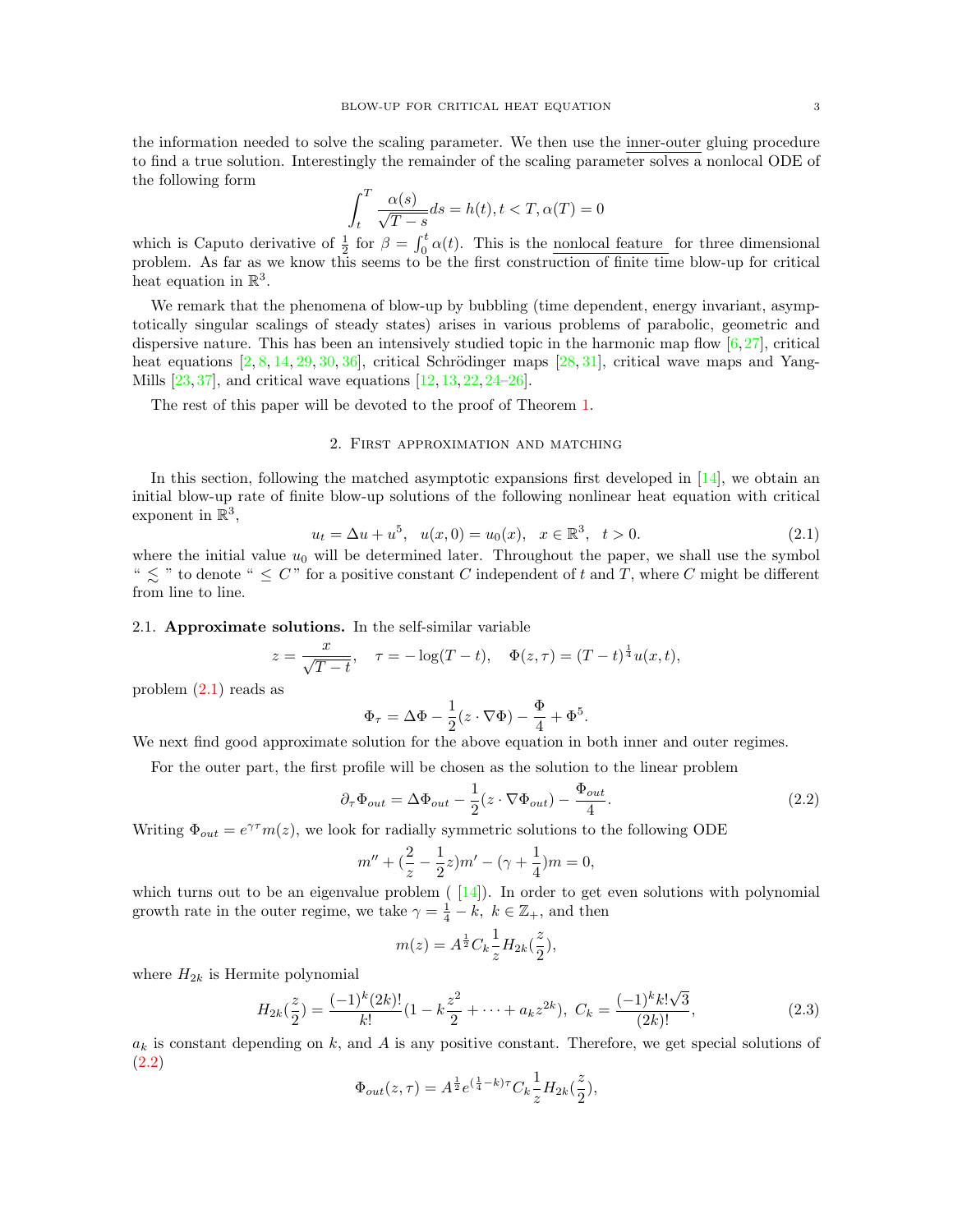which are sufficient for the matching to be carried out below, and we take the outer approximate solution of  $(2.1)$  $(2.1)$  to be

$$
u_{out}(x,t) = (T-t)^{-\frac{1}{4}} \Phi_{out}(z,\tau) = A^{\frac{1}{2}} (T-t)^{k} \frac{1}{x} C_k H_{2k}(\frac{1}{2} \frac{x}{\sqrt{T-t}}). \tag{2.4}
$$

It can be directly checked that in the original variable  $u_{out}$  satisfies

$$
\partial_t u_{out} = \Delta u_{out}.
$$

For the inner part, we choose the approximate solution to be

$$
\Phi_{in}(z,\tau) = \epsilon^{-1/2} \big( w(y) + \sigma(\tau) J(y) \big),
$$

where

$$
w(y) = 3^{\frac{1}{4}}(1+|y|^2)^{-\frac{1}{2}}, \ y = \frac{z}{\epsilon}, \ \sigma(\tau) = 2\epsilon(\tau)\partial_{\tau}\epsilon(\tau) - \epsilon^2(\tau),
$$

and  $\epsilon(\tau)$  is a positive function to be determined later. Here J is the radial solution of

<span id="page-3-1"></span>
$$
\Delta J + 5w^4 J + \frac{1}{2}y \cdot \nabla w + \frac{w}{4} = 0, \ J(0) = 0, \ J'(0) = 0.
$$
 (2.5)

Set  $\mu(t) := \sqrt{T - t} \epsilon(\tau)$  and  $y = \frac{x}{\mu}$ . Then one has

$$
\bar{u}_{in}(x,t) = (T-t)^{-\frac{1}{4}} \Phi_{in}(z,\tau) = \mu^{-\frac{1}{2}} \left[ w(\frac{x}{\mu}) + 2\mu\mu' J(\frac{x}{\mu}) \right]
$$

since

$$
\sigma = 2\epsilon \partial_{\tau} \epsilon - \epsilon^2 = 2\epsilon \partial_t \epsilon (T - t) - \epsilon^2
$$
  
=  $2\mu (T - t)^{-\frac{1}{2}} \left[ \mu'(T - t)^{-\frac{1}{2}} + \mu \frac{1}{2} (T - t)^{-\frac{3}{2}} \right] (T - t) - \mu^2 (T - t)^{-1}$   
=  $2\mu \mu'$ .

Denote

$$
Z_0(y) := -[y \cdot \nabla w + \frac{w}{2}] = \frac{3^{\frac{1}{4}}}{2} \frac{|y|^2 - 1}{(1 + |y|^2)^{\frac{3}{2}}},\tag{2.6}
$$

which is a radial kernel of the homogeneous part of  $(2.5)$ . Then it is easy to see that

<span id="page-3-0"></span>
$$
J(y) = Z_0(y) \int_0^y \frac{1}{Z_0^2(s)} s^{-2} \int_0^s Z_0(u) u^2 \frac{Z_0(u)}{2} du ds,
$$
\n(2.7)

and thus

$$
J(y) \sim \frac{3^{\frac{1}{4}}}{8}y
$$
 as  $y \to \infty$ .

2.2. Matching inner and outer solutions. In the region  $\mu(t) \ll |x| \ll \sqrt{T-t}$ , the inner and outer solutions have the following asymptotic behaviors respectively

<span id="page-3-2"></span>
$$
\bar{u}_{in} \sim 3^{\frac{1}{4}} \mu^{\frac{1}{2}} |x|^{-1} + \frac{3^{\frac{1}{4}}}{4} \mu^{-\frac{1}{2}} \mu' |x|,\tag{2.8}
$$

<span id="page-3-3"></span>
$$
u_{out} \sim A^{\frac{1}{2}} \sqrt{3} \frac{(T-t)^k}{|x|} - A^{\frac{1}{2}} \sqrt{3} \frac{k}{2} |x| (T-t)^{k-1}.
$$
 (2.9)

Matching the inner and outer solutions, we get

$$
\mu \sim 3^{\frac{1}{2}}A(T-t)^{2k}, \qquad k \in \mathbb{Z}_+
$$

so it is natural to choose

$$
\mu_0 := 3^{\frac{1}{2}} A(T - t)^{2k}
$$

as the leading order of the scaling parameter  $\mu(t)$ .

We next choose

$$
u_{in}(x,t) = \mu^{-\frac{1}{2}} w(\frac{x}{\mu}) + 2\mu_0' \mu^{\frac{1}{2}} J(\frac{x}{\mu})
$$
\n(2.10)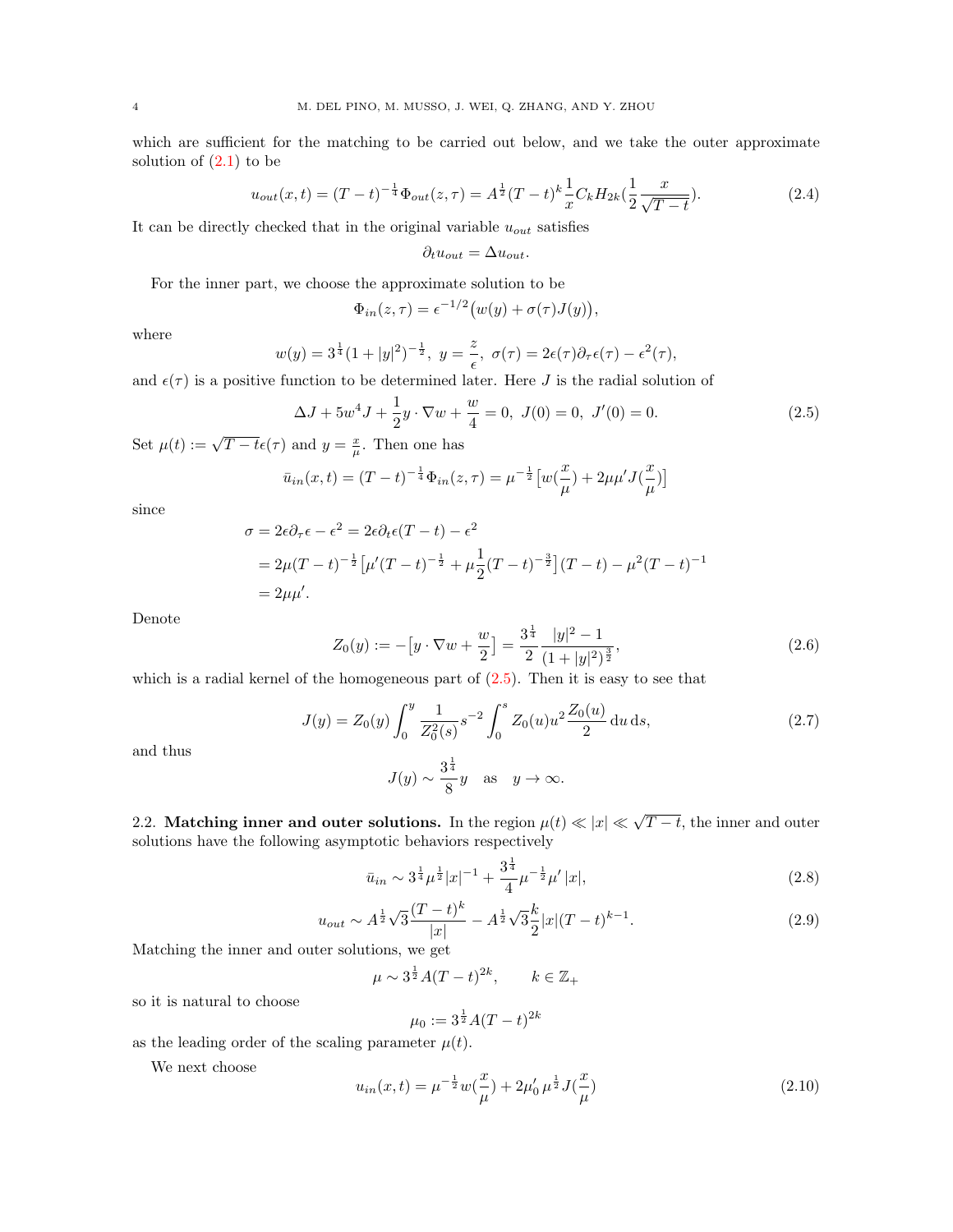and take the first approximate solution as follows

$$
U_1(x,t) := \eta \left(\frac{|x|}{r\sqrt{T-t}}\right) u_{in} + \left(1 - \eta \left(\frac{|x|}{r_1(T-t)^{\zeta_1}}\right)\right) \eta \left(\frac{|x|}{r_2(T-t)^{\zeta_2}}\right) u_{out},\tag{2.11}
$$

where  $\eta$  is the smooth cut-off function satisfying  $\eta(t) = 1$  for  $t \in [0, 1]$  and  $\eta(t) = 0$  for  $t \in [2, \infty)$ , and  $r, r_1, r_2(> 0)$  are sufficiently small constants to be determined later. For simplicity, we write

$$
\eta_1(x,t) := \eta\left(\frac{|x|}{r\sqrt{T-t}}\right),
$$

$$
\eta_{o1}(x,t) = \eta\left(\frac{|x|}{r_1(T-t)^{\zeta_1}}\right),
$$

$$
\eta_{o2}(x,t) = \eta\left(\frac{|x|}{r_2(T-t)^{\zeta_2}}\right).
$$

2.3. Error of the first approximation. We define the error function

$$
S(u) := -\partial_t u + \Delta_x u + u^5,
$$

and compute

$$
S(U_1) = -\partial_t U_1 + \Delta_x U_1 + U_1^5
$$
  
=  $-\partial_t u_{in} \eta_1 - u_{in} \partial_t \eta_1 + \Delta_x u_{in} \eta_1 + 2\nabla_x u_{in} \cdot \nabla_x \eta_1 + u_{in} \Delta_x \eta_1$   
 $-\partial_t u_{out} (1 - \eta_{o1}) \eta_{o2} - u_{out} \partial_t ((1 - \eta_{o1}) \eta_{o2})$   
 $+(1 - \eta_{o1}) \eta_{o2} \Delta_x u_{out} + 2\nabla_x ((1 - \eta_{o1}) \eta_{o2}) \cdot \nabla_x u_{out} + u_{out} \Delta_x ((1 - \eta_{o1}) \eta_{o2})$   
 $+ [u_{in} \eta_1 + (1 - \eta_{o1}) \eta_{o2} u_{out}]^5$   
 $= \eta_1 (-\partial_t u_{in} + \Delta_x u_{in} + u_{in}^5) + (1 - \eta_{o1}) \eta_{o2} (-\partial_t u_{out} + \Delta_x u_{out} + u_{out}^5)$   
 $-\partial_t \eta_1 u_{in} + \Delta_x \eta_1 u_{in} + 2\nabla_x \eta_1 \nabla_x u_{in}$   
 $-\partial_t [ (1 - \eta_{o1}) \eta_{o2}] u_{out} + \Delta_x [ (1 - \eta_{o1}) \eta_{o2}] u_{out} + 2\nabla_x [ (1 - \eta_{o1}) \eta_{o2}] \nabla_x u_{out}$   
 $+ [ \eta_1 u_{in} + (1 - \eta_{o1}) \eta_{o2} u_{out}]^5 - \eta_1 u_{in}^5 - (1 - \eta_{o1}) \eta_{o2} u_{out}^5.$ 

Let

$$
S_{in} := -\partial_t u_{in} + \Delta_x u_{in} + u_{in}^5,
$$
  

$$
S_{out} := -\partial_t u_{out} + \Delta_x u_{out} + u_{out}^5,
$$

where we compute

$$
\partial_t u_{in} = -\mu^{-\frac{3}{2}} \mu' \left( \frac{w}{2} + \nabla_y w \cdot y \right) + 2\mu_0'' \mu^{\frac{1}{2}} J(\frac{x}{\mu}) \n+ \mu_0' \mu^{-\frac{1}{2}} \mu' J(\frac{x}{\mu}) - 2\mu_0' \mu^{-\frac{1}{2}} \mu' \nabla_y J(\frac{x}{\mu}) \cdot \frac{x}{\mu}, \n\partial_\mu \left( \mu^{\frac{1}{2}} J(\frac{x}{\mu}) \right) = \mu^{-\frac{1}{2}} \left[ \frac{1}{2} J(\frac{x}{\mu}) - \nabla_y J(\frac{x}{\mu}) \cdot \frac{x}{\mu} \right].
$$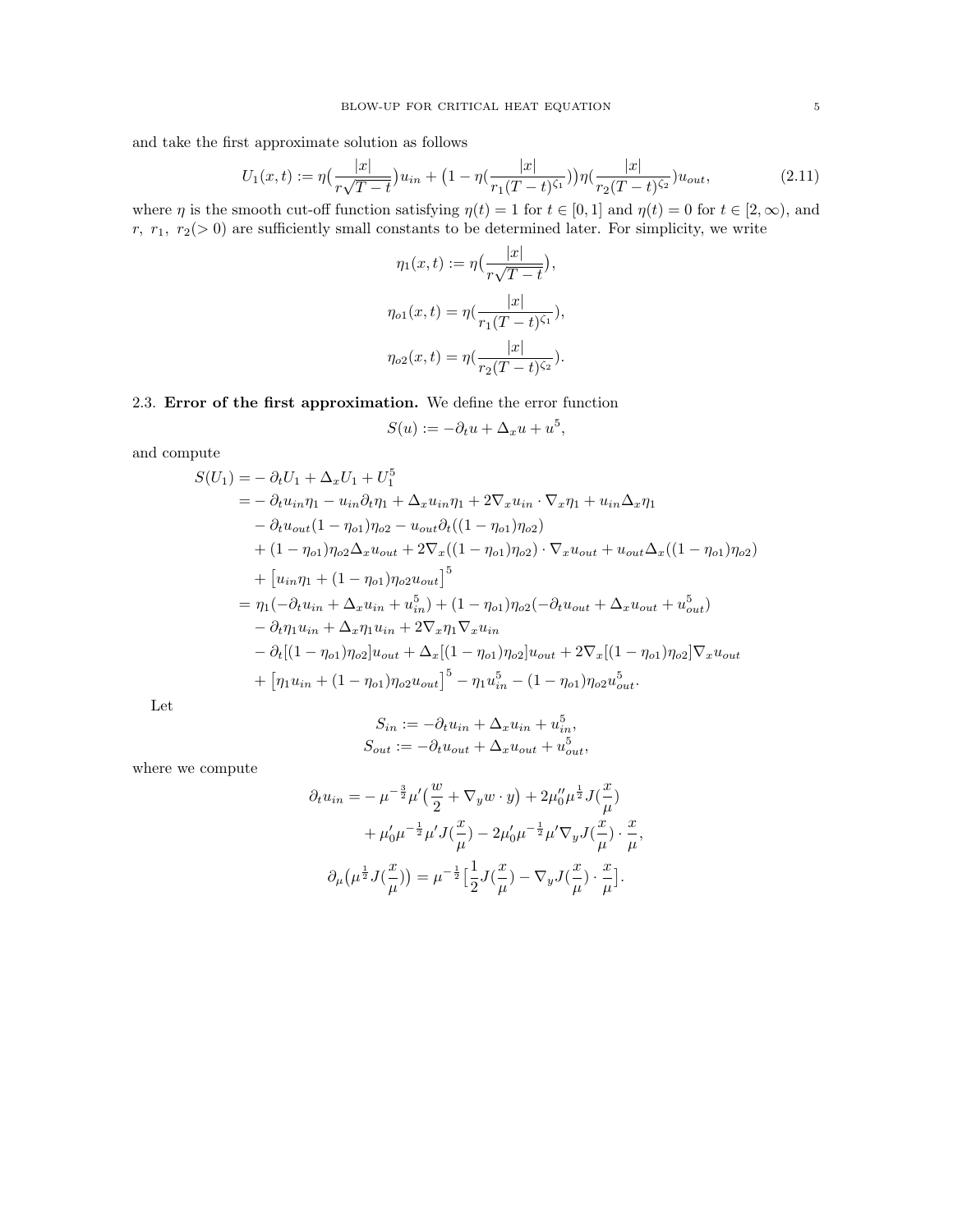Therefore, we have

$$
S_{in} = \mu^{-\frac{3}{2}} \mu' \left( \frac{w}{2} + \nabla_y w \cdot \frac{x}{\mu} \right) - 2\mu_0'' \mu^{\frac{1}{2}} J\left( \frac{x}{\mu} \right)
$$
  
\n
$$
- \mu_0' \mu^{-\frac{1}{2}} \mu' J\left( \frac{x}{\mu} \right) + 2\mu_0' \mu^{-\frac{1}{2}} \mu' \nabla_y J\left( \frac{x}{\mu} \right) \cdot \frac{x}{\mu}
$$
  
\n
$$
+ \mu^{-\frac{5}{2}} \Delta_y w + 2\mu_0' \mu^{-\frac{3}{2}} \Delta_y J\left( \frac{x}{\mu} \right)
$$
  
\n
$$
+ \left[ \mu^{-\frac{1}{2}} w \left( \frac{x}{\mu} \right) + 2\mu_0' \mu^{\frac{1}{2}} J\left( \frac{x}{\mu} \right) \right]^{5}
$$
  
\n
$$
= \mu^{-\frac{3}{2}} (\mu - \mu_0)' \left( \frac{w}{2} + \nabla_y w \cdot \frac{x}{\mu} \right) - 2\mu_0'' \mu^{\frac{1}{2}} J\left( \frac{x}{\mu} \right)
$$
  
\n
$$
- \mu_0' \mu^{-\frac{1}{2}} \mu' J\left( \frac{x}{\mu} \right) + 2\mu_0' \mu^{-\frac{1}{2}} \mu' \nabla_y J\left( \frac{x}{\mu} \right) \cdot \frac{x}{\mu}
$$
  
\n
$$
+ \left[ \mu^{-\frac{1}{2}} w \left( \frac{x}{\mu} \right) + 2\mu_0' \mu^{\frac{1}{2}} J\left( \frac{x}{\mu} \right) \right]^{5} - \left( \mu^{-\frac{1}{2}} w \left( \frac{x}{\mu} \right) \right)^{4} - 5 \left( \mu^{-\frac{1}{2}} w \left( \frac{x}{\mu} \right) \right)^{4} 2\mu_0' \mu^{\frac{1}{2}} J\left( \frac{x}{\mu} \right),
$$

where the first term can be written as

$$
\mu^{-\frac{3}{2}}(\mu-\mu_0)'(\frac{w}{2}+\nabla_y w \cdot \frac{x}{\mu}) = \mu^{-\frac{3}{2}}(\mu-\mu_0)' \frac{3^{\frac{1}{4}}}{2} \frac{1-|y|^2}{(1+|y|^2)^{\frac{3}{2}}}.
$$

We notice that

$$
(\mu' - \mu'_0)\mu^{-\frac{1}{2}} = 2(\mu^{\frac{1}{2}} - \mu_0^{\frac{1}{2}})' + (\mu^{\frac{1}{2}} - \mu_0^{\frac{1}{2}})\mu_0^{-1}\mu'_0 - (\mu^{\frac{1}{2}} - \mu_0^{\frac{1}{2}})^2\mu^{-\frac{1}{2}}\mu_0^{-1}\mu'_0,
$$

and

$$
\frac{3^{\frac{1}{4}}}{2} \frac{1-|y|^2}{(1+|y|^2)^{\frac{3}{2}}} = \frac{3^{\frac{1}{4}}}{2} \mu \frac{\mu^2-|x|^2}{(\mu^2+|x|^2)^{\frac{3}{2}}} = 3^{\frac{1}{4}} \frac{\mu^3}{(\mu^2+|x|^2)^{\frac{3}{2}}} - \frac{3^{\frac{1}{4}}}{2} \frac{\mu}{(\mu^2+|x|^2)^{\frac{1}{2}}}.
$$

1

So the leading term is

$$
\eta_1 \left[ 2(\mu^{\frac{1}{2}} - \mu_0^{\frac{1}{2}})' + (\mu^{\frac{1}{2}} - \mu_0^{\frac{1}{2}}) \mu_0^{-1} \mu_0' \right] \mu^{-1} \left( -\frac{3^{\frac{1}{4}}}{2} \right) \frac{\mu}{(\mu^2 + |x|^2)^{\frac{1}{2}}}
$$
\n
$$
= \eta_1 \left[ 2(\mu_0^{\frac{1}{2}} \Lambda(t))' + \mu_0^{\frac{1}{2}} \Lambda(t) \mu_0^{-1} \mu_0' \right] \left( -\frac{3^{\frac{1}{4}}}{2} \right) \frac{1}{(\mu^2 + |x|^2)^{\frac{1}{2}}}
$$
\n
$$
= \eta_1 2\mu_0^{-\frac{1}{2}} \left[ \mu_0^{\frac{1}{2}} (\mu_0^{\frac{1}{2}} \Lambda(t))' + (\mu_0^{\frac{1}{2}} \Lambda(t)) (\mu_0^{\frac{1}{2}})' \right] \left( -\frac{3^{\frac{1}{4}}}{2} \right) \frac{1}{(\mu^2 + |x|^2)^{\frac{1}{2}}}
$$
\n
$$
= \eta_1 \frac{\alpha(t)}{(\mu^2 + |x|^2)^{\frac{1}{2}}}.
$$

Here we define

$$
\mu(t) := \mu_0(t)(1 + \Lambda(t))^2,
$$
  
\n
$$
\alpha(t) := (-3^{\frac{1}{4}})\mu_0^{-\frac{1}{2}}(t)(\mu_0(t)\Lambda(t))'.
$$

For the last term in  $S_{in}$ , we compare the size of  $\mu^{-\frac{1}{2}}w(\frac{x}{\mu})$  and  $2\mu'_{0}\mu^{\frac{1}{2}}J(\frac{x}{\mu})$  in the regime  $\frac{|x|}{r\sqrt{T-t}} \leq 2$ thanks to the cut-off  $\eta_1$ : if  $\frac{|x|}{\mu} \ll 1$ , we have

$$
\mu^{-\frac{1}{2}} \gg \mu_0' \mu^{\frac{1}{2}} \iff \mu^{-1} \gg \mu_0' \iff 3^{-\frac{1}{2}} A^{-1} (T-t)^{-2k} \gg 3^{\frac{1}{2}} A 2k (T-t)^{2k-1}.
$$
  
  $\mu^{-\frac{1}{2}} \mu(\mathcal{Z}) \gg 2 \mu' \mu^{\frac{1}{2}} I(\mathcal{Z})$  If  $|\mathcal{Z}| \gg 1$  we only need to check

Thus we get  $\mu^{-\frac{1}{2}}w(\frac{x}{\mu}) \gg 2\mu'_0 \mu^{\frac{1}{2}}J(\frac{x}{\mu})$ . If  $\frac{|x|}{\mu} \gg 1$ , we only need to check

$$
\mu^{-\frac{1}{2}}\frac{\mu}{|x|}\gg \mu^{\frac{1}{2}}\mu'_0\frac{|x|}{\mu}\iff \mu(\mu'_0)^{-1}\gg |x|^2 \iff (T-t)\gg |x|^2
$$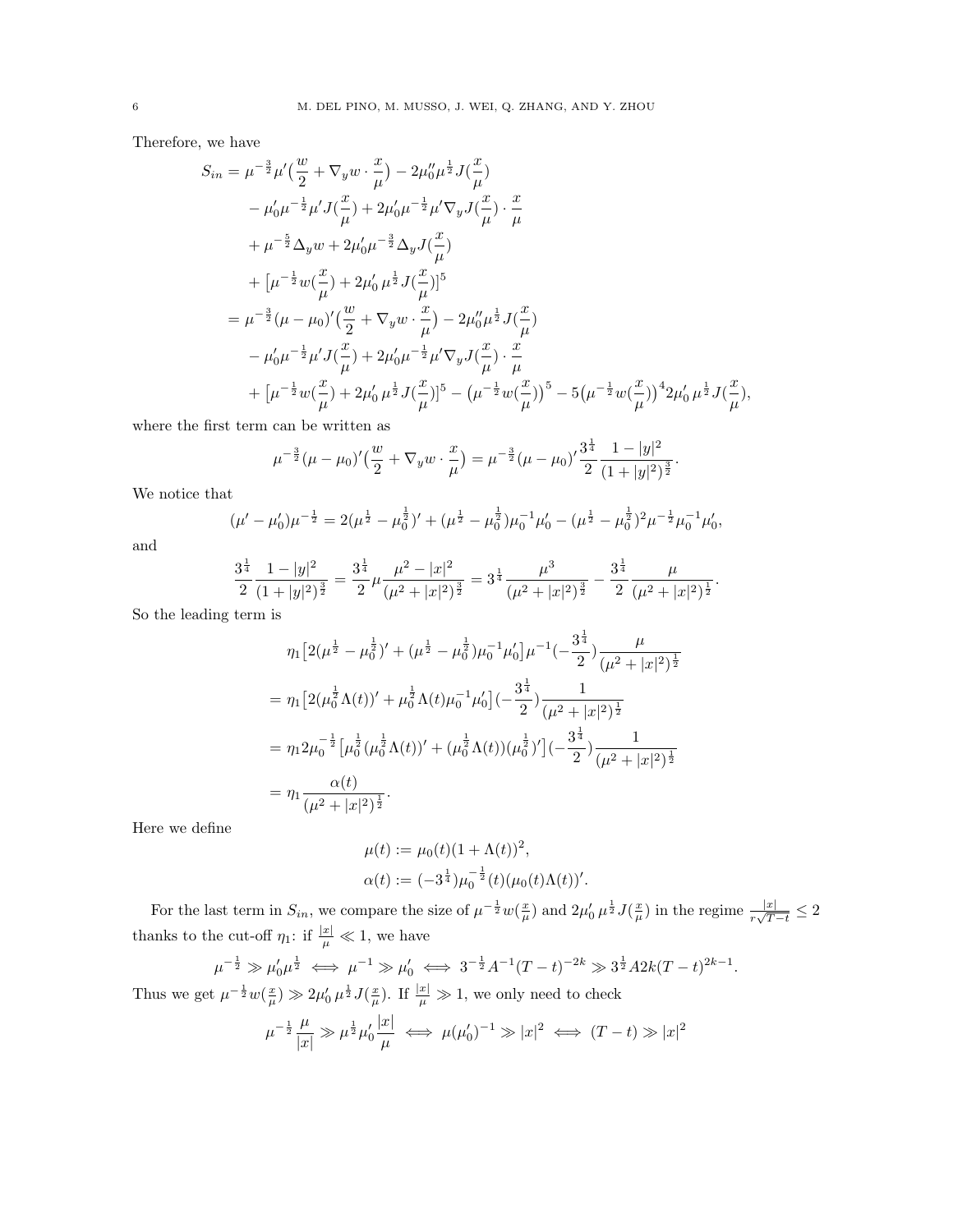since  $\frac{|x|}{r\sqrt{T-t}} \leq 2$  and  $r \ll 1$ . So  $\mu^{-\frac{1}{2}}w(\frac{x}{\mu}) \gg 2\mu'_0 \mu^{\frac{1}{2}}J(\frac{x}{\mu})$  is also satisfied. Therefore, the last term in  $S_{in}$  can be expanded as

$$
\begin{split} &\bigl[\mu^{-\frac{1}{2}}w(\frac{x}{\mu})+2\mu_0'\,\mu^{\frac{1}{2}}J(\frac{x}{\mu})\bigr]^5-\bigl(\mu^{-\frac{1}{2}}w(\frac{x}{\mu})\bigr)^5-5\bigl(\mu^{-\frac{1}{2}}w(\frac{x}{\mu})\bigr)^42\mu_0'\,\mu^{\frac{1}{2}}J(\frac{x}{\mu})\\ &=5\bigl[\mu^{-\frac{1}{2}}w(\frac{x}{\mu})+\theta_12\mu_0'\,\mu^{\frac{1}{2}}J(\frac{x}{\mu})\bigr]^42\mu_0'\,\mu^{\frac{1}{2}}J(\frac{x}{\mu})-5\bigl(\mu^{-\frac{1}{2}}w(\frac{x}{\mu})\bigr)^42\mu_0'\,\mu^{\frac{1}{2}}J(\frac{x}{\mu})\\ &=20\bigl[\mu^{-\frac{1}{2}}w(\frac{x}{\mu})+\theta_2\theta_12\mu_0'\,\mu^{\frac{1}{2}}J(\frac{x}{\mu})\bigr]^3\theta_1\bigl[2\mu_0'\,\mu^{\frac{1}{2}}J(\frac{x}{\mu})\bigr]^2\\ &\lesssim \bigl[\mu^{-\frac{1}{2}}w(\frac{x}{\mu})\bigr]^3\,\bigl[2\mu_0'\,\mu^{\frac{1}{2}}J(\frac{x}{\mu})\bigr]^2, \end{split}
$$

where  $\theta_1, \theta_2 \in [0, 1]$  and

<span id="page-6-1"></span>
$$
|J(y)| \le h(y) := \begin{cases} y^2 & \text{if } y \to 0; \\ y & \text{if } y \to \infty. \end{cases}
$$
 (2.12)

We define that  $\chi(x) = 1$  if  $|x| \le 1$  and  $\chi(x) = 0$  otherwise. Therefore, we have the following estimate

<span id="page-6-0"></span>
$$
\eta_{1}S_{in} - \chi\left(\frac{x}{c_{0}(T-t)^{\frac{1}{2}}}\right)\frac{\alpha(t)}{(\mu^{2} + |x|^{2})^{\frac{1}{2}}}
$$
\n
$$
= \mu^{-\frac{3}{2}}(\mu - \mu_{0})'\left(\frac{w}{2} + \nabla_{y}\omega\right)\frac{x}{\mu}\eta_{1} - \chi\left(\frac{x}{c_{0}(T-t)^{\frac{1}{2}}}\right)\frac{\alpha(t)}{(\mu^{2} + |x|^{2})^{\frac{1}{2}}}
$$
\n
$$
-2\mu_{0}''\mu^{\frac{1}{2}}J(\frac{x}{\mu})\eta_{1} - \mu_{0}'\mu^{-\frac{1}{2}}\mu'J(\frac{x}{\mu})\eta_{1} + 2\mu_{0}'\mu^{-\frac{1}{2}}\mu'\nabla_{y}J(\frac{x}{\mu})\cdot\frac{x}{\mu}\eta_{1}
$$
\n
$$
+ \left[ [\mu^{-\frac{1}{2}}w(\frac{x}{\mu}) + 2\mu_{0}'\mu^{\frac{1}{2}}J(\frac{x}{\mu})]^{5} - (\mu^{-\frac{1}{2}}w(\frac{x}{\mu}))^{5} - 5(\mu^{-\frac{1}{2}}w(\frac{x}{\mu}))^{4}2\mu_{0}'\mu^{\frac{1}{2}}J(\frac{x}{\mu}) \right]\eta_{1}
$$
\n
$$
= -2\alpha(t)\frac{\mu^{2}}{(\mu^{2} + |x|^{2})^{\frac{3}{2}}}\eta_{1} + \frac{\alpha(t)}{(\mu^{2} + |x|^{2})^{\frac{1}{2}}}\left(\eta_{1} - \chi\left(\frac{x}{c_{0}(T-t)^{\frac{1}{2}}}\right)\right)
$$
\n
$$
- \Lambda^{2}\mu^{-\frac{1}{2}}\mu_{0}'(3^{\frac{1}{4}}\frac{\mu^{2}}{(\mu^{2} + |x|^{2})^{\frac{3}{2}}} - \frac{3^{\frac{1}{4}}}{2} \frac{1}{(\mu^{2} + |x|^{2})^{\frac{1}{2}}}\eta_{1}
$$
\n
$$
- 2\mu_{0}''\mu^{\frac{1}{2}}J(\frac{x}{\mu})\eta_{1} - \mu_{0}'\mu^{-\frac{1}{2}}\mu'J(\frac{x}{\mu})\eta_{1} + 2\mu_{0}'\mu^{-\frac{1}{2}}\mu'\nabla_{y}J(\frac
$$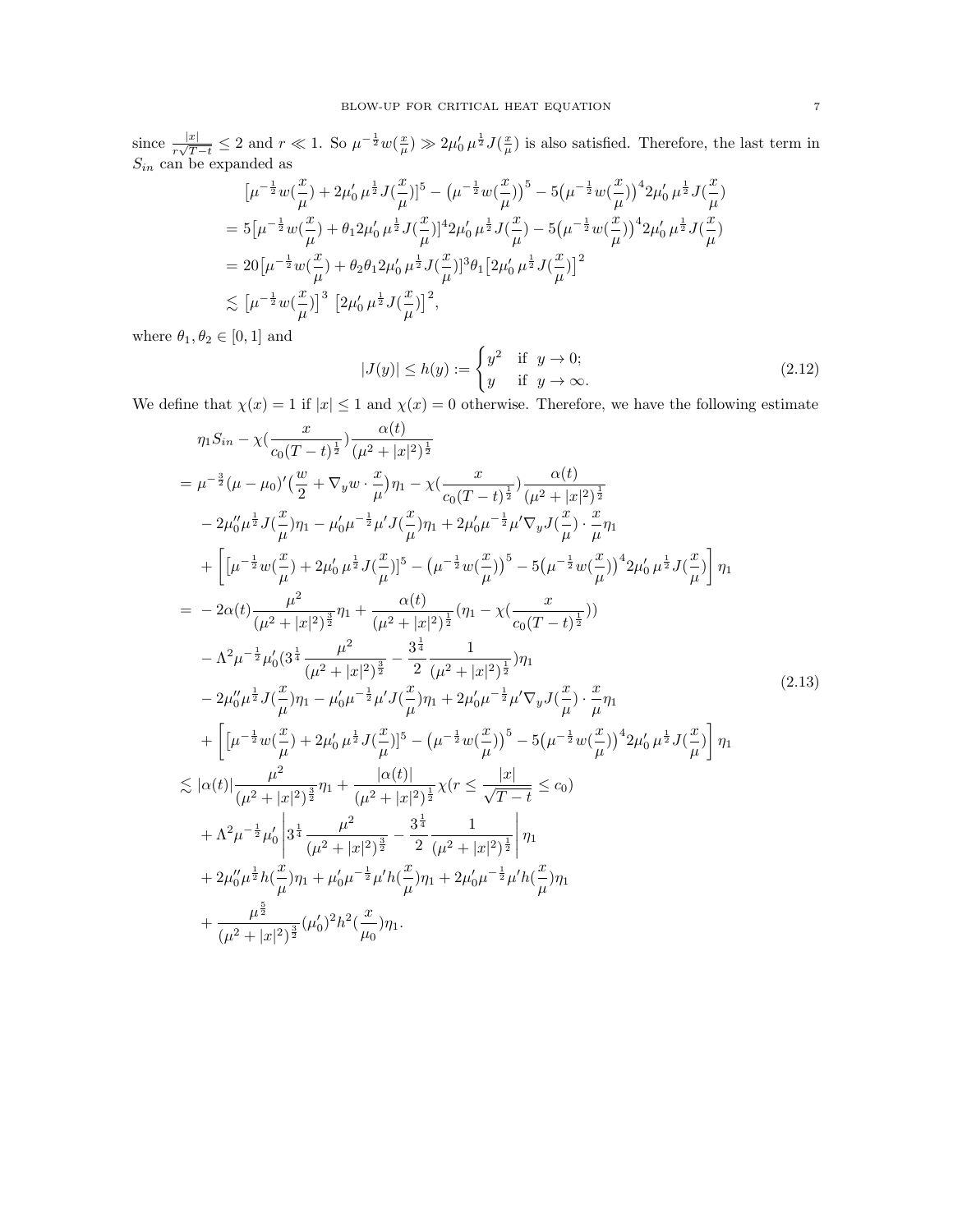We decompose  $u = U_1 + \Phi_1 + \Phi_2$  and compute  $S(U_1 + \delta + \delta)$ 

$$
S(U_1 + \Phi_1 + \Phi_2)
$$
  
=  $-\partial_t U_1 - \partial_t \Phi_1 - \partial_t \Phi_2 + \Delta_x U_1 + \Delta_x \Phi_1 + \Delta_x \Phi_2 + U_1^5 + (U_1 + \Phi_1 + \Phi_2)^5 - U_1^5$   
=  $S(U_1) - \partial_t \Phi_1 - \partial_t \Phi_2 + \Delta_x \Phi_1 + \Delta_x \Phi_2 + (U_1 + \Phi_1 + \Phi_2)^5 - U_1^5$   
=  $S(U_1) - \chi \left(\frac{x}{c_0(T-t)^{\frac{1}{2}}}\right) \frac{\alpha(t)}{(\mu^2 + |x|^2)^{\frac{1}{2}}} + \chi \left(\frac{x}{c_0(T-t)^{\frac{1}{2}}}\right) \frac{\alpha(t)}{(\mu^2 + |x|^2)^{\frac{1}{2}}} - \partial_t \Phi_1$   
 $-\partial_t \Phi_2 + \Delta_x \Phi_1 + \Delta_x \Phi_2 + (U_1 + \Phi_1 + \Phi_2)^5 - U_1^5$ 

where  $\chi(x) = 1$  if  $|x| \le 1$  and  $\chi(x) = 0$  otherwise,  $c_0$  is some constant,  $\Phi_1$  and  $\Phi_2$  are perturbations to be determined later.

2.4. Nonlocal correction: second approximation. Observe that in the error there is a slow decaying term  $\frac{\alpha(t)}{(\mu^2(t)+|x|^2)^{1/2}}$ . Following the idea in [\[7\]](#page-41-16), we now introduce a nonlocal correction  $\Phi_1$  solving

$$
\partial_t \Phi_1 = \Delta_x \Phi_1 + \chi \left( \frac{x}{c_0 (T - t)^{\frac{1}{2}}} \right) \frac{\alpha(t)}{(\mu^2(t) + |x|^2)^{1/2}}.
$$
\n(2.14)

Choosing the initial data, we get from Duhamel's formula

$$
\Phi_1(x,t) = \sum_{j=1}^k c_j \mathcal{B}^{(j)}(x,t) + \int_0^t \int_{\mathbb{R}^3} \left(\frac{1}{2\sqrt{\pi}}\right)^3 (t-s)^{-\frac{3}{2}} e^{-\frac{|x-\xi|^2}{4(t-s)}} \chi\left(\frac{\xi}{c_0(T-s)^{\frac{1}{2}}}\right) \frac{\alpha(s)}{(\mu^2(s) + |\xi|^2)^{1/2}} d\xi ds
$$
\n(2.15)

where  $c_j$  are constants and  $\mathcal{B}^{(j)}$  satisfy heat equation

$$
\partial_t \mathcal{B}^{(j)}(x,t) = \Delta_x \mathcal{B}^{(j)}(x,t)
$$

which will be determined later when solving  $\alpha(t)$  from the reduced equation in Section [5.](#page-13-0)

Then the new error becomes

$$
S(U_1 + \Phi_1) = S(U_1) - \chi(\frac{x}{c_0(T - t)^{\frac{1}{2}}})\frac{\alpha(t)}{(\mu^2 + |x|^2)^{\frac{1}{2}}} + (U_1 + \Phi_1)^5 - U_1^5
$$

Let  $\Phi = \Phi_1 + \Phi_2$ . We have

$$
S(U_1 + \Phi_1 + \Phi_2)
$$
  
=  $S(U_1) - \chi \left(\frac{x}{c_0(T-t)^{\frac{1}{2}}}\right) \frac{\alpha(t)}{(\mu^2 + |x|^2)^{\frac{1}{2}}} - \partial_t \Phi_2 + \Delta_x \Phi_2 + (U_1 + \Phi_1 + \Phi_2)^5 - U_1^5$   
=  $S(U_1) - \chi \left(\frac{x}{c_0(T-t)^{\frac{1}{2}}}\right) \frac{\alpha(t)}{(\mu^2 + |x|^2)^{\frac{1}{2}}} + (U_1 + \Phi_1)^5 - U_1^5$   
 $- \partial_t \Phi_2 + \Delta_x \Phi_2 + (U_1 + \Phi_1 + \Phi_2)^5 - (U_1 + \Phi_1)^5$   
=  $S(U_1) - \chi \left(\frac{x}{c_0(T-t)^{\frac{1}{2}}}\right) \frac{\alpha(t)}{(\mu^2 + |x|^2)^{\frac{1}{2}}} + (U_1 + \Phi_1)^5 - U_1^5$   
 $- \partial_t \Phi_2 + \Delta_x \Phi_2 + 5(U_1 + \Phi_1)^4 \Phi_2 + (U_1 + \Phi_1 + \Phi_2)^5 - (U_1 + \Phi_1)^5 - 5(U_1 + \Phi_1)^4 \Phi_2.$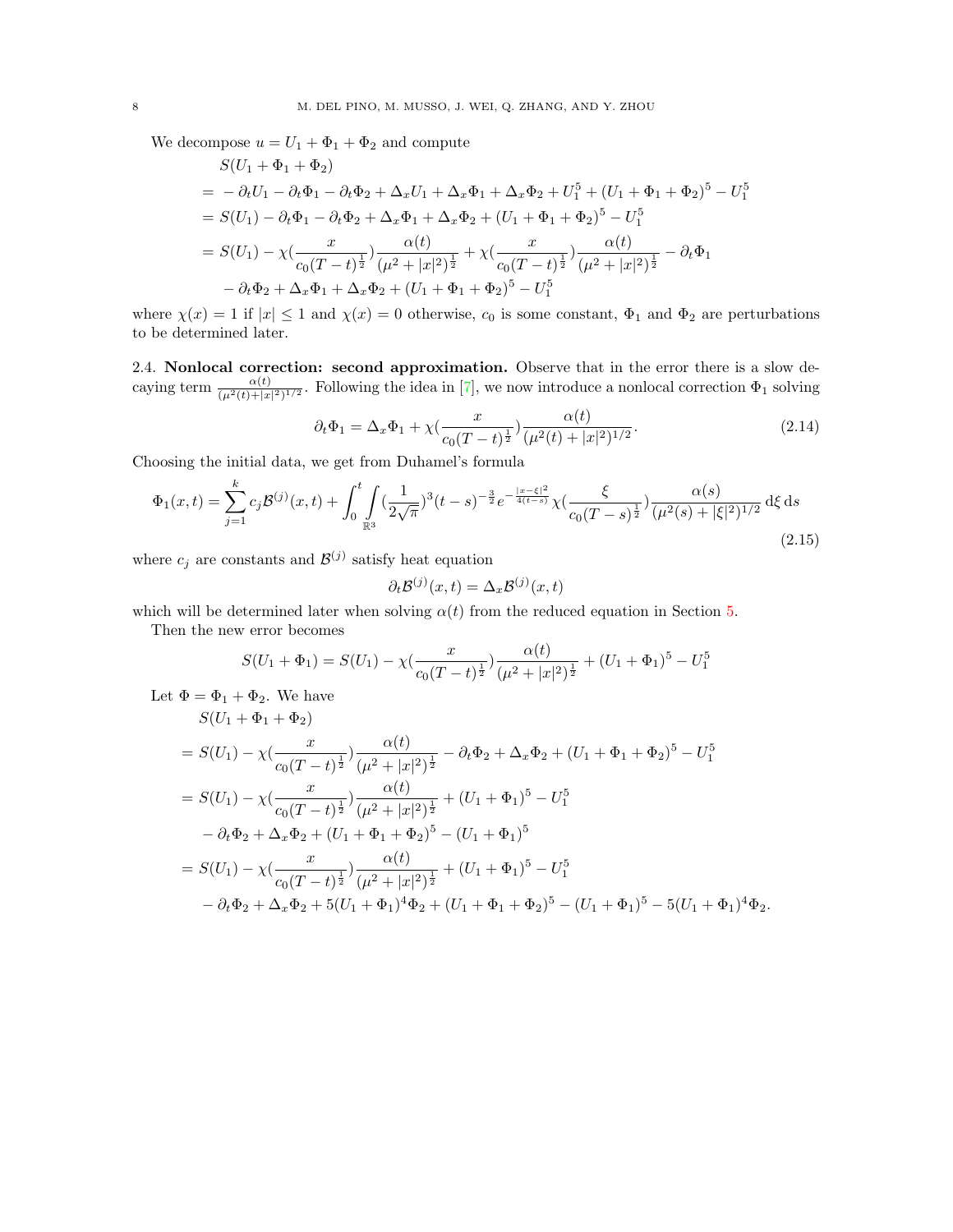# 3. Inner–outer gluing system

In this section, we set up the inner–outer gluing scheme for the nonlinear problem. We look for perturbation of the following form

$$
\Phi_2(x,t) = \psi(x,t) + \phi^{in}(x,t) = \psi(x,t) + \eta(\frac{x}{R\mu_0})\hat{\phi}(x,t)
$$
  
=  $\psi(x,t) + \eta(\frac{x}{R\mu_0})\mu_0^{-\frac{1}{2}}\phi(\frac{x}{\mu_0},t)$   
=  $\psi(x,t) + \eta_R\mu_0^{-\frac{1}{2}}\phi(\frac{x}{\mu_0},t)$ 

where  $\hat{\phi}(x,t) := \mu_0^{-\frac{1}{2}} \phi(\frac{x}{\mu_0},t)$ ,  $\eta_R := \eta(\frac{x}{R\mu_0})$ , and  $R(t) = \mu_0^{-\beta}(t)$  with  $\beta \in (0,1/2)$ . We next compute

$$
\partial_t \Phi_2(x,t) = \partial_t \psi(x,t) + \partial_t \eta_R \mu_0^{-\frac{1}{2}} \phi(\frac{x}{\mu_0},t) + \eta_R \partial_t (\mu_0^{-\frac{1}{2}} \phi(\frac{x}{\mu_0},t))
$$

where

$$
\partial_t(\mu_0^{-\frac{1}{2}}\phi(\frac{x}{\mu_0},t)) = -\frac{1}{2}\mu_0^{-\frac{3}{2}}\mu_0'\phi(\frac{x}{\mu_0},t) - \mu_0^{-\frac{3}{2}}\nabla_y\phi(\frac{x}{\mu_0},t) \cdot \frac{x}{\mu_0}\mu_0' + \mu_0^{-\frac{1}{2}}\partial_t\phi(\frac{x}{\mu_0},t)
$$

$$
= -\mu_0^{-\frac{3}{2}}\mu_0'[\frac{1}{2}\phi(\frac{x}{\mu_0},t) + \nabla_y\phi(\frac{x}{\mu_0},t) \cdot \frac{x}{\mu_0}] + \mu_0^{-\frac{1}{2}}\partial_t\phi(\frac{x}{\mu_0},t)
$$

and

$$
\Delta_x \Phi_2(x,t) = \Delta_x \psi(x,t) + \Delta_x \eta_R \mu_0^{-\frac{1}{2}} \phi(\frac{x}{\mu_0},t) + 2\nabla_x \eta_R \mu_0^{-\frac{3}{2}} \nabla_y \phi(\frac{x}{\mu_0},t) + \eta_R \mu_0^{-\frac{5}{2}} \Delta_y \phi(\frac{x}{\mu_0},t).
$$

Therefore, we obtain

$$
S(U_1 + \Phi_1 + \Phi_2)
$$
  
=  $S(U_1) - \chi \left( \frac{x}{c_0(T - t)^{\frac{1}{2}}} \right) \frac{\alpha(t)}{(\mu^2 + |x|^2)^{\frac{1}{2}}} + (U_1 + \Phi_1)^5 - U_1^5$   
 $- \partial_t \psi(x, t) - \partial_t \eta_R \mu_0^{-\frac{1}{2}} \phi(\frac{x}{\mu_0}, t)$   
 $+ \eta_R \mu_0^{-\frac{3}{2}} \mu_0' \left[ \frac{1}{2} \phi(\frac{x}{\mu_0}, t) + \nabla_y \phi(\frac{x}{\mu_0}, t) \cdot \frac{x}{\mu_0} \right] - \eta_R \mu_0^{-\frac{1}{2}} \partial_t \phi(\frac{x}{\mu_0}, t)$   
 $+ \Delta_x \psi(x, t) + \Delta_x \eta_R \mu_0^{-\frac{1}{2}} \phi(\frac{x}{\mu_0}, t) + 2 \nabla_x \eta_R \cdot \mu_0^{-\frac{3}{2}} \nabla_y \phi(\frac{x}{\mu_0}, t) + \eta_R \mu_0^{-\frac{5}{2}} \Delta_y \phi(\frac{x}{\mu_0}, t)$   
+  $5(U_1 + \Phi_1)^4 (\psi(x, t) + \eta_R \mu_0^{-\frac{1}{2}} \phi(\frac{x}{\mu_0}, t))$   
+  $(U_1 + \Phi_1 + \Phi_2)^5 - (U_1 + \Phi_1)^5 - 5(U_1 + \Phi_1)^4 \Phi_2$ .

It can be directly checked that  $S(U_1 + \Phi_1 + \Phi_2) = 0$  if  $\psi$  solves

<span id="page-8-0"></span>
$$
- \partial_t \psi(x,t) + \Delta_x \psi(x,t) - \partial_t \eta_R \mu_0^{-\frac{1}{2}} \phi(\frac{x}{\mu_0},t) + \Delta_x \eta_R \mu_0^{-\frac{1}{2}} \phi(\frac{x}{\mu_0},t) + 2\nabla_x \eta_R \cdot \mu_0^{-\frac{3}{2}} \nabla_y \phi(\frac{x}{\mu_0},t)
$$
  
+  $5(U_1 + \Phi_1)^4 (1 - \eta_R) \psi(x,t) + 5[(U_1 + \Phi_1)^4 - (\mu^{-\frac{1}{2}} w(\frac{x}{\mu}))^4] \psi(x,t) \eta_R$   
+  $(U_1 + \Phi_1 + \Phi_2)^5 - (U_1 + \Phi_1)^5 - 5(U_1 + \Phi_1)^4 \Phi_2$   
+  $\left[ S(U_1) - \chi(\frac{x}{c_0(T-t)^{\frac{1}{2}}}) \frac{\alpha(t)}{(\mu^2 + |x|^2)^{\frac{1}{2}}} \right] (1 - \eta_R) + \left[ (U_1 + \Phi_1)^5 - U_1^5 \right] (1 - \eta_R) = 0$  (3.1)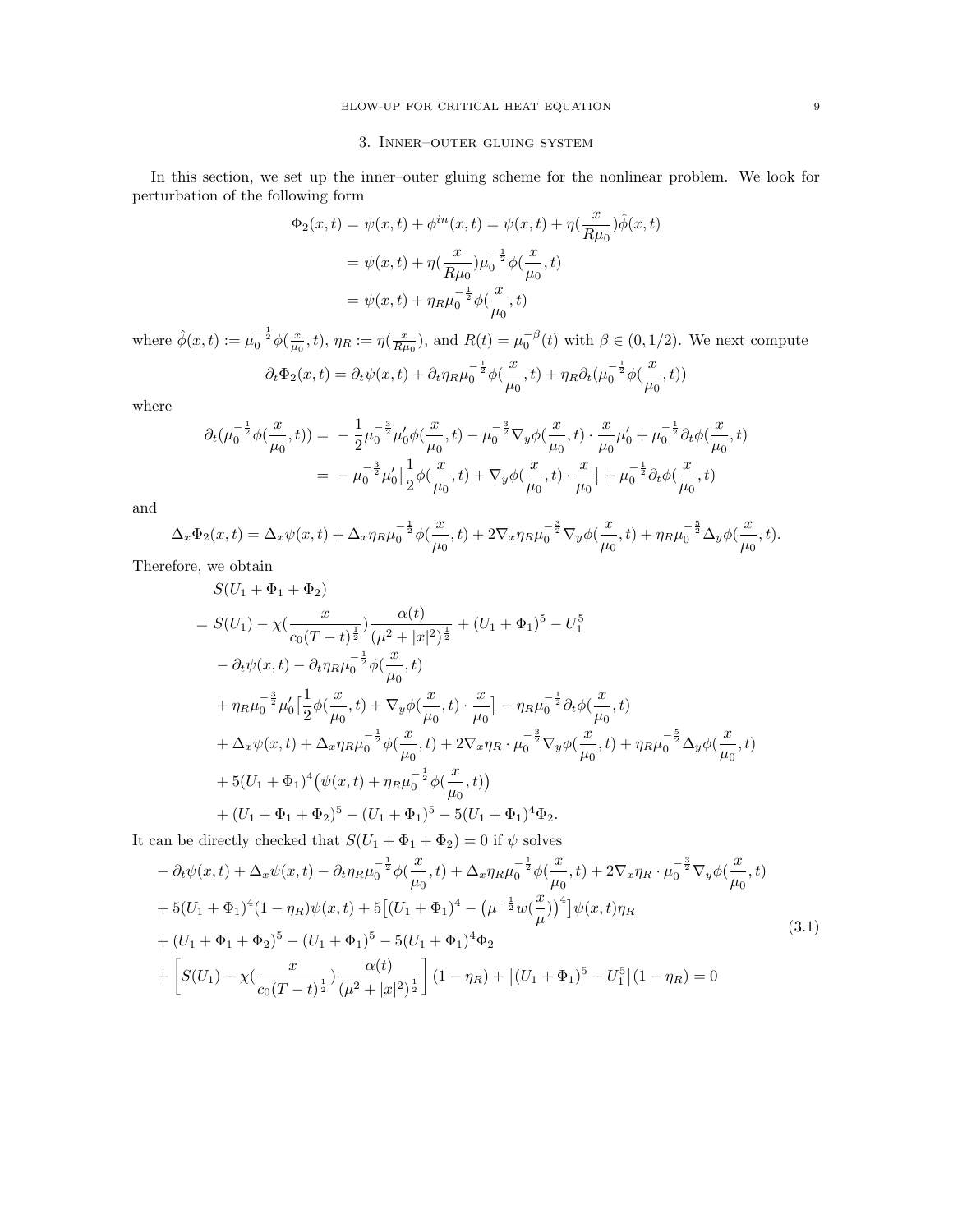<span id="page-9-0"></span>and  $\phi$  solves

$$
\eta_R \mu_0^{-\frac{3}{2}} \mu_0' \Big[ \frac{1}{2} \phi\left(\frac{x}{\mu_0}, t\right) + \nabla_y \phi\left(\frac{x}{\mu_0}, t\right) \cdot \frac{x}{\mu_0} \Big] - \eta_R \mu_0^{-\frac{1}{2}} \partial_t \phi\left(\frac{x}{\mu_0}, t\right) + \eta_R \mu_0^{-\frac{5}{2}} \Delta_y \phi\left(\frac{x}{\mu_0}, t\right) + 5 \left(\mu^{-\frac{1}{2}} w\left(\frac{x}{\mu}\right)\right)^4 \psi(x, t) \eta_R + 5 (U_1 + \Phi_1)^4 \mu_0^{-\frac{1}{2}} \phi\left(\frac{x}{\mu_0}, t\right) \eta_R + \eta_R \Big[ S(U_1) - \chi\left(\frac{x}{c_0 (T - t)^{\frac{1}{2}}} \right) \frac{\alpha(t)}{\left(\mu^2 + |x|^2\right)^{\frac{1}{2}}} \Big] + \Big[ (U_1 + \Phi_1)^5 - U_1^5 \Big] \eta_R = 0.
$$
\n(3.2)

Recall that in the inner regime one has

$$
U_1 = u_{in} = \mu^{-\frac{1}{2}} w(\frac{x}{\mu}) + 2\mu'_0 \mu^{\frac{1}{2}} J(\frac{x}{\mu}).
$$

Writing  $y = \frac{x}{\mu_0}$ , we rearrange problems [\(3.1\)](#page-8-0) and [\(3.2\)](#page-9-0) and get

<span id="page-9-1"></span> $\bullet\,$  The outer problem:

$$
\partial_t \psi(x,t) = \Delta_x \psi(x,t) + \mathcal{G}(\phi, \psi, \alpha)
$$
\n(3.3)

where

<span id="page-9-4"></span>
$$
\mathcal{G}(\phi,\psi,\alpha) = -\partial_t \eta_R \mu_0^{-\frac{1}{2}} \phi(\frac{x}{\mu_0},t) + \Delta_x \eta_R \mu_0^{-\frac{1}{2}} \phi(\frac{x}{\mu_0},t) + 2\nabla_x \eta_R \cdot \mu_0^{-\frac{3}{2}} \nabla_y \phi(\frac{x}{\mu_0},t) \n+ \left(5(U_1 + \Phi_1)^4 (1 - \eta_R) + 5[(U_1 + \Phi_1)^4 - (\mu^{-\frac{1}{2}} w(\frac{x}{\mu}))^4]\eta_R\right) \psi \n+ (U_1 + \Phi_1 + \Phi_2)^5 - (U_1 + \Phi_1)^5 - 5(U_1 + \Phi_1)^4 \Phi_2 \n+ \left[ S(U_1) - \chi(\frac{x}{c_0(T-t)^{\frac{1}{2}}}) \frac{\alpha(t)}{(\mu^2 + |x|^2)^{\frac{1}{2}}} \right] (1 - \eta_R) + \left[ (U_1 + \Phi_1)^5 - U_1^5 \right] (1 - \eta_R)
$$
\n• The inner problem:

<span id="page-9-2"></span>

$$
\mu_0^2 \partial_t \phi(y, t) = \Delta_y \phi(y, t) + 5w^4(y)\phi(y, t) + \mathcal{H}(\phi, \psi, \alpha) \quad \text{in} \quad B_{2R} \times (0, T), \tag{3.5}
$$

where

<span id="page-9-3"></span>
$$
\mathcal{H}(\phi, \psi, \alpha) = 5 \left[ (u_{in}(\mu_0 y, t) + \Phi_1(\mu_0 y, t))^4 - \mu_0^{-2} w^4(y) \right] \mu_0^2 \phi(y, t) \n+ 5\mu_0^{\frac{1}{2}} (1 + \Lambda)^{-4} w^4 \left( \frac{y}{(1 + \Lambda)^2} \right) \psi(\mu_0 y, t) + \mu_0 \mu_0' \left[ \frac{1}{2} \phi(y, t) + \nabla_y \phi(y, t) \cdot y \right] \n+ \mu_0^{\frac{5}{2}} \left[ S(U_1) - \chi \left( \frac{\mu_0 y}{c_0 (T - t)^{\frac{1}{2}}} \right) \frac{\alpha(t)}{(\mu^2 + |\mu_0 y|^2)^{\frac{1}{2}}} \right] \n+ \mu_0^{\frac{5}{2}} \left[ (u_{in}(\mu_0 y, t) + \Phi_1(\mu_0 y, t))^5 - u_{in}^5(\mu_0 y, t) \right]
$$
\n(3.6)

We choose  $\zeta_1 = \zeta_2 = \frac{1}{2}$  so that  $\left(1 - \eta\left(\frac{|x|}{r_1(T - 1)}\right)\right)$  $\frac{|x|}{r_1(T-t)^{\zeta_1}})\big)\eta(\frac{|x|}{r_2(T-t)}$  $\frac{|x|}{r_2(T-t)^{\zeta_2}}$ ) $u_{out} \equiv 0$  in the inner region  $\{x : |x| \leq$  $2R\mu_0$ 

$$
r_1(T-t)^{\zeta_1} \gg 2R\mu_0
$$

for  $T \ll 1$  since  $R(t) = \mu_0^{-\beta}$  with  $\beta \in (0, 1/2)$ .

Performing the change of variables

$$
\frac{\mathrm{d}\tau}{\mathrm{d}t} = \mu_0^{-2}, \quad y = \frac{x}{\mu_0}
$$

so that

$$
\tau = \frac{1}{3A^2(4k-1)}(T-t)^{1-4k}, \quad \mu_0 = (3^{\frac{1}{2}}A)^{\frac{-1}{4k-1}}(4k-1)^{-\frac{2k}{4k-1}}\tau^{-\frac{2k}{4k-1}}
$$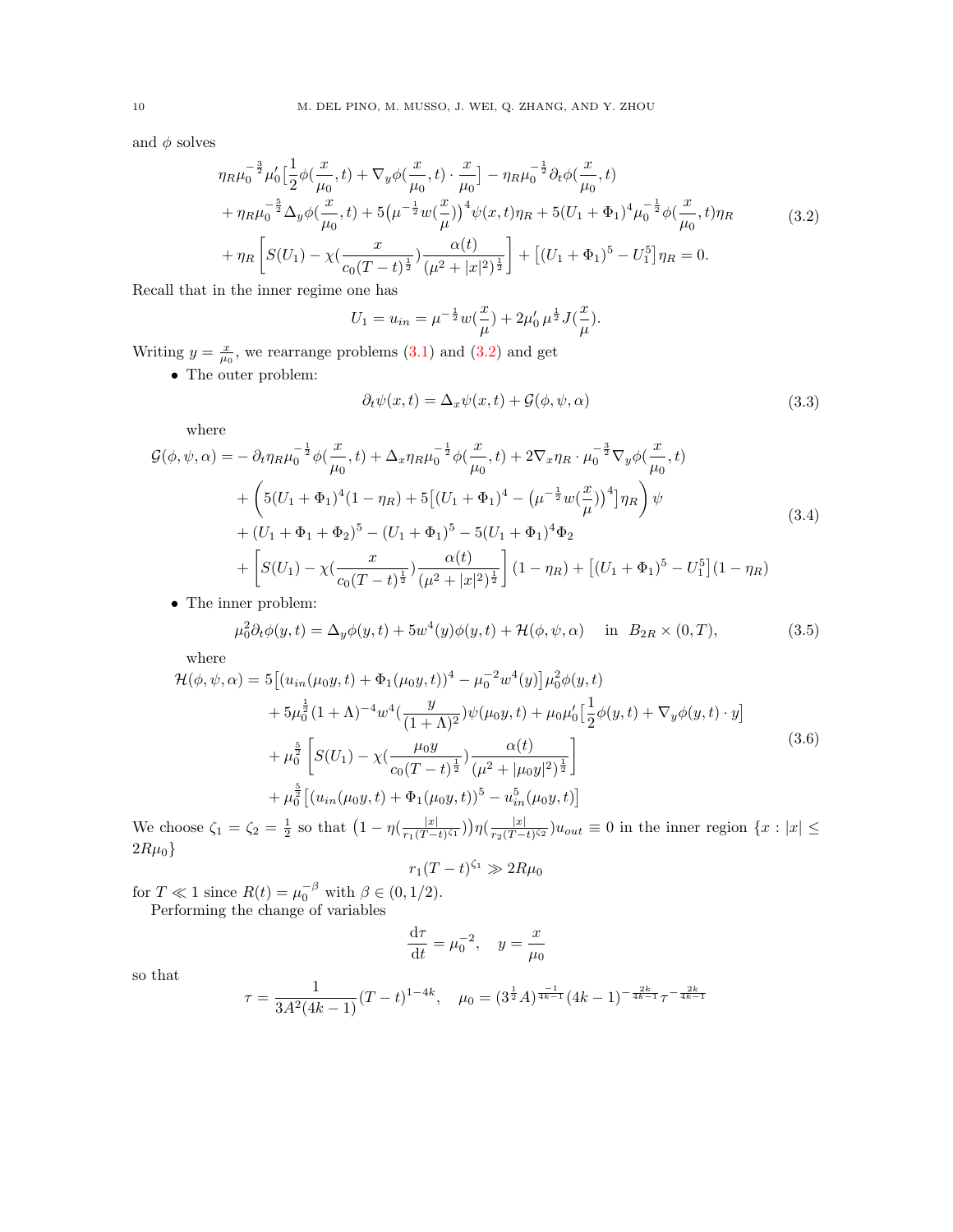and writing  $\phi(y, \tau) = \phi(y, t(\tau))$ , we obtain

$$
- \partial_{\tau}\phi(y,\tau) + \Delta_{y}\phi(y,\tau) + 5w^{4}(y)\phi(y,\tau)
$$
  
+ 5\left[ (u\_{in}(\mu\_{0}y, t(\tau)) + \Phi\_{1}(\mu\_{0}y, t(\tau)))^{4} - \mu\_{0}^{-2}w^{4}(y) \right] \mu\_{0}^{2}\phi(y,\tau)  
+ 5\mu\_{0}^{\frac{1}{2}}(1+\Lambda)^{-4}w^{4}(\frac{y}{(1+\Lambda)^{2}})\psi(\mu\_{0}y, t(\tau)) + \mu\_{0}\mu\_{0}'[\frac{1}{2}\phi(y,\tau) + \nabla\_{y}\phi(y,\tau) \cdot y]  
+ \mu\_{0}^{\frac{5}{2}}\left[ S(U\_{1}) - \chi(\frac{\mu\_{0}y}{c\_{0}[3A^{2}(4k-1)\tau]^{\frac{1}{2(1-4k)}})} \frac{\alpha(t(\tau))}{(\mu^{2} + |\mu\_{0}y|^{2})^{\frac{1}{2}}} \right]  
+ \mu\_{0}^{\frac{5}{2}}\left[ (u\_{in}(\mu\_{0}y, t(\tau)) + \Phi\_{1}(\mu\_{0}y, t(\tau)))^{5} - u\_{in}^{5}(\mu\_{0}y, t(\tau))] = 0 \text{ in } B\_{2R} \times (\tau\_{0}, +\infty).

In the sequel, we shall solve the inner–outer gluing system  $(3.3)$  and  $(3.5)$  by developing suitable linear theories and the fixed point argument.

## 4. Linear theories

<span id="page-10-2"></span><span id="page-10-1"></span>4.1. Linear theory for the inner problem. By using the Fourier decomposition and delicate analysis, the authors in  $[7]$  developed the linear theory for the inner problem  $(3.5)$  in dimension 3. Denote  $Z_-\,$  by the positive radial bounded eigenfunction associated to the only negative eigenvalue  $\lambda_-\,$  to

$$
\Delta \phi + 5w^4 \phi + \lambda_- \phi = 0, \quad \phi \in L^{\infty}(\mathbb{R}^3).
$$

It is further known that  $\lambda_{-}$  is simple and  $Z_{-}$  satisfies

$$
Z_{-}(y) \sim |y|^{-1} e^{-\sqrt{|\lambda_0|}|y|} \quad \text{as} \quad |y| \to \infty.
$$

Consider an orthonormal basis  $\{\Theta_i\}_{i=0}^{\infty}$  made up of spherical harmonics in  $L^2(\mathbb{S}^2)$ , i.e.

$$
\Delta_{\mathbb{S}^2}\Theta_i + \lambda_i \Theta_i = 0 \text{ in } \mathbb{S}^2
$$

with  $0 = \lambda_0 < \lambda_1 = \lambda_2 = \lambda_3 = 2 < \lambda_4 \leq \cdots$ . More precisely,  $\Theta_0(y) = a_0, \ \Theta_i(y) = a_1 y_i, \ i = 1, \cdots, 3$ for two constants  $a_0, a_1$ . For  $h \in L^2(B_{2R})$ , we decompose

$$
h(y,t) = \sum_{j=0}^{\infty} h_j(r,t)\Theta_j(y/r), \ r = |y|, \ h_j(r,t) = \int_{\mathbb{S}^2} h(r\theta,t)\Theta_j(\theta)d\theta
$$

and write  $h = h^0 + h^1 + h^{\perp}$  with

$$
h^{0} = h_{0}(r, t), \ h^{1} = \sum_{j=1}^{3} h_{j}(r, t) \Theta_{j}, \ h^{\perp} = \sum_{j=4}^{\infty} h_{j}(r, t) \Theta_{j}.
$$

Also, we decompose  $\phi = \phi^0 + \phi^1 + \phi^\perp$  in a similar form. Define

$$
||h||_{\nu,2+\sigma} := \sup_{(y,t)\in B_{2R}\times(0,T)} \mu_0^{-\nu}(t)(1+|y|^{2+\sigma})|h(y,t)|.
$$
 (4.1)

<span id="page-10-0"></span>**Proposition 4.1** ( [\[7\]](#page-41-16)). Let  $\nu$ ,  $\sigma$  be given positive numbers with  $0 < \sigma < 2$ . Then, for all sufficiently large  $R > 0$  and any  $h = h(y, t)$  with  $||h||_{\nu,2+\sigma} < +\infty$  that satisfies for all  $j = 0, 1, \ldots, 3$ 

$$
\int_{B_{2R}} h(y,t)Z_j(y) dy = 0 \text{ for all } t \in (0,T)
$$

there exist  $\phi = \phi[h]$  and  $e_0 = e_0[h]$  which solve

$$
\mu_0^2 \phi_t = \Delta \phi + 5w^4 \phi + h(y, t) \text{ in } B_{2R} \times (0, T), \phi(y, 0) = e_0 Z_-(y) \text{ in } B_{2R}.
$$

Moreover, they define linear operators of h that satisfies the estimates

$$
|\phi(y,t)| \lesssim \mu_0^{\nu}(t) \left[ \frac{R^{4-\sigma}}{1+|y|^3} \|h^0\|_{\nu,2+\sigma} + \frac{R^{4-\sigma}}{1+|y|^4} \|h^1\|_{\nu,2+\sigma} + \frac{\|h\|_{\nu,2+\sigma}}{1+|y|^{\sigma}} \right]
$$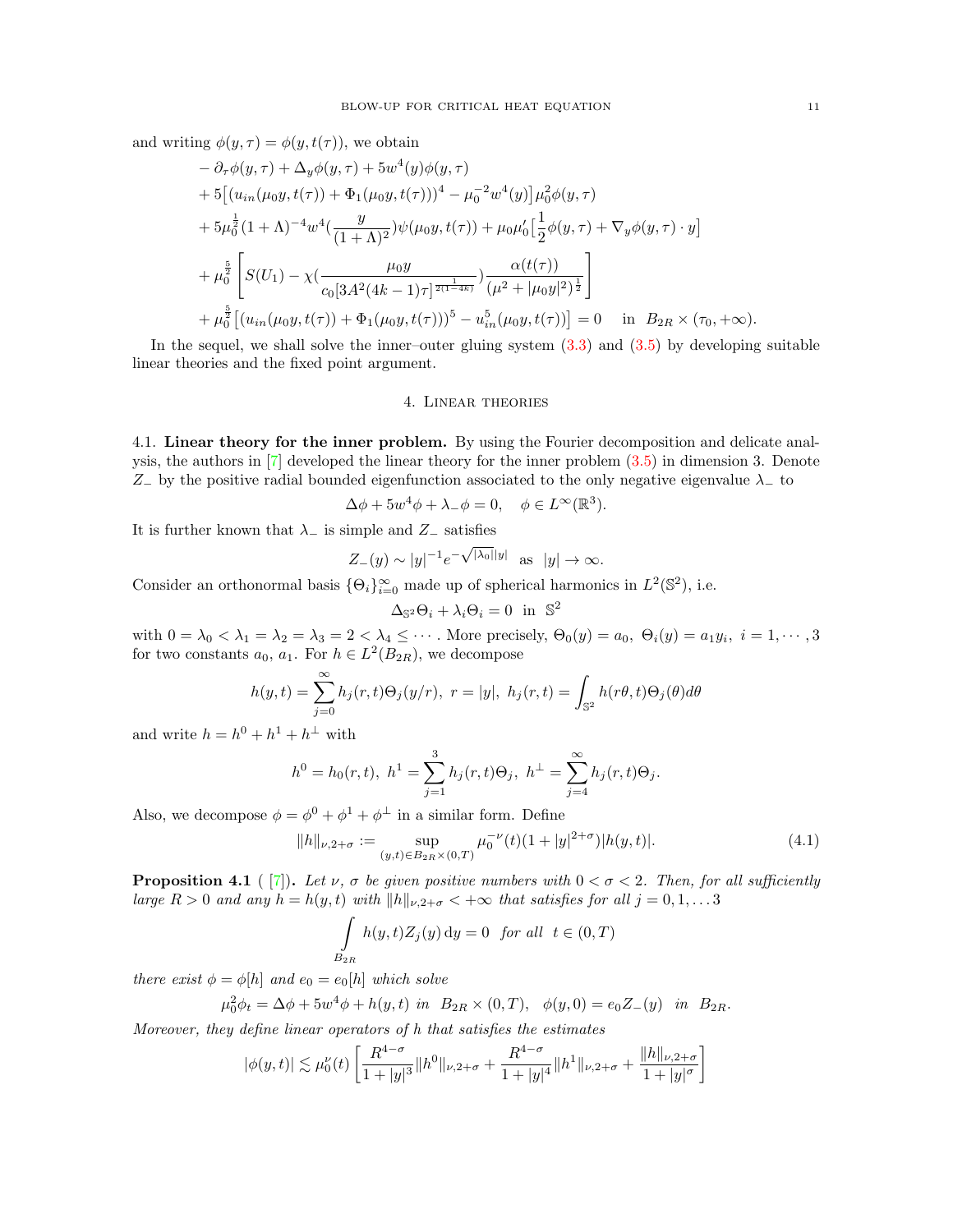$$
|\nabla_y \phi(y,t)| \lesssim \mu_0^{\nu}(t) \left[ \frac{R^{4-\sigma}}{1+|y|^4} \|h^0\|_{\nu,2+\sigma} + \frac{R^{4-\sigma}}{1+|y|^5} \|h^1\|_{\nu,2+\sigma} + \frac{\|h\|_{\nu,2+\sigma}}{1+|y|^{\sigma+1}} \right]
$$

$$
|e_0[h]| \lesssim \|h\|_{\nu,2+\sigma}.
$$

and

## Remark 4.1.

- (1) Since the blow-up profile constructed in the paper is radially symmetric, we only consider the case of mode 0 in the Fourier decomposition. The construction of nonradial solutions can be carried out in a similar manner as in  $[7, Section 10]$  $[7, Section 10]$  with nonradial perturbation.
- (2) Using the method of supersolution as in  $(6, L_{\text{em}})$  and  $(7.3)$ , one can improve the linear theory at mode 0 in the interior region:

$$
|\phi^0(y,t)|+(1+|y|)|\nabla \phi^0(y,t)|\lesssim \frac{\mu_0^\nu(t)R^{\frac{4-\sigma}{3}}}{1+|y|}\|h^0\|_{\nu,2+\sigma}\min\left\{1,(1+|y|)^{-2}R^{\frac{2(4-\sigma)}{3}}\right\}.
$$

If we define

<span id="page-11-1"></span>
$$
\|\phi\|_{0,\nu,\sigma} := \sup_{(y,t)\in B_{2R}\times(0,T)} \frac{1+|y|}{\mu_0^{\nu}(t)R^{\frac{4-\sigma}{3}}(t)} \left[ |\phi(y,t)| + (1+|y|) |\nabla \phi(y,t)| \right],\tag{4.2}
$$

then under the assumptions of Proposition  $4.1$ , we have

$$
\|\phi^0\|_{0,\nu,\sigma}\lesssim \|h^0\|_{\nu,2+\sigma}.
$$

(3) Under the assumptions in Proposition [4.1,](#page-10-0) if the right hand side  $h(y, t)$  further satisfies

$$
h(y,t) \in C_{y,t}^{2k-2+2\epsilon, k-1+\epsilon} (B_{4R} \times (0,T))
$$

for some  $0 < \epsilon < 1$ , then

$$
\|\phi\|_{C^{2k,k}_{y,t}(B_{2R}\times(0,T))} \lesssim T^{\epsilon}.
$$

This is a consequence of scaling argument and the parabolic Schauder estimate.

<span id="page-11-3"></span>4.2. Linear theory for the outer problem. In this section, we develop the linear theory for the outer problem. The model problem is

<span id="page-11-0"></span>
$$
\begin{cases} \psi_t = \Delta \psi + f, \text{ in } \mathbb{R}^3 \times (0, T) \\ \psi(\cdot, 0) = \psi_0, \text{ in } \mathbb{R}^3 \end{cases}
$$
 (4.3)

where the non-homogeneous term  $f$  in  $(4.3)$  is assumed to be bounded with respect to the weights appearing in the outer problem  $(3.3)$ . Define the weights

$$
\begin{cases}\n\varrho_1 := \mu_0^{\nu - \frac{5}{2}}(t) R^{-2-a}(t) \chi_{\{|x| \le 2\mu_0 R\}} \\
\varrho_2 := \frac{\mu_0^{\nu_2}}{|x|^{a_2}} \chi_{\{|x| \ge \mu_0 R\}} \\
\varrho_3 := 1\n\end{cases} \tag{4.4}
$$

where  $\nu > 0$ ,  $0 < a < 1$ ,  $1 \le a_2 \le 2$ ,  $\nu_2 > 0$ , and we choose  $R(t) = \mu_0^{-\beta}(t)$  for  $\beta \in (0, 1/2)$  throughout the paper. We define the norms

<span id="page-11-2"></span>
$$
||f||_{**} := \sup_{(x,t)\in\mathbb{R}^3\times(0,T)} \left(\sum_{i=1}^3 \varrho_i(x,t)\right)^{-1} |f(x,t)| \tag{4.5}
$$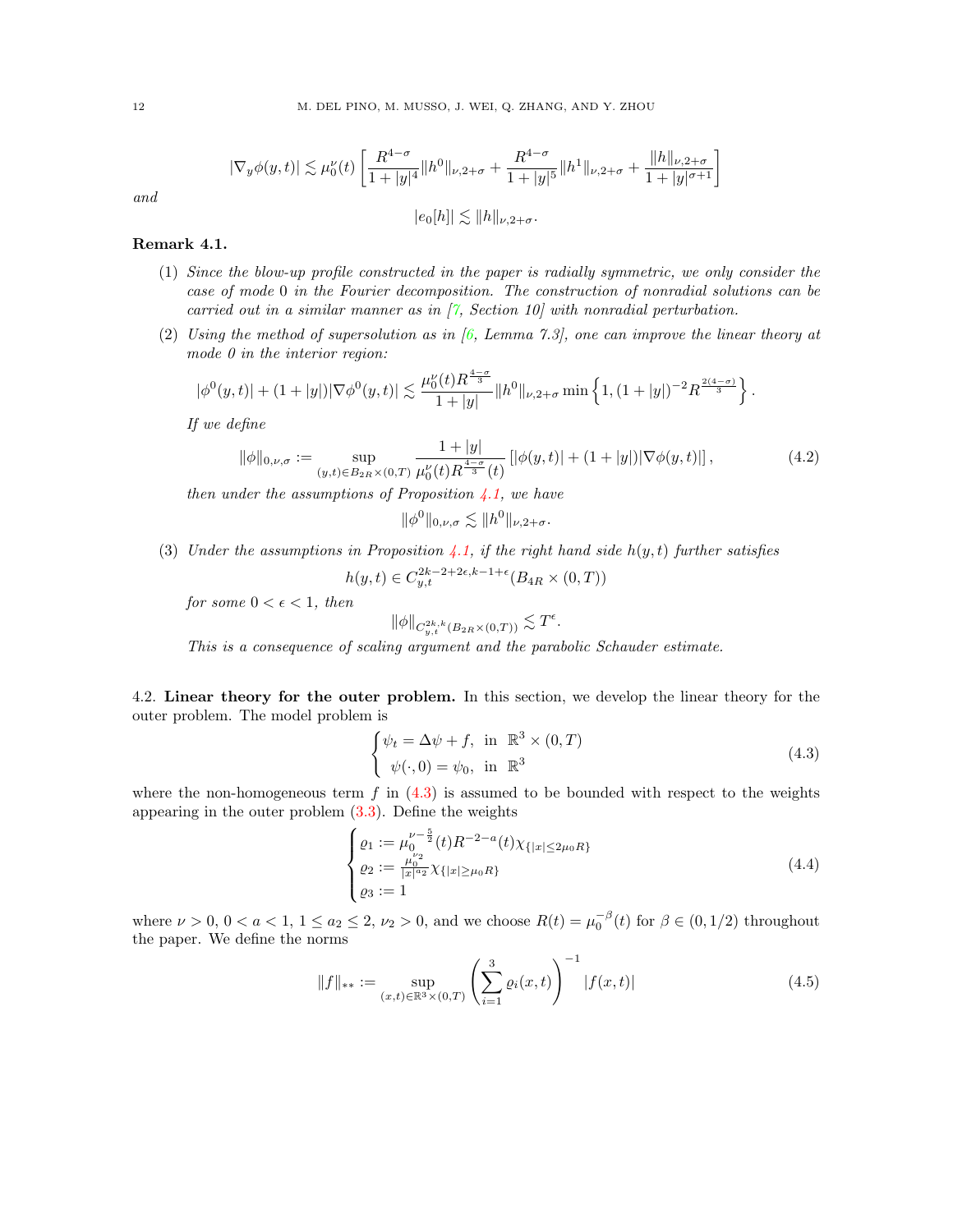<span id="page-12-3"></span>
$$
\|\psi\|_{*} := \mu_{0}^{\frac{1}{2}-\nu}(0)R^{a}(0)\|\psi\|_{L^{\infty}(\mathbb{R}^{3}\times(0,T))} + \mu_{0}^{\frac{3}{2}-\nu}(0)R^{1+a}(0)\|\nabla\psi\|_{L^{\infty}(\mathbb{R}^{3}\times(0,T))} \n+ \sup_{(x,t)\in\mathbb{R}^{3}\times(0,T)} \left[\mu_{0}^{\frac{1}{2}-\nu}(t)R^{a}(t)\|\psi(x,t)-\psi(x,T)\|\right] \n+ \sup_{(x,t)\in\mathbb{R}^{3}\times(0,T)} \left[\mu_{0}^{\frac{3}{2}-\nu}(t)R^{1+a}(t)\|\nabla\psi(x,t)-\nabla\psi(x,T)\|\right] \n+ \sup_{\mathbb{R}^{3}\times I_{T}} \frac{\mu_{0}^{2\gamma+\frac{1}{2}-\nu}(t_{2})R^{2\gamma+a}(t_{2})}{(t_{2}-t_{1})^{\gamma}}|\psi(x,t_{2})-\psi(x,t_{1})|,
$$
\n(4.6)

where  $\nu > 0$ ,  $0 < a, \gamma < 1$ , and the last supremum is taken over

$$
\mathbb{R}^3 \times I_T = \left\{ (x, t_1, t_2) : \ x \in \mathbb{R}^3, \ 0 \le t_1 \le t_2 \le T, \ t_2 - t_1 \le \frac{1}{10}(T - t_2) \right\}.
$$

For problem [\(4.3\)](#page-11-0), we have the following estimates.

<span id="page-12-0"></span>**Proposition 4.2.** Let  $\psi$  be the solution to problem [\(4.3\)](#page-11-0) with  $||f||_{**} < +\infty$ . Then it holds that  $\|\psi\|_{*} \lesssim \|f\|_{**}.$ 

Proposition [4.2](#page-12-0) is established by the following three lemmas with different right hand sides.

<span id="page-12-1"></span>**Lemma 4.1.** Let  $\psi$  solve problem [\(4.3\)](#page-11-0) with right hand side

$$
|f(x,t)| \lesssim \mu_0^{\nu - \frac{5}{2}}(t)R^{-2-a}(t)\chi_{\{|x| \le 2\mu_0 R\}}
$$

with  $0 < a < 1$  and  $\nu > 0$ . Then it holds that

$$
|\psi(x,t)| \lesssim \mu_0^{\nu - \frac{1}{2}}(0)R^{-a}(0),\tag{4.7}
$$

<span id="page-12-4"></span>
$$
|\psi(x,t) - \psi(x,T)| \lesssim \mu_0^{\nu - \frac{1}{2}}(t)R^{-a}(t),\tag{4.8}
$$

<span id="page-12-5"></span>
$$
|\nabla \psi(x,t)| \lesssim \mu_0^{\nu - \frac{3}{2}}(0) R_{\eta}^{-1-a}(0),\tag{4.9}
$$

<span id="page-12-7"></span><span id="page-12-6"></span>
$$
|\nabla \psi(x,t) - \nabla \psi(x,T)| \lesssim \mu_0^{\nu - \frac{3}{2}}(t) R^{-1-a}(t),\tag{4.10}
$$

and

$$
|\psi(x, t_2) - \psi(x, t_1)| \lesssim \mu_0^{\nu + \gamma_1 - \frac{5}{2}}(t_2) R^{\gamma_1 - 2 - a}(t_2) (t_2 - t_1)^{1 - \gamma_1/2},
$$
\n
$$
\text{where } 0 \le t_1 \le t_2 \le T \text{ with } t_2 - t_1 \le \frac{1}{10}(T - t_2) \text{ and } \gamma_1 \in (0, 1).
$$
\n
$$
(4.11)
$$

<span id="page-12-2"></span>**Lemma 4.2.** Let  $\psi$  solve problem [\(4.3\)](#page-11-0) with right hand side

$$
\textbf{termma 4.2. Let } \psi \text{ solve problem (4.3) with right hand side}
$$

$$
|f(x,t)| \lesssim \frac{\mu_0^{\nu_2}}{|x|^{\alpha_2}} \chi_{\{|x| \ge \mu_0 R\}},
$$

where  $\nu_2 > 0$  and  $1 \le a_2 \le 2$ . Then it holds that

<span id="page-12-8"></span>
$$
|\psi(x,t)| \lesssim \mu_0^{\nu_2 + \frac{2-a_2}{4k}}(0),\tag{4.12}
$$

$$
|\psi(x,t) - \psi(x,T)| \lesssim \mu_0^{\nu_2 + \frac{2-a_2}{4k}}(t),\tag{4.13}
$$

<span id="page-12-9"></span>
$$
|\nabla \psi(x,t)| \lesssim \mu_0^{\nu_2 + \frac{1 - a_2}{4k}}(0),\tag{4.14}
$$

$$
|\nabla \psi(x,t) - \nabla \psi(x,T)| \lesssim \mu_0^{\nu_2 + \frac{1-a_2}{4k}}(t),\tag{4.15}
$$

and

$$
|\psi(x,t_2) - \psi(x,t_1)| \lesssim \frac{\mu_0^{\nu_2}(t)}{(\mu_0(t)R(t))^{2\gamma}}(t_2 - t_1)^{\gamma},\tag{4.16}
$$

where  $0 \le t_1 \le t_2 \le T$  with  $t_2 - t_1 \le \frac{1}{10}(T - t_2)$  and  $\gamma \in (0, 1)$ .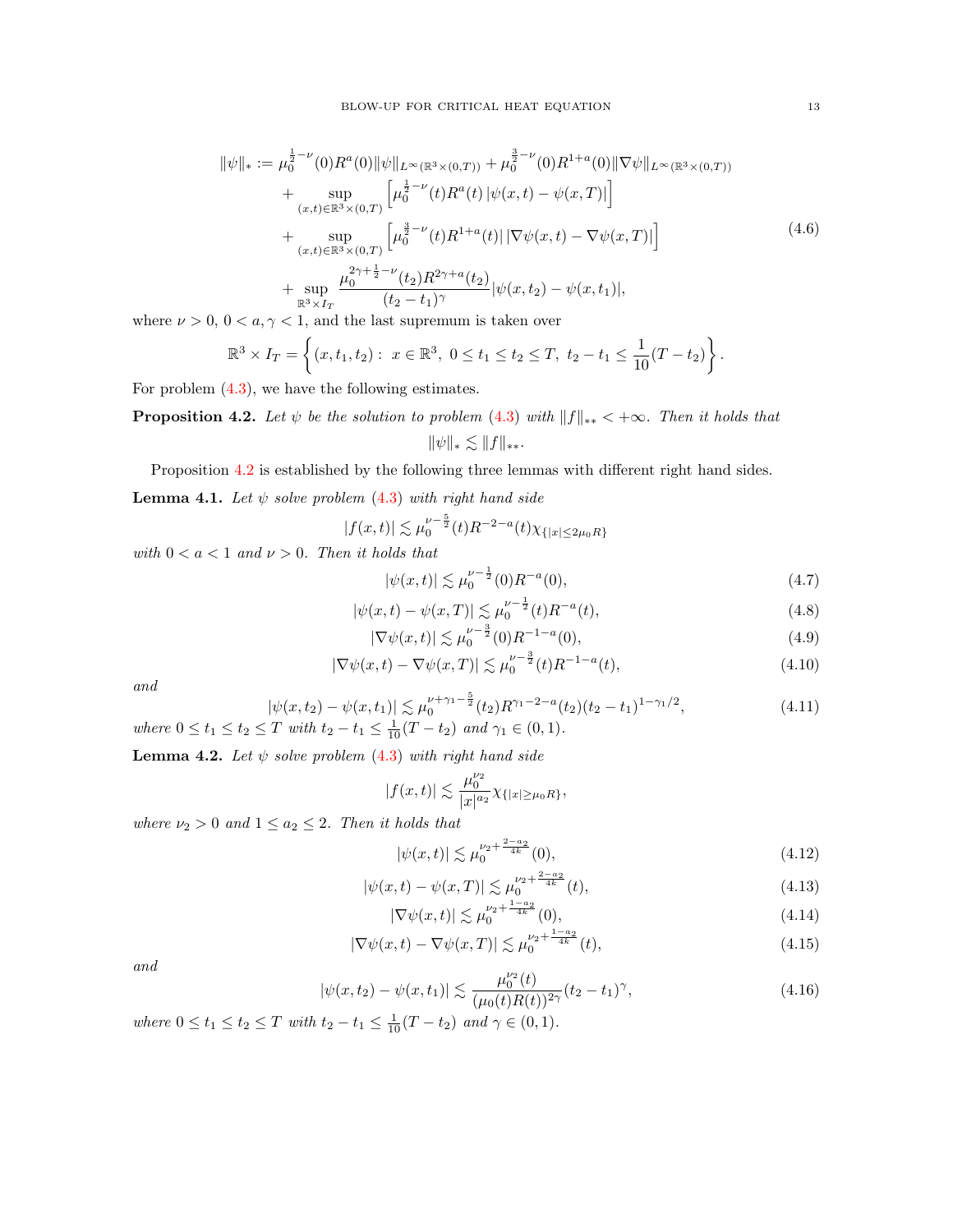<span id="page-13-1"></span>**Lemma 4.3.** Let  $\psi$  solve problem [\(4.3\)](#page-11-0) with right hand side

$$
|f(x,t)| \lesssim 1.
$$

Then it holds that

$$
|\psi(x,t)| \lesssim t,
$$
  
\n
$$
|\psi(x,t) - \psi(x,T)| \lesssim (T-t),
$$
  
\n
$$
|\nabla \psi(x,t)| \lesssim T^{1/2},
$$
  
\n
$$
|\nabla \psi(x,t) - \nabla \psi(x,T)| \lesssim (T-t)^{1/2}
$$

,

and

$$
|\psi(x,t_2)-\psi(x,t_1)|\lesssim (t_2-t_1),
$$

where  $0 \le t_1 \le t_2 \le T$  with  $t_2 - t_1 \le \frac{1}{10}(T - t_2)$ .

Proposition [4.2](#page-12-2) is a direct consequence of Lemma [4.1,](#page-12-1) Lemma 4.2 and Lemma [4.3,](#page-13-1) and the proofs of Lemma [4.1,](#page-12-1) Lemma [4.2](#page-12-2) and Lemma [4.3](#page-13-1) are achieved by using Duhamel's formula similarly as in [\[6\]](#page-41-13). Here we only give proof of Lemma [4.1](#page-12-1) and Lemma [4.2](#page-12-2) in the Appendix.

## <span id="page-13-2"></span>Remark 4.2.

(1) Let us point out the reason why we use the  $\|\cdot\|_{*}$ -norm of  $\psi$  ([\(4.6\)](#page-12-3)) only involving  $\nu$  but not  $\nu_2$  appearing in Lemma [4.2.](#page-12-2) Lemma [4.2](#page-12-2) is needed to deal with the right hand side of outer problem with cut-off  $1 - \eta_R$  in front. For convenience, when we carry out the inner-outer gluing procedure to bound right hand sides in the chosen topology, we will adjust  $\nu_2$  such that the control of  $\psi$  in Lemma [4.2](#page-12-2) is better than that of Lemma [4.1.](#page-12-1) This will result in a constraint for the parameters

$$
\nu_2 + \frac{2 - a_2}{4k} > \nu - \frac{1}{2} + a\beta.
$$

In fact, the above constraint will be satisfied by the choices of parameters in Section [6.4.](#page-32-0)

(2) Under the assumptions of Proposition [4.2,](#page-12-0) if we further assume that

$$
f(x,t) \in C_{x,t}^{2k-2+2\epsilon,k-1+\epsilon}(\mathbb{R}^3 \times (0,T)),
$$

then

$$
\|\psi\|_{C^{2k,k}_{x,t}(B_{\mu_0(0)R(0)}\times(0,T))} \lesssim T^{\epsilon}
$$

for some  $0 < \epsilon < 1$ .

### 5. THE REDUCED EQUATION FOR  $\alpha(t)$

<span id="page-13-0"></span>From the linear theory for the inner problem [\(3.5\)](#page-9-2) in Section [4.1,](#page-10-1) orthogonality condition is required to guarantee the existence of solutions with sufficient space-time decay. In this section, we will adjust the scaling parameter  $\mu(t)$  by such orthogonality condition.

Recall that the slow decaying kernel for the linearized operator

$$
Z_0(y) = -[y \cdot \nabla w + \frac{w}{2}] = \frac{3^{\frac{1}{4}}}{2} \frac{|y|^2 - 1}{(1 + |y|^2)^{\frac{3}{2}}}.
$$

and

$$
\mu(t) = \mu_0(t)(1 + \Lambda(t))^2,
$$
  
\n
$$
\alpha(t) = (-3^{\frac{1}{4}})\mu_0^{-\frac{1}{2}}(t)(\mu_0(t)\Lambda(t))'.
$$

Since  $\mu_0(t) \sim (T-t)^{2k}$ , our aim is to look for

$$
\alpha(t) \sim (T - t)^{k-1} \Lambda(t), \quad k \in \mathbb{Z}_+.
$$

where  $\Lambda(t) \to 0$  as  $t \to T$ .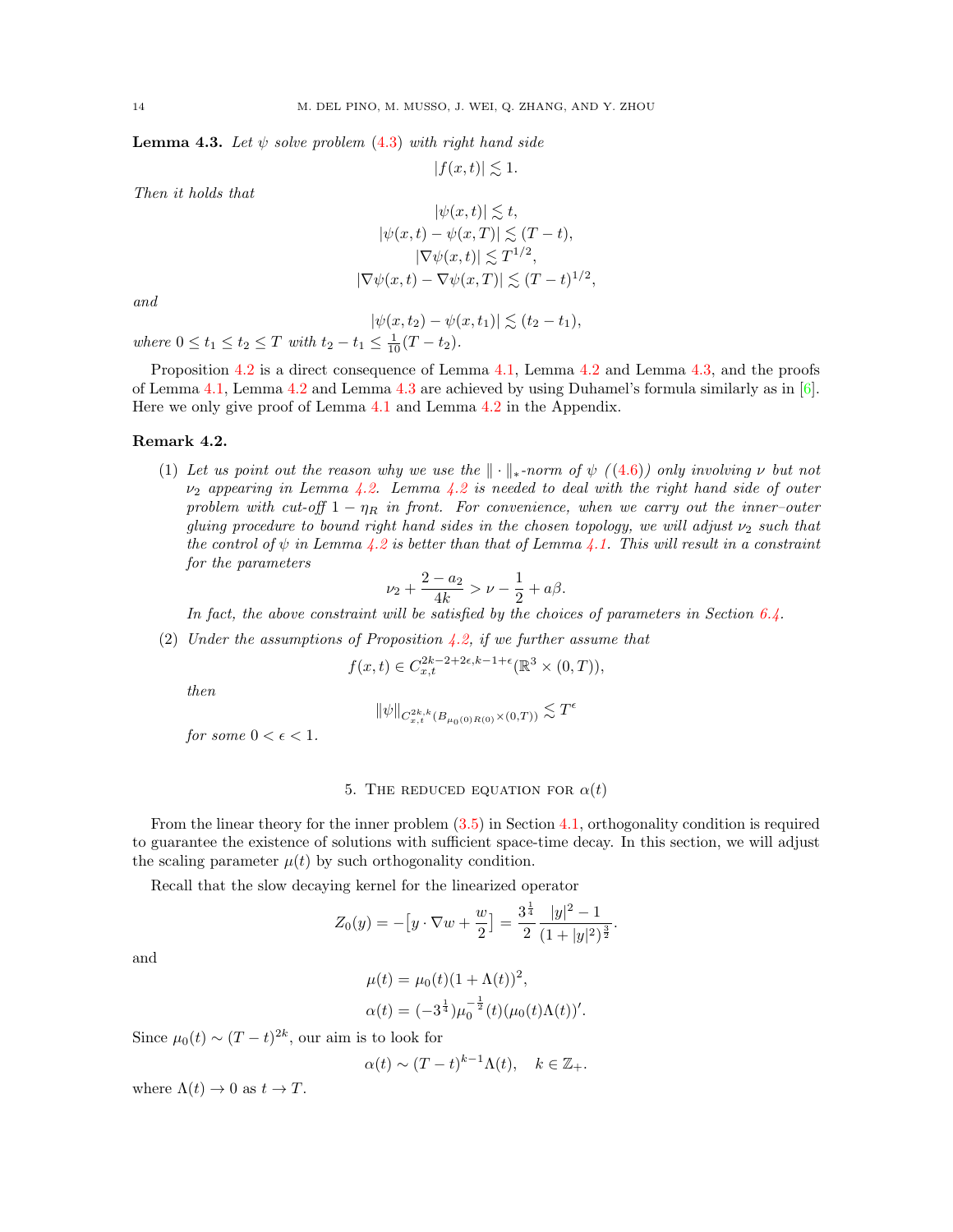From the linear theory in Section [4.1,](#page-10-1) the inner solution can be found in suitable topology if the following orthogonality condition is satisfied

<span id="page-14-0"></span>
$$
\int_{B_{2R}} \mathcal{H}(\phi, \psi, \alpha) Z_0(y) dy = 0 \quad \text{for all} \quad t \in (0, T), \tag{5.1}
$$

where  $\mathcal{H}(\phi, \psi, \alpha)$  is defined in [\(3.6\)](#page-9-3). Define

$$
||h||_{\delta} := \sup_{t \in (0,T)} |(T-t)^{-\delta} h(t)|.
$$
 (5.2)

It turns out that the reduced problem orthogonality is a problem involving the following nonlocal operator

$$
\int_0^t \frac{\alpha(s)}{(t-s)^{1/2}} ds,
$$

which is the nonlocal feature inherited from the slow decaying kernel  $Z_0(y)$ .

5.1. A linear theory for the reduced equation. Before we consider the reduced problem [\(5.1\)](#page-14-0), we first develop a key linear theory for the following problem

<span id="page-14-1"></span>
$$
\int_0^t \frac{\alpha(s)}{(t-s)^{1/2}} ds = \sum_{j=1}^k c_j \mathcal{B}^{(j)}(0, t) + h(t),
$$
\n(5.3)

where  $h(t) \in C_t^k(0,T)$ , and for  $j = 1,\ldots,k$ ,  $c_j$  are constants and  $\mathcal{B}^{(j)}$  are smooth functions to be determined. We have the following lemma concerning the solvability of problem [\(5.3\)](#page-14-1), which enables us to solve  $\alpha(t)$  with sufficiently fast decay in problem [\(5.1\)](#page-14-0).

**Lemma 5.1.** For problem [\(5.3\)](#page-14-1), if  $h(t) \in C_t^k(0,T)$ , then there exist constants  $c_j$  and smooth functions  $\mathcal{B}^{(j)}$  such that problem [\(5.3\)](#page-14-1) has a solution satisfying

$$
\alpha(t) \sim (T-t)^{k-1} \Lambda(t), \quad k \in \mathbb{Z}_+,
$$

where  $\Lambda(t) \to 0$  as  $t \to T$ .

*Proof.* In order to find  $\alpha(t)$  with the above vanishing order, it suffices to show that

$$
\alpha(T) = \alpha'(T) = \alpha''(T) = \dots = \alpha^{(k-1)}(T) = 0.
$$

We shall choose  $c_j$  and  $\mathcal{B}^{(j)}$  using solutions for heat equations as building blocks.

We first find solutions  $B_j(x, t)$  to the following heat equation

<span id="page-14-2"></span>
$$
\begin{cases}\n\partial_t B_j = \Delta B_j & \text{in } \mathbb{R}^3 \times (0, T) \\
B_j(\cdot, 0) = B_{0,j} & \text{in } \mathbb{R}^3\n\end{cases}
$$
\n(5.4)

where the decaying initial data  $B_{0,j}$  will be chosen. Using Duhamel's formula in problem [\(5.4\)](#page-14-2), we write

$$
B_j(0,t) = \int_{\mathbb{R}^3} e^{-\frac{|\xi|^2}{4t}} \frac{B_{0,j}(\xi)}{(4\pi t)^{3/2}} d\xi.
$$

Let us choose the initial condition

$$
B_{0,j}(|x|) = e^{-\kappa_j |x|^2}.
$$

Then

$$
B_j(0,t) = \frac{1}{(4\pi)^{3/2}} \int_{\mathbb{R}^3} t^{-3/2} e^{-\frac{|\xi|^2}{4t}} e^{-\kappa_j |\xi|^2} d\xi
$$
  
= 
$$
\frac{1}{(4\pi)^{3/2}} \int_{\mathbb{R}^3} t^{-3/2} e^{-|x|^2} \left(\kappa_j t + \frac{1}{4}\right)^{-3/2} dx
$$
  
= 
$$
\frac{1}{8} \left(\kappa_j t + \frac{1}{4}\right)^{-3/2}
$$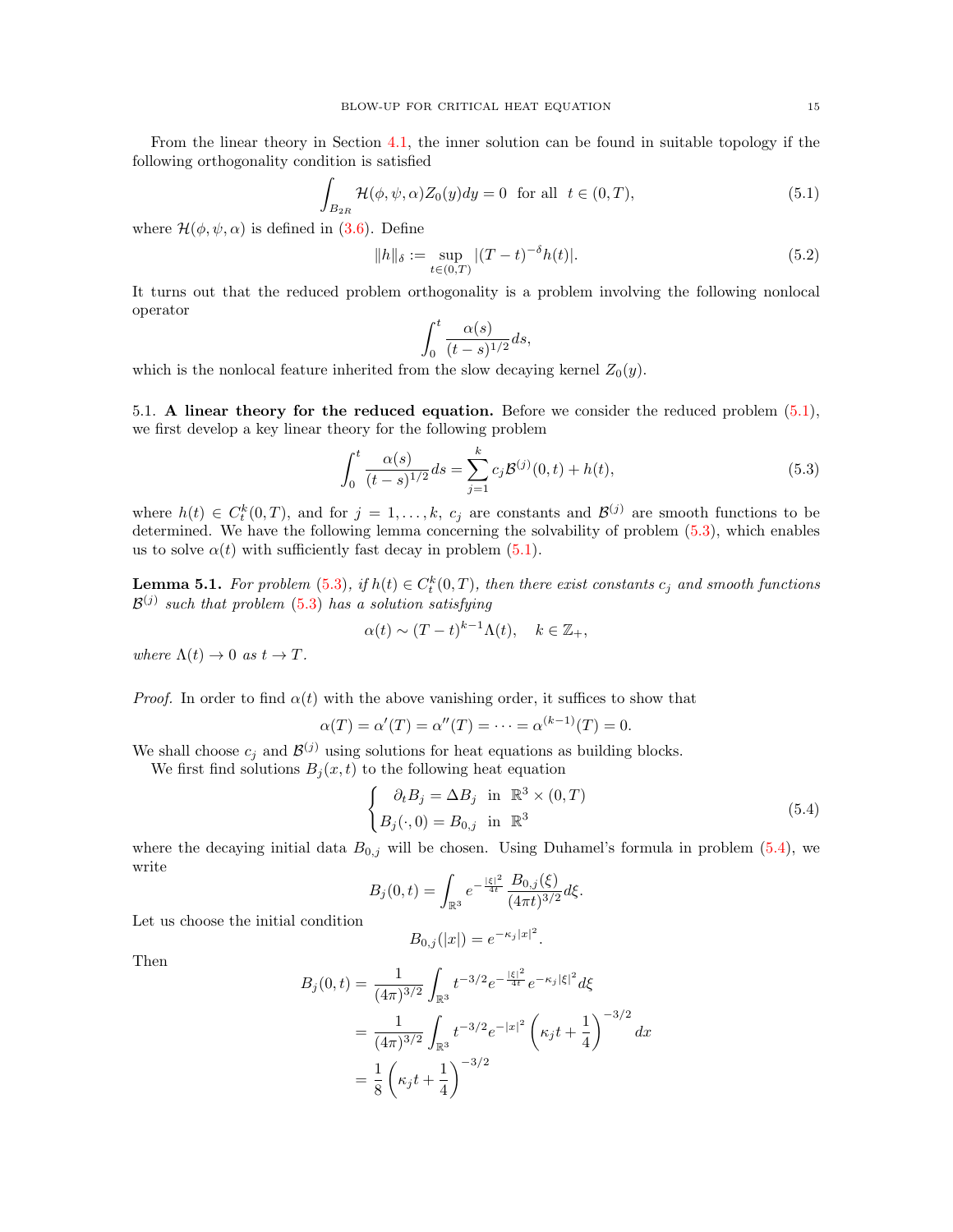and

$$
\int_0^t \frac{B_j(0,s)}{(t-s)^{1/2}} ds = 2 \int_0^{t^{1/2}} B_j(0,t-u^2) du
$$
  
=  $\frac{1}{4} \int_0^{t^{1/2}} \left( \kappa_j(t-u^2) + \frac{1}{4} \right)^{-3/2} du$   
=  $2 \int_0^{t^{1/2}} \left( 4\kappa_j(t-u^2) + 1 \right)^{-3/2} du$   
=  $\frac{2t^{1/2}}{4\kappa_j t + 1}.$ 

We consider the linear combination of the initial data

$$
\mathcal{B}_0^{(i)}(x) = \sum_{j=1}^k \ell_j^{(i)} B_{0,j}(|x|)
$$

so that the corresponding solution at  $x = 0$  is

$$
\mathcal{B}^{(i)}(0,t) = \sum_{j=1}^{k} \ell_j^{(i)} \frac{1}{8} \left(\kappa_j t + \frac{1}{4}\right)^{-3/2}
$$

and

where

<span id="page-15-1"></span>
$$
\int_0^t \frac{\mathcal{B}^{(i)}(0,s)}{(t-s)^{1/2}} ds = \sum_{j=1}^k \ell_j^{(i)} \frac{2t^{1/2}}{4\kappa_j t + 1}.
$$
\n(5.5)

Rearranging the constants  $\tilde{\ell}_j^{(i)} = \frac{\ell_j^{(i)}}{2a_j}$  and  $\tilde{\kappa}_j = \frac{1}{4\kappa_j}$ , we denote

<span id="page-15-2"></span>
$$
\Upsilon_j(t) = \frac{t^{1/2}}{t + \tilde{\kappa}_j}, \quad \Upsilon^{(i)}(t) = \sum_{j=1}^k \tilde{\ell}_j^{(i)} \frac{t^{1/2}}{t + \tilde{\kappa}_j}.
$$
\n(5.6)

<span id="page-15-0"></span> $(5.7)$ 

By adjusting free parameters  $\tilde{\ell}_j^{(i)}$  and  $\tilde{\kappa}_j$ , we can find solutions  $\Upsilon^{(i)}(t)$  with vanishing order  $(T-t)^i$  near T. Indeed, writing  $\widehat{\Upsilon}^{(i)}(t) = \sum_{i=1}^{k}$  $j=1$  $\tilde{\ell}_j^{(i)} \frac{1}{t+\tilde{\kappa}_j}$ ,  $\Upsilon^{(i)}(t) \sim (T-t)^i$  is equivalent to showing the invertibility of the following system  $Mv_{\ell} = e_i$ 

$$
M = \begin{pmatrix} \frac{1}{T + \tilde{\kappa}_1} & \frac{1}{T + \tilde{\kappa}_1} & \cdots & \frac{1}{T + \tilde{\kappa}_k} \\ -\frac{1}{(T + \tilde{\kappa}_1)^2} & -\frac{1}{(T + \tilde{\kappa}_2)^2} & \cdots & -\frac{1}{(T + \tilde{\kappa}_k)^2} \\ \vdots & \vdots & \ddots & \vdots \\ \frac{(-1)^k}{(T + \tilde{\kappa}_1)^k} & \frac{(-1)^k}{(T + \tilde{\kappa}_2)^k} & \cdots & \frac{(-1)^k}{(T + \tilde{\kappa}_k)^k} \end{pmatrix},
$$
  

$$
v_{\ell} = (\tilde{\ell}_1^{(i)}, \tilde{\ell}_2^{(i)}, \dots, \tilde{\ell}_k^{(i)})^T, \quad e_i = (0, \dots, 0, \underbrace{1}_{i-\text{th entry}}, 0, \dots, 0)^T.
$$

Letting  $\tilde{\kappa}_1, \ldots, \tilde{\kappa}_k$  be different from each other, it is obvious that system [\(5.7\)](#page-15-0) is invertible. So we construct the solutions  $\Upsilon^{(i)}(t)$  with vanishing order  $(T-t)^i$  near T. Choosing a linear combination of  $k$  such functions and plugging them into the reduced equation, we obtain

$$
\int_0^t \frac{\alpha(s)}{(t-s)^{1/2}} ds = \sum_{j=1}^k c_j \mathcal{B}^{(j)}(0, t) + h(t),
$$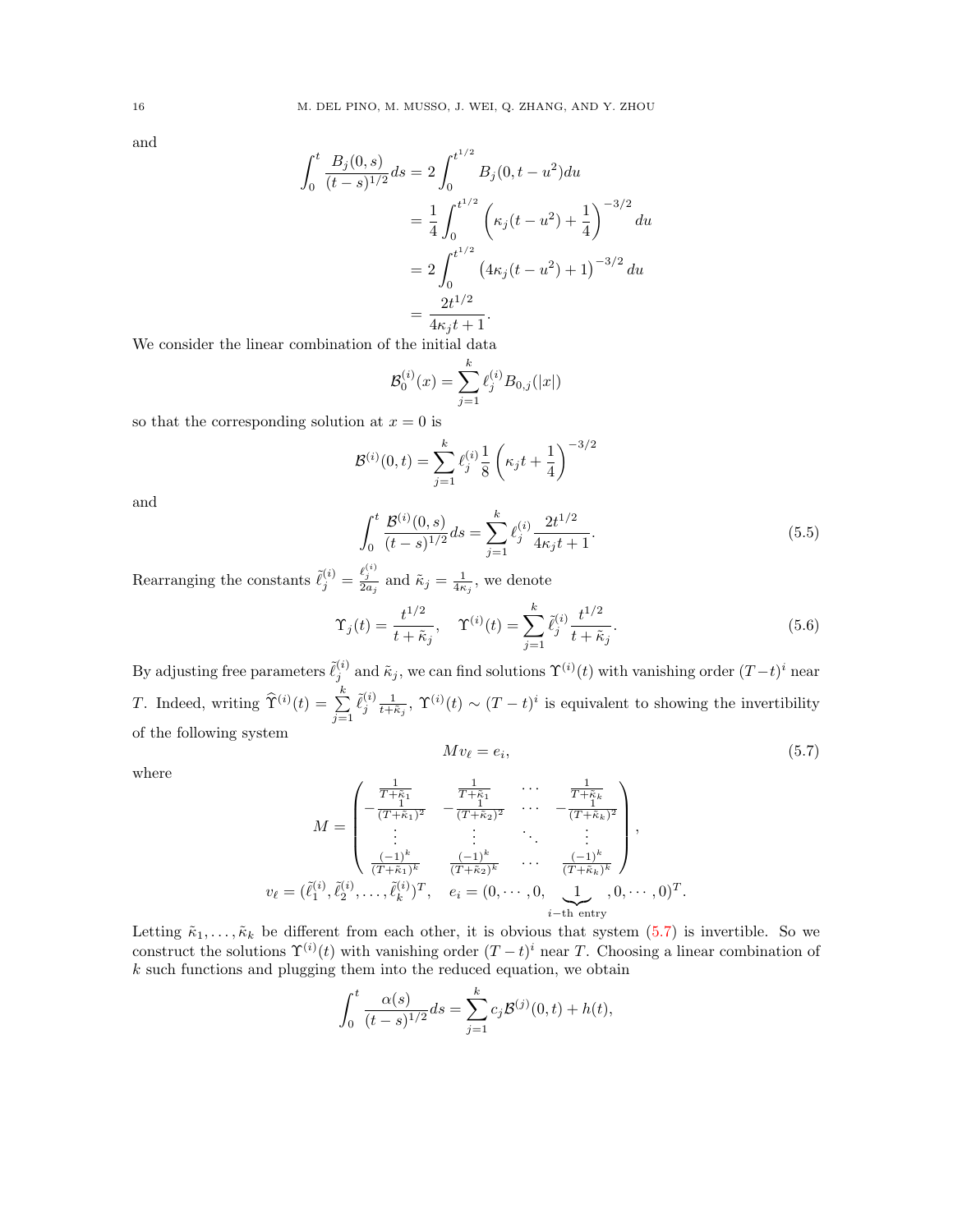where  $c_j$  are free parameters in the initial data to be adjusted below. Then from Lemma [5.11,](#page-20-0) we have

<span id="page-16-0"></span>
$$
\int_0^t \alpha(s)ds = \frac{1}{(\Gamma(\frac{1}{2}))^2} \left( \sum_{j=1}^k c_j \int_0^t \frac{\mathcal{B}^{(j)}(0,s)}{(t-s)^{1/2}} ds + \int_0^t \frac{h(s)}{(t-s)^{1/2}} ds \right).
$$
(5.8)

We write

$$
\int_0^t \frac{h(s)}{(t-s)^{1/2}} ds = d_0(T) + \sum_{j=1}^k d_j (T-t)^j + \text{h.o.t.}
$$

We can choose  $c_j$  such that problem [\(5.8\)](#page-16-0) has solution  $\alpha(t) = o((T-t)^{k-1})$ . In other words, our aim is to show

<span id="page-16-1"></span>
$$
\alpha(T) = \alpha'(T) = \alpha''(T) = \dots = \alpha^{(k-1)}(T) = 0.
$$
\n(5.9)

From  $(5.8)$ ,  $(5.5)$  and  $(5.6)$ , we obtain

$$
\int_0^t \alpha(s)ds = \frac{1}{(\Gamma(\frac{1}{2}))^2} \left( \sum_{j=1}^k c_j \Upsilon^{(j)}(t) + \sum_{j=1}^k d_j (T-t)^j \right) + \text{h.o.t.}
$$

By the vanishing order of  $\Upsilon^{(j)}(t)$  and choosing  $c_j = d_j$ , we conclude the validity of [\(5.9\)](#page-16-1). The proof is  $\Box$ complete.  $\Box$ 

5.2. Reduced equation for  $\alpha(t)$ . By the orthogonality condition [\(5.1\)](#page-14-0), we directly compute

$$
\int_{B_{2R}} 5\left[\left(u_{in}(\mu_{0}y, t(\tau)) + \Phi_{1}(\mu_{0}y, t(\tau))\right)^{4} - \mu_{0}^{-2}w^{4}(y)\right]\mu_{0}^{2}\phi(y, \tau)Z_{0}(y) dy \n+ \int_{B_{2R}} 5\mu_{0}^{\frac{1}{2}}(1+\Lambda)^{-4}w^{4}(\frac{y}{(1+\Lambda)^{2}})\psi(\mu_{0}y, t(\tau))Z_{0}(y) dy \n+ \int_{B_{2R}} \mu_{0}\mu_{0}'\left[\frac{1}{2}\phi(y, \tau) + \nabla_{y}\phi(y, \tau) \cdot y\right]Z_{0}(y) dy \n+ \int_{B_{2R}} \mu_{0}^{\frac{5}{2}}\left[S(U_{1}) - \chi\left(\frac{\mu_{0}y}{c_{0}(T-t)^{\frac{1}{2}}}\right)\frac{\alpha(t)}{(\mu^{2} + |\mu_{0}y|^{2})^{\frac{1}{2}}}\right]Z_{0}(y) dy \n+ \int_{B_{2R}} \mu_{0}^{\frac{5}{2}}\left[\left(u_{in}(\mu_{0}y, t(\tau)) + \Phi_{1}(\mu_{0}y, t(\tau))\right)^{5} - u_{in}^{5}(\mu_{0}y, t(\tau))\right]Z_{0}(y) dy = 0.
$$

Since

$$
u_{in}(x,t) = \mu^{-\frac{1}{2}} w(\frac{x}{\mu}) + 2\mu_0' \mu^{\frac{1}{2}} J(\frac{x}{\mu}) = \mu^{-\frac{1}{2}} w(\frac{y}{(1+\Lambda)^2}) + 2\mu_0' \mu^{\frac{1}{2}} J(\frac{y}{(1+\Lambda)^2}),
$$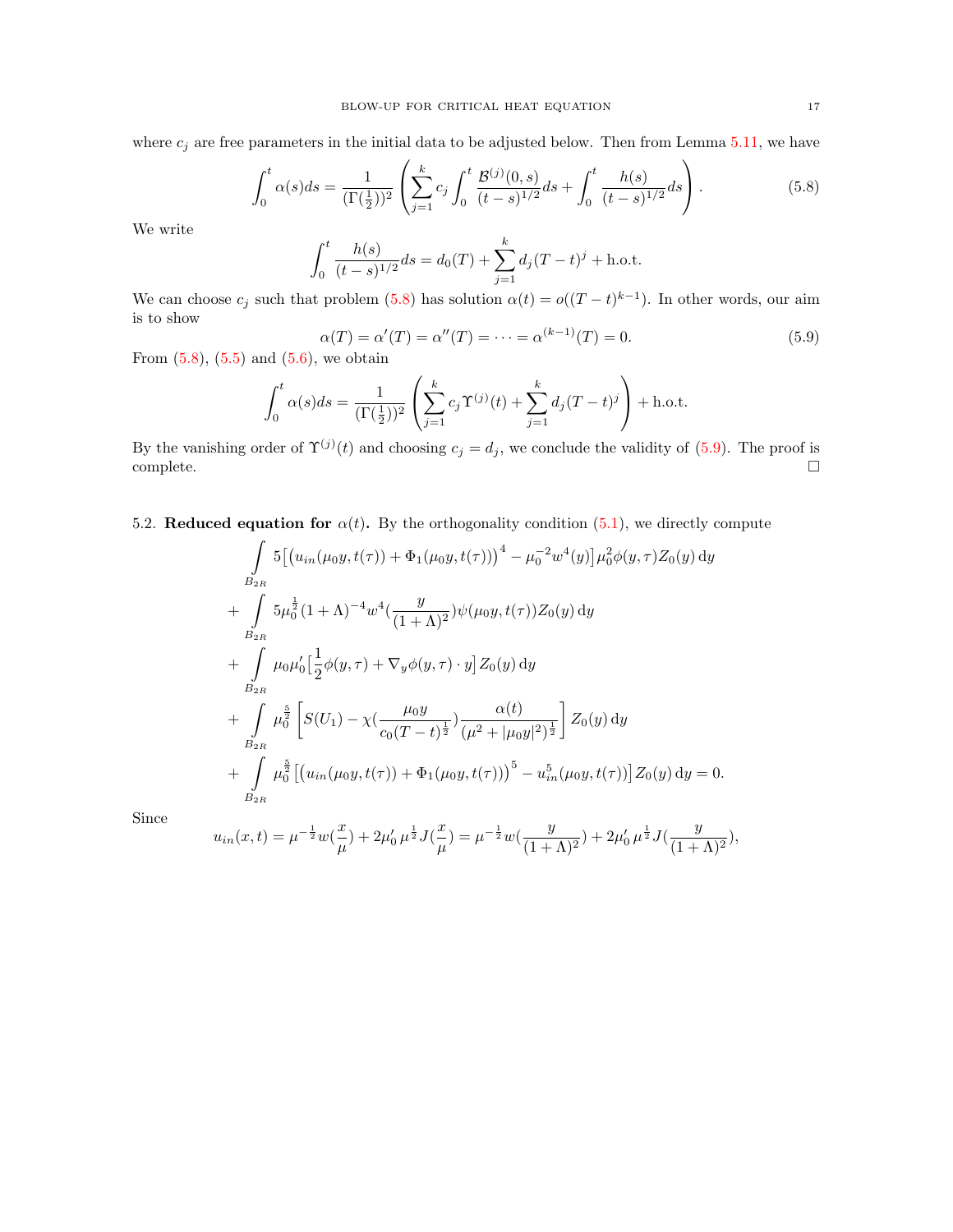we obtain

$$
\int_{B_{2R}} 5\left[ \left(\mu^{-\frac{1}{2}} w\left(\frac{y}{(1+\Lambda)^2}\right) + 2\mu_0' \mu^{\frac{1}{2}} J\left(\frac{y}{(1+\Lambda)^2}\right) + \Phi_1(\mu_0 y, t(\tau)) \right)^4 - \mu_0^{-2} w^4(y) \right] \mu_0^2 \phi(y, \tau) Z_0(y) dy \n+ \int_{B_{2R}} 5\mu_0^{\frac{1}{2}} (1+\Lambda)^{-4} w^4 \left( \frac{y}{(1+\Lambda)^2} \right) \psi(\mu_0 y, t(\tau)) Z_0(y) dy \n+ \int_{B_{2R}} \mu_0 \mu_0' \left[ \frac{1}{2} \phi(y, \tau) + \nabla_y \phi(y, \tau) \cdot y \right] Z_0(y) dy \n+ \int_{B_{2R}} \mu_0^{\frac{5}{2}} \left[ S(U_1) - \chi \left( \frac{\mu_0 y}{c_0 (T-t)^{\frac{1}{2}}} \right) \frac{\alpha(t)}{(\mu^2 + |\mu_0 y|^2)^{\frac{1}{2}}} \right] Z_0(y) dy \n+ \int_{B_{2R}} \mu_0^{\frac{5}{2}} \left[ (u_{in} + \Phi_1(\mu_0 y, t(\tau)))^5 - u_{in}^5 \right] Z_0(y) dy = 0,
$$

where we expand

$$
(u_{in} + \Phi_1(\mu_0 y, t(\tau)))^5 - u_{in}^5
$$
  
=  $5u_{in}^4 \Phi_1(\mu_0 y, t(\tau)) + \Phi_1^2(\mu_0 y, t(\tau)) \int_0^1 20(u_{in} + s\Phi_1(\mu_0 y, t(\tau)))^3 (1 - s) ds$   
=  $5(\mu_0^{-\frac{1}{2}} w(y))^4 \Phi_1(\mu_0 y, t(\tau)) + 5[u_{in}^4 - (\mu_0^{-\frac{1}{2}} w(y))^4] \Phi_1(\mu_0 y, t(\tau))$   
+  $\Phi_1^2(\mu_0 y, t(\tau)) \int_0^1 20(u_{in} + s\Phi_1(\mu_0 y, t(\tau)))^3 (1 - s) ds$   
=  $5(\mu_0^{-\frac{1}{2}} w(y))^4 \Phi_1(0, t(\tau)) + 5(\mu_0^{-\frac{1}{2}} w(y))^4 (\Phi_1(\mu_0 y, t(\tau)) - \Phi_1(0, t(\tau)))$   
+  $5[u_{in}^4 - (\mu_0^{-\frac{1}{2}} w(y))^4] \Phi_1(\mu_0 y, t(\tau)) + \Phi_1^2(\mu_0 y, t(\tau)) \int_0^1 20(u_{in} + s\Phi_1(\mu_0 y, t(\tau)))^3 (1 - s) ds$ 

and we shall prove the leading term is

$$
5(\mu_0^{-\frac{1}{2}}w(y))^4\Phi_1(0,t(\tau)),
$$

and all other terms have sufficiently fast decay. Indeed, we simplify the above equation and evaluate

$$
\int_{B_{2R}} 5\left[ \left(\mu^{-\frac{1}{2}} w\left(\frac{y}{(1+\Lambda)^2}\right) + 2\mu_0' \mu^{\frac{1}{2}} J\left(\frac{y}{(1+\Lambda)^2}\right) + \Phi_1(\mu_0 y, t(\tau)) \right)^4 - \mu_0^{-2} w^4(y) \right] \mu_0^{\frac{3}{2}} \phi(y, \tau) Z_0(y) dy \n+ \int_{B_{2R}} 5 w^4(y) \psi(\mu_0 y, t(\tau)) Z_0(y) dy + \int_{B_{2R}} 5[(1+\Lambda)^{-4} w^4\left(\frac{y}{(1+\Lambda)^2}\right) - w^4(y)] \psi(\mu_0 y, t(\tau)) Z_0(y) dy \n+ \int_{B_{2R}} \mu_0^{\frac{1}{2}} \mu_0' \left[ \frac{1}{2} \phi(y, \tau) + \nabla_y \phi(y, \tau) \cdot y \right] Z_0(y) dy \n+ \int_{B_{2R}} \mu_0^2 \left[ S(U_1) - \chi\left(\frac{\mu_0 y}{c_0 (T-t)^{\frac{1}{2}}}\right) \frac{\alpha(t)}{(\mu^2 + |\mu_0 y|^2)^{\frac{1}{2}}} \right] Z_0(y) dy \n+ \int_{B_{2R}} 5 w^4(y) \Phi_1(0, t(\tau)) Z_0(y) dy \n+ \int_{B_{2R}} \mu_0^2 \left[ \left(u_{in} + \Phi_1(\mu_0 y, t(\tau))\right)^5 - u_{in}^5 - 5(\mu_0^{-\frac{1}{2}} w(y))^4 \Phi_1(0, t(\tau)) \right] Z_0(y) dy = 0.
$$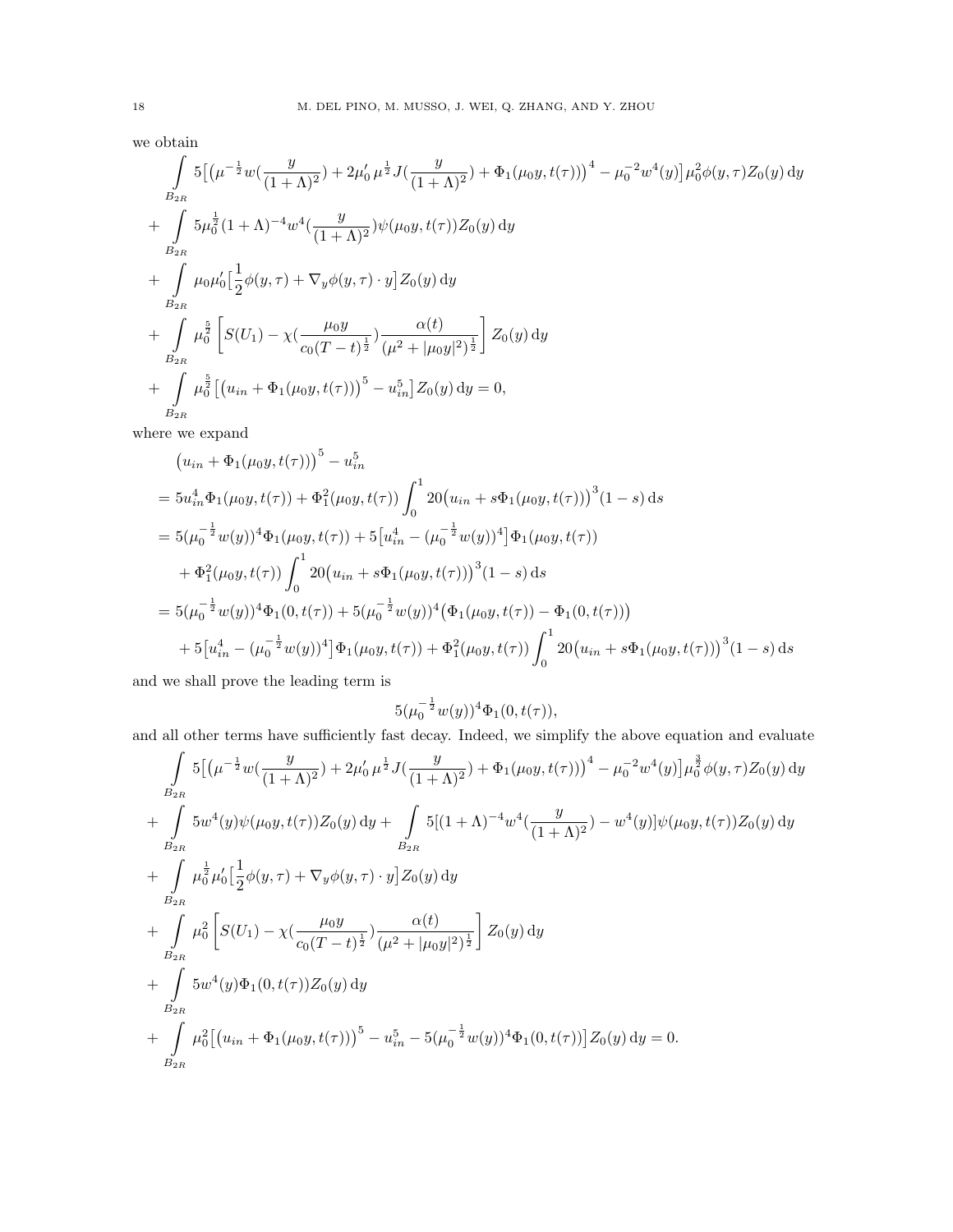Recall that

$$
Z_0(y) := -[y \cdot \nabla w + \frac{w}{2}] = \frac{3^{\frac{1}{4}}}{2} \frac{|y|^2 - 1}{(1 + |y|^2)^{\frac{3}{2}}},
$$
  

$$
w(y) = 3^{\frac{1}{4}} (1 + |y|^2)^{-\frac{1}{2}}.
$$

So

$$
\int_{B_{2R}} 5w^4(y)Z_0(y) \, dy = \frac{5}{2} 3^{\frac{5}{4}} \int_0^{2R} (1+r^2)^{-3.5} (r^2-1) 4\pi r^2 \, dr
$$

$$
= 10\pi 3^{\frac{5}{4}} \frac{r^3 (r^2-5)}{15(r^2+1)^{\frac{5}{2}}} \Big|_0^{2R}
$$

$$
= 10\pi 3^{\frac{5}{4}} (\frac{1}{15} + O(R^{-2})).
$$

Next we consider the nonlocal term

$$
\Phi_1(0,t) = \sum_{j=1}^k c_j \mathcal{B}^{(j)}(0,t) + \int_0^t \int_{\mathbb{R}^3} \left(\frac{1}{2\sqrt{\pi}}\right)^3 (t-s)^{-\frac{3}{2}} e^{-\frac{|\xi|^2}{4(t-s)}} \chi\left(\frac{\xi}{c_0(T-s)^{\frac{1}{2}}}\right) \frac{\alpha(s)}{\mu(s) + |\xi|} d\xi ds
$$
  
\n
$$
= \sum_{j=1}^k c_j \mathcal{B}^{(j)}(0,t) + \int_0^t \int_{\mathbb{R}^3} \left(\frac{1}{2\sqrt{\pi}}\right)^3 (t-s)^{-\frac{3}{2}} e^{-\frac{|\xi|^2}{4(t-s)}} \chi\left(\frac{\xi}{c_0(T-s)^{\frac{1}{2}}}\right) \frac{\alpha(s)}{|\xi|} d\xi ds
$$
  
\n
$$
+ \int_0^t \int_{\mathbb{R}^3} \left(\frac{1}{2\sqrt{\pi}}\right)^3 (t-s)^{-\frac{3}{2}} e^{-\frac{|\xi|^2}{4(t-s)}} \chi\left(\frac{\xi}{c_0(T-s)^{\frac{1}{2}}}\right) \alpha(s) \left(\frac{1}{\mu(s) + |\xi|} - \frac{1}{|\xi|}\right) d\xi ds.
$$

Notice

$$
\int_{0}^{t} \int_{\mathbb{R}^{3}} (\frac{1}{2\sqrt{\pi}})^{3} (t-s)^{-\frac{3}{2}} e^{-\frac{|\xi|^{2}}{4(t-s)}} \chi(\frac{\xi}{c_{0}(T-s)^{\frac{1}{2}}}) \frac{\alpha(s)}{|\xi|} d\xi ds
$$
  
\n
$$
= \int_{0}^{t} \int_{0}^{c_{0}(T-s)^{\frac{1}{2}}} (\frac{1}{2\sqrt{\pi}})^{3} (t-s)^{-\frac{3}{2}} e^{-\frac{r^{2}}{4(t-s)}} \frac{\alpha(s)}{r} 4\pi r^{2} dr ds
$$
  
\n
$$
= 4^{-1} \pi^{-\frac{1}{2}} \int_{0}^{t} \int_{0}^{c_{0}(T-s)^{\frac{1}{2}}} (t-s)^{-\frac{3}{2}} e^{-\frac{r^{2}}{4(t-s)}} \alpha(s) d(r^{2}) ds
$$
  
\n
$$
= 4^{-1} \pi^{-\frac{1}{2}} \int_{0}^{t} (t-s)^{-\frac{3}{2}} \alpha(s) (-4) (t-s) e^{-\frac{r}{4(t-s)}} \Big|_{r=0}^{c_{0}^{2}(T-s)} ds
$$
  
\n
$$
= \pi^{-\frac{1}{2}} \int_{0}^{t} (t-s)^{-\frac{1}{2}} \alpha(s) [1 - e^{-\frac{c_{0}^{2}(T-s)}{4(t-s)}}] ds.
$$

Then

$$
\Phi_1(0,t) = \sum_{j=1}^k c_j \mathcal{B}^{(j)}(0,t) + \pi^{-\frac{1}{2}} \int_0^t (t-s)^{-\frac{1}{2}} \alpha(s) [1 - e^{-\frac{c_0^2 (T-s)}{4(t-s)}}] ds + \int_0^t \int_{\mathbb{R}^3} (\frac{1}{2\sqrt{\pi}})^3 (t-s)^{-\frac{3}{2}} e^{-\frac{|\xi|^2}{4(t-s)}} \chi(\frac{\xi}{c_0 (T-s)^{\frac{1}{2}}}) \alpha(s) (\frac{1}{\mu(s) + |\xi|} - \frac{1}{|\xi|}) d\xi ds
$$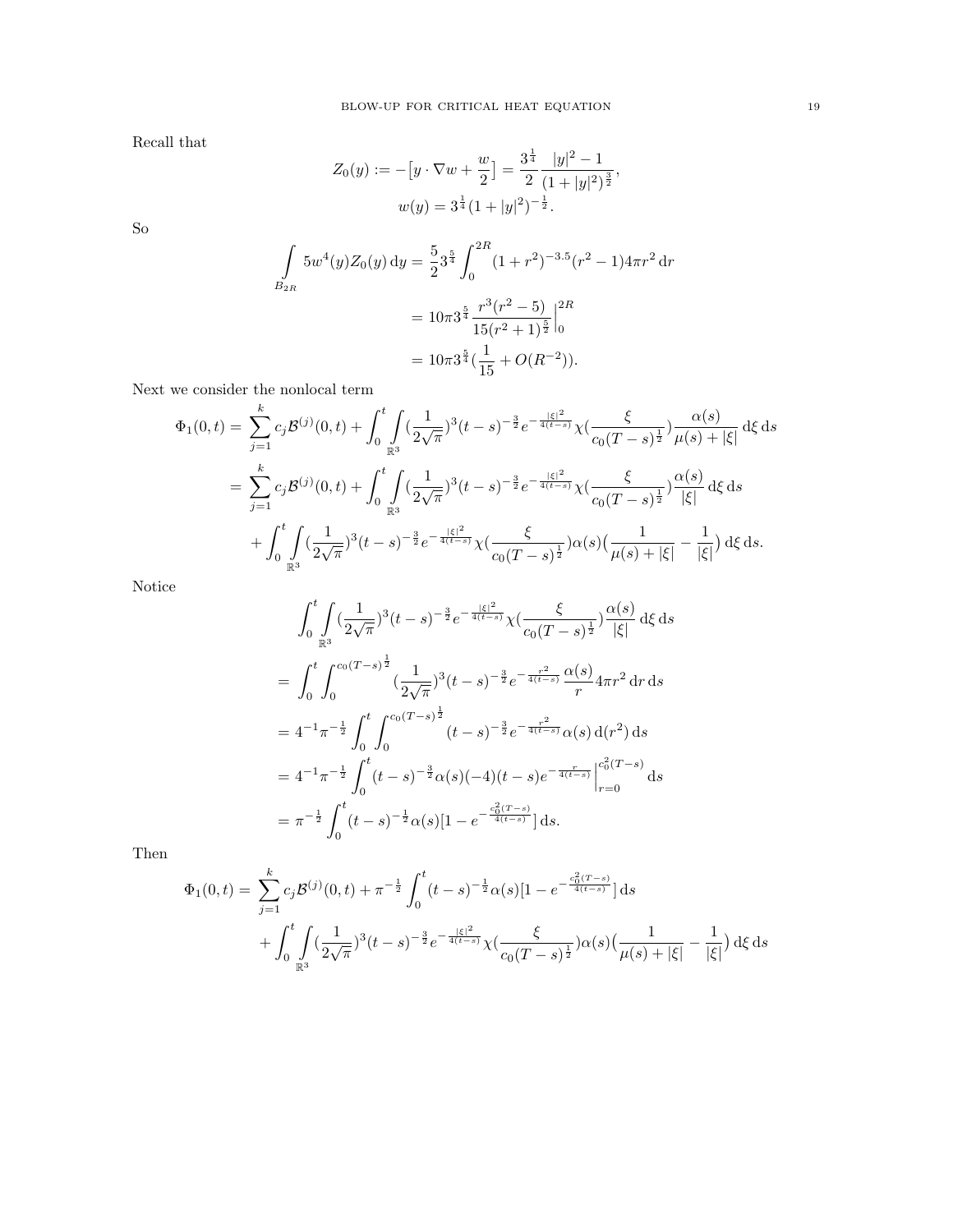and thus

$$
\int_{B_{2R}} 5\left[ \left(\mu^{-\frac{1}{2}} w\left(\frac{y}{(1+\Lambda)^2}\right) + 2\mu_0' \mu^{\frac{1}{2}} J\left(\frac{y}{(1+\Lambda)^2}\right) + \Phi_1(\mu_0 y, t(\tau)) \right)^4 - \mu_0^{-2} w^4(y) \right] \mu_0^{\frac{3}{2}} \phi(y, \tau) Z_0(y) dy \n+ \int_{B_{2R}} 5 w^4(y) \psi(\mu_0 y, t(\tau)) Z_0(y) dy + \int_{B_{2R}} 5[(1+\Lambda)^{-4} w^4(\frac{y}{(1+\Lambda)^2}) - w^4(y)] \psi(\mu_0 y, t(\tau)) Z_0(y) dy \n+ \int_{B_{2R}} \mu_0^{\frac{1}{2}} \mu_0' [\frac{1}{2} \phi(y, \tau) + \nabla_y \phi(y, \tau) \cdot y] Z_0(y) dy \n+ \int_{B_{2R}} \mu_0^2 \left[ S(U_1) - \chi(\frac{\mu_0 y}{c_0 (T-t)^{\frac{1}{2}}} \right] \frac{\alpha(t)}{(\mu^2 + |\mu_0 y|^2)^{\frac{1}{2}}} \right] Z_0(y) dy \n+ 10\pi 3^{\frac{5}{4}} (\frac{1}{15} + O(R^{-2})) (\sum_{j=1}^k c_j \mathcal{B}^{(j)}(0, t)) \n+ 10\pi 3^{\frac{5}{4}} (\frac{1}{15} + O(R^{-2})) \pi^{-\frac{1}{2}} \int_0^t (t - s)^{-\frac{1}{2}} \alpha(s) [1 - e^{-\frac{c_0^2 (T-s)}{4(t-s)}}] ds \n+ 10\pi 3^{\frac{5}{4}} (\frac{1}{15} + O(R^{-2})) \int_0^t \int_0^t (\frac{1}{2\sqrt{\pi}})^3 (t - s)^{-\frac{3}{2}} e^{-\frac{1}{4(t-s)}} \chi(\frac{\xi}{c_0 (T-s)^{\frac{1}{2}}} ) (\frac{1}{\mu(s) + |\xi|} - \frac{1}{|\xi|}) d\xi ds \n+ \int_{B_{2R}} \mu_0^2 [(u_{in} + \Phi_1(\mu_0 y, t(\tau)))^5 - u_{in}^5 - 5(\mu_0^{-\frac{1}{2}} w(y))^4 \Phi_1(0, t(\tau))] Z_0(y) dy =
$$

The ansatz for the parameter function is

$$
\alpha(t) := (-3^{\frac{1}{4}})\mu_0^{-\frac{1}{2}}(\mu_0 \Lambda(t))' \to 0 \quad \text{as} \quad t \to T
$$

which is possible provided

$$
\alpha(t) \sim (T-t)^{-k}(T-t)^{2k}\Lambda(t)(T-t)^{-1} \sim (T-t)^{k-1}\Lambda(t).
$$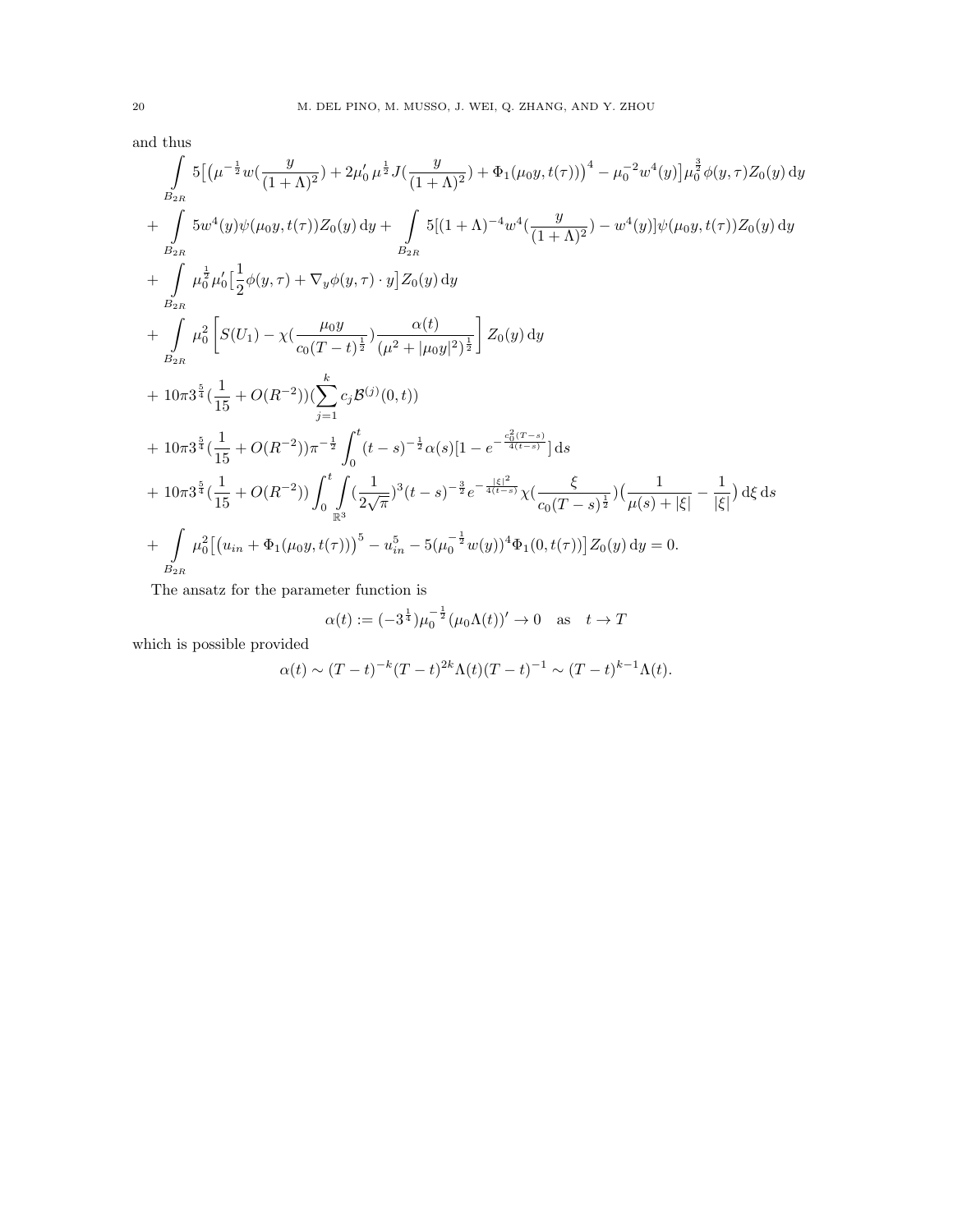Next we compute

$$
\int_{0}^{t} (t-s)^{-\frac{1}{2}} \alpha(s) ds
$$
\n
$$
= \pi^{\frac{1}{2}} \sum_{j=1}^{k} c_{j} \mathcal{B}^{(j)}(0, t) + O(R^{-2}) \pi^{\frac{1}{2}} \sum_{j=1}^{k} c_{j} \mathcal{B}^{(j)}(0, t) + \int_{0}^{t} (t-s)^{-\frac{1}{2}} \alpha(s) e^{-\frac{c_{0}^{2}(T-s)}{4(t-s)}} ds
$$
\n
$$
- \int_{B_{2R}} \frac{5}{2\pi^{\frac{1}{2}} 3^{\frac{1}{4}}} \left[ (\mu^{-\frac{1}{2}} w(\frac{y}{(1+\Lambda)^{2}}) + 2\mu'_{0} \mu^{\frac{1}{2}} J(\frac{y}{(1+\Lambda)^{2}}) + \Phi_{1}(\mu_{0}y, t(\tau)))^{4} - \mu_{0}^{-2} w^{4}(y) \right]
$$
\n
$$
\times \mu_{0}^{\frac{3}{2}} \phi(y, \tau) Z_{0}(y) dy - \int_{B_{2R}} \frac{5}{2\pi^{\frac{1}{2}} 3^{\frac{1}{4}}} w^{4}(y) \psi(\mu_{0}y, t(\tau)) Z_{0}(y) dy
$$
\n
$$
- \int_{B_{2R}} \frac{5}{2\pi^{\frac{1}{2}} 3^{\frac{1}{4}}} \left[ (1+\Lambda)^{-4} w^{4}(\frac{y}{(1+\Lambda)^{2}}) - w^{4}(y) \right] \psi(\mu_{0}y, t(\tau)) Z_{0}(y) dy
$$
\n
$$
+ \int_{B_{2R}} \frac{1}{2\pi^{\frac{1}{2}} 3^{\frac{1}{4}}} \mu_{0}^{2} \mu_{0}^{2} [\frac{1}{2} \phi(y, \tau) + \nabla_{y} \phi(y, \tau) \cdot y] Z_{0}(y) dy
$$
\n
$$
+ \int_{B_{2R}} \frac{1}{2\pi^{\frac{1}{2}} 3^{\frac{1}{4}}} \mu_{0}^{2} \left[ S(U_{1}) - \chi(\frac{\mu_{0}y}{c_{0}(T-t)^{\frac{1}{2}}})(\mu^{2} + |\mu_{0}y|^{2})^{\frac{1}{2}} \right] Z_{0}(y) dy
$$
\n
$$
- O(R^{-2}) \int_{0}^{t}
$$

<span id="page-20-0"></span>From the theory on Riemann-Liouville fractional differential operator (see [\[11\]](#page-41-27) for instance), we have

$$
\frac{1}{\Gamma(\frac{1}{2})} \int_0^t (t - y)^{-\frac{1}{2}} \frac{1}{\Gamma(\frac{1}{2})} \int_0^y (y - s)^{-\frac{1}{2}} \alpha(s) ds dy
$$
\n
$$
= \frac{1}{\Gamma(\frac{1}{2})} \int_0^t (t - y)^{-\frac{1}{2}} \frac{1}{\Gamma(\frac{1}{2})} \int_0^t \chi[s \le y](y - s)^{-\frac{1}{2}} \alpha(s) ds dy
$$
\n
$$
= \frac{1}{(\Gamma(\frac{1}{2}))^2} \int_0^t \int_s^t (t - s)^{-1} (\frac{t - y}{t - s})^{-\frac{1}{2}} (\frac{y - s}{t - s})^{-\frac{1}{2}} \alpha(s) dy ds
$$
\n
$$
= \int_0^t \alpha(s) ds.
$$
\n(5.11)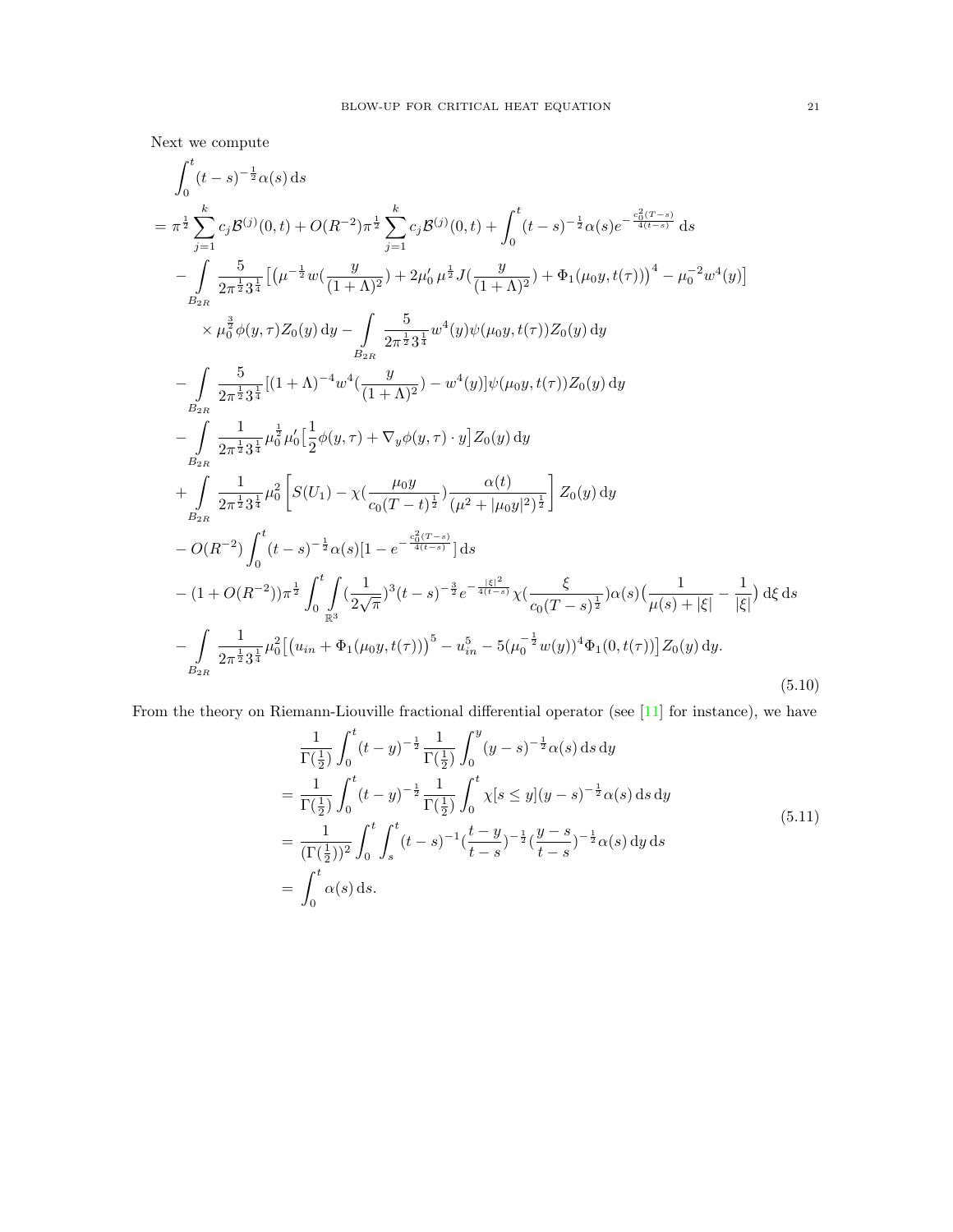Therefore, we obtain

$$
\int_{0}^{t} \alpha(s) ds
$$
\n
$$
= \frac{1}{\Gamma^{2}(\frac{1}{2})} \int_{0}^{t} (t-a)^{-\frac{1}{2}} \int_{0}^{a} (a-s)^{-\frac{1}{2}} \alpha(s) ds da
$$
\n
$$
= \frac{1}{\Gamma(\frac{1}{2})} \sum_{j=1}^{k} c_{j} \int_{0}^{t} (t-a)^{-\frac{1}{2}} B^{(j)}(0, a) da + \frac{1}{\Gamma(\frac{1}{2})} \sum_{j=1}^{k} c_{j} \int_{0}^{t} (t-a)^{-\frac{1}{2}} O(R^{-2}(a)) B^{(j)}(0, a) da
$$
\n
$$
+ \frac{1}{\Gamma^{2}(\frac{1}{2})} \int_{0}^{t} (t-a)^{-\frac{1}{2}} \int_{0}^{a} (a-s)^{-\frac{1}{2}} \alpha(s) e^{-\frac{c_{3}^{2}(\Gamma^{2}-s)}{2\pi(s-\tau)}} ds da
$$
\n
$$
- \frac{5}{2\pi^{\frac{3}{2}} 3^{\frac{1}{2}}} \int_{0}^{t} (t-a)^{-\frac{1}{2}} \int_{B_{2R(\alpha)}} \left[ (\mu(a)^{-\frac{1}{2}} w(\frac{y}{(1+\Lambda(a))^{2}}) + 2\mu_{0}'(a)\mu^{\frac{1}{2}}(a)J(\frac{y}{(1+\Lambda(a))^{2}}) + 4\mu_{1}(u_{0}(a)y, a) \right] d\mu d\mu
$$
\n
$$
- \frac{5}{2\pi^{\frac{3}{2}} 3^{\frac{1}{2}}} \int_{0}^{t} (t-a)^{-\frac{1}{2}} \int_{B_{2R(\alpha)}} u^{4}(y) \psi(\mu_{0}(a)y, a) Z_{0}(y) dy da
$$
\n
$$
- \frac{5}{2\pi^{\frac{3}{2}} 3^{\frac{1}{2}}} \int_{0}^{t} (t-a)^{-\frac{1}{2}} \int_{B_{2R(\alpha)}} (1 + \Lambda(a))^{-4} w^{4}(\frac{y}{(1+\Lambda(a))^{2}}) - w^{4}(y) \psi(\mu_{0}(a)y, a) Z_{0}(y) dy da
$$
\n
$$
- \frac{1}{2\pi^{\frac{3}{2}} 3^{\frac{1}{2}}} \int_{0}^{t} (t-a)^{-\frac
$$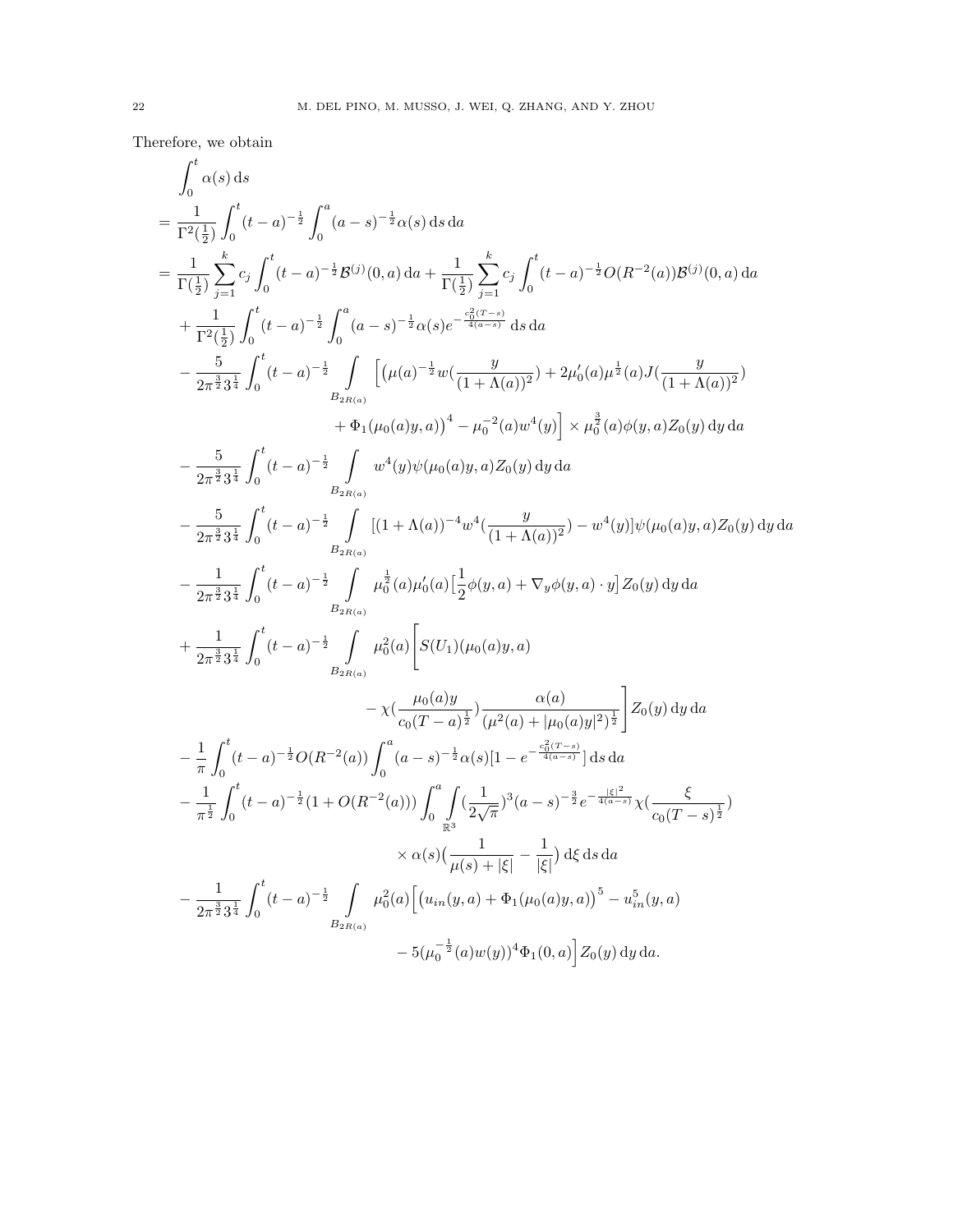Changing the variable  $(t-s)^{1/2} = u$ , we have

<span id="page-22-0"></span>
$$
\int_{0}^{t} \alpha(s) ds
$$
\n
$$
= \frac{1}{\Gamma(\frac{1}{2})} \sum_{j=1}^{k} c_{j} \int_{0}^{t} (t-a)^{-\frac{1}{2}} B^{(j)}(0, a) da + \frac{2}{\Gamma(\frac{1}{2})} \sum_{j=1}^{k} c_{j} \int_{0}^{t^{\frac{1}{2}}} O(R^{-2}(t-u^{2})) B^{(j)}(0, t-u^{2}) du
$$
\n
$$
+ \frac{2}{\Gamma^{2}(\frac{1}{2})} \int_{0}^{t^{\frac{1}{2}}} \int_{0}^{t-u^{2}} (t-u^{2} - s)^{-\frac{1}{2}} \alpha(s) e^{-\frac{c_{0}^{2}(t-u^{2})}{4(t-u^{2}-s)}} ds du
$$
\n
$$
- \frac{5}{\pi^{\frac{5}{2}} 3^{\frac{1}{2}}} \int_{0}^{t^{\frac{1}{2}}} \int_{B_{2R(t-u^{2})}}^{t^{2}} \left[ (\mu^{-\frac{1}{2}} (t-u^{2}) w (\frac{y}{(1+A(t-u^{2}))^{2}}) + \Phi_{1}(\mu_{0}(t-u^{2}) y, t-u^{2}))^{4} - \mu_{0}^{-2}(t-u^{2}) w^{4}(y) \right]
$$
\n
$$
\times \mu_{0}^{\frac{1}{2}} (t-u^{2}) \rho(y, t-u^{2}) \chi_{0}(y) dy du
$$
\n
$$
- \frac{5}{\pi^{\frac{5}{2}} 3^{\frac{1}{2}}} \int_{0}^{t^{\frac{1}{2}}} \int_{B_{2R(t-u^{2})}}^{u^{4}(y) \psi(\mu_{0}(t-u^{2}) y, t-u^{2}) Z_{0}(y) dy du
$$
\n
$$
- \frac{5}{\pi^{\frac{5}{2}} 3^{\frac{1}{2}}} \int_{0}^{t^{\frac{1}{2}}} \int_{B_{2R(t-u^{2})}}^{u^{4}(y) \psi(\mu_{0}(t-u^{2}) y, t-u^{2}) Z_{0}(y) dy du
$$
\n
$$
- \frac{5}{\pi^{\frac{5}{2}} 3^{\frac{1}{2}}} \int_{0}^{t^{\frac{1}{2}}} \int_{B_{2R(t-u^{2})}}^{u^{4}(y) \psi(\mu_{0}(t-u^{2})) t-u^{2}) Z_{0}(y) dy du
$$
\n<math display="block</math>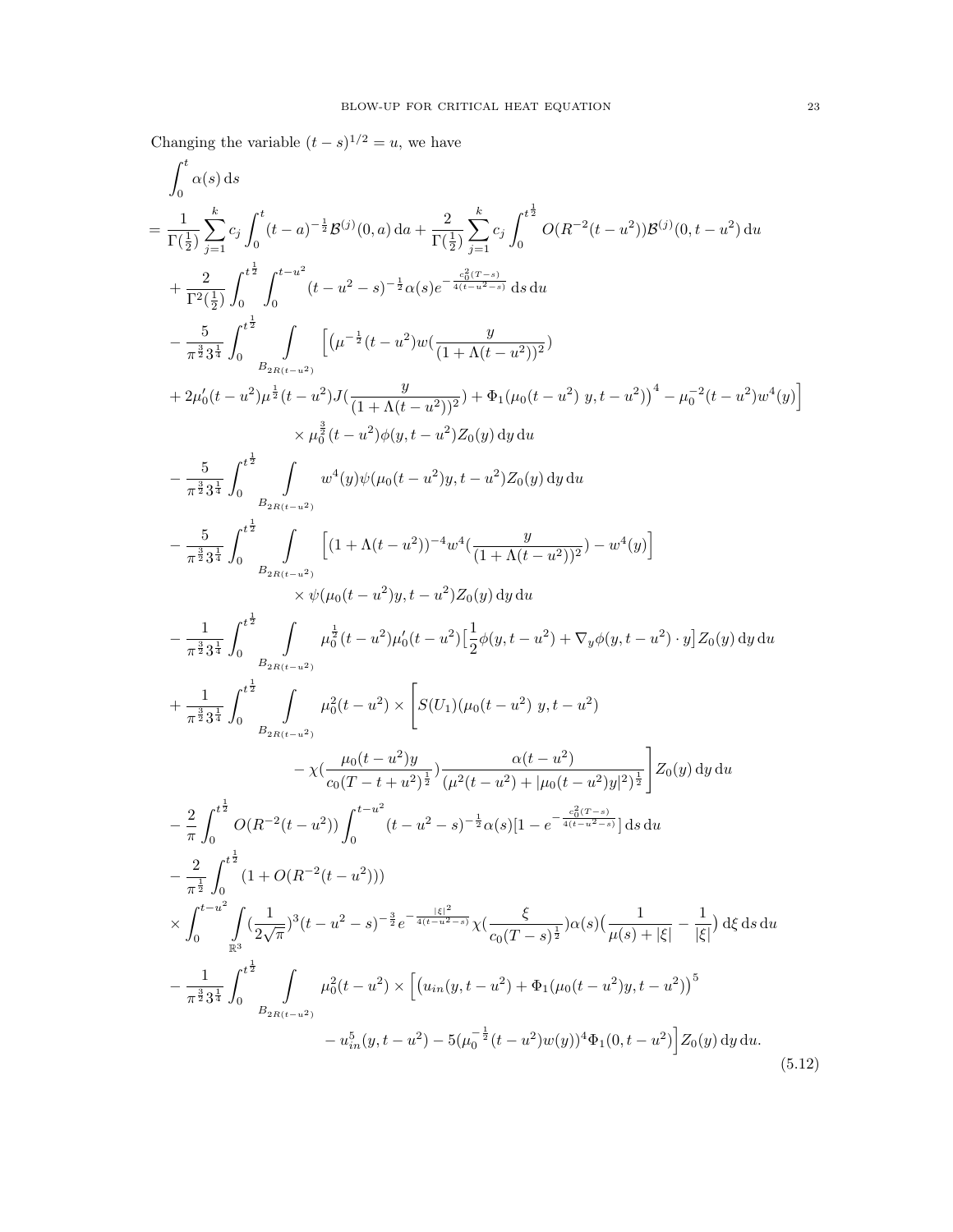Now we check the differentiability of right hand side in [\(5.12\)](#page-22-0) term by term. First, we consider

$$
\int_0^{t^{\frac{1}{2}}} O(R^{-2}(t-u^2)) \mathcal{B}^{(j)}(0,t-u^2) du.
$$

This term is smooth about  $t$  near  $T$  and we have the following estimate:

$$
\partial_t^{(i)} \int_0^{t^{\frac{1}{2}}} O(R^{-2}(t-u^2)) \mathcal{B}^{(j)}(0, t-u^2) du \Big|_{t=T} \sim O(T^{\frac{1}{2}-i}).
$$

Next, we have

$$
\partial_t \left( \int_0^{t^{\frac{1}{2}}} \int_0^{t-u^2} (t-u^2-s)^{-\frac{1}{2}} \alpha(s) e^{-\frac{c_0^2 (T-s)}{4(t-u^2-s)}} ds du \right)
$$
  
= 
$$
\int_0^{t^{\frac{1}{2}}} \int_0^{t-u^2} \partial_t \left( (t-u^2-s)^{-\frac{1}{2}} \alpha(s) e^{-\frac{c_0^2 (T-s)}{4(t-u^2-s)}} \right) ds du.
$$

Similarly, we can check that this term is smooth about  $t$  near  $T$  and have the following estimate:

$$
\partial_t^{(i)} \left( \int_0^{t^{\frac{1}{2}}} \int_0^{t-u^2} (t-u^2-s)^{-\frac{1}{2}} \alpha(s) e^{-\frac{c_0^2 (T-s)}{4(t-u^2-s)}} ds du \right) \Big|_{t=T} \sim o(T^{\frac{1}{2}-i}).
$$

Then, the term

$$
\int_0^{t^{\frac{1}{2}}} \int_{B_{2R(t-u^2)}} \left[ \left( \mu^{-\frac{1}{2}} (t-u^2) w \left( \frac{y}{(1+\Lambda(t-u^2))^2} \right) + 2 \mu_0' (t-u^2) \mu^{\frac{1}{2}} (t-u^2) J \left( \frac{y}{(1+\Lambda(t-u^2))^2} \right) \right) \right] + \Phi_1 (\mu_0 (t-u^2) y, t-u^2) \Big)^4 - \mu_0^{-2} (t-u^2) w^4(y) \Big] \times \mu_0^{\frac{3}{2}} (t-u^2) \phi(y, t-u^2) Z_0(y) \, dy \, du
$$

is  $C_t^k$  for t near T if we have  $\phi \in C_{x,t}^{2k,k}$ , and we have the following estimate

$$
\partial_t^{(i)} \int_0^{t^{\frac{1}{2}}} \int \left[ \left( \mu^{-\frac{1}{2}} (t - u^2) w \left( \frac{y}{(1 + \Lambda (t - u^2))^2} \right) + 2 \mu_0' (t - u^2) \mu^{\frac{1}{2}} (t - u^2) J \left( \frac{y}{(1 + \Lambda (t - u^2))^2} \right) \right) \right] \n+ \Phi_1(\mu_0 (t - u^2) y, t - u^2) \Big)^4 - \mu_0^{-2} (t - u^2) w^4(y) \Big] \n\times \mu_0^{\frac{3}{2}} (t - u^2) \phi(y, t - u^2) Z_0(y) \, dy \, du \Big|_{t=T} = o(T^{\frac{1}{2} - i}).
$$

For the term

$$
\int_0^{t^{\frac{1}{2}}} \int_{B_{2R(t-u^2)}} w^4(y) \psi(\mu_0(t-u^2)y, t-u^2) Z_0(y) \, dy \, du,
$$

it is  $C^k$  for t near T if we have  $\psi \in C_{x,t}^{2k,k}$ . Further, we have the estimate

$$
\partial_t^{(i)} \int_0^{t^{\frac{1}{2}}} \int_{B_{2R(t-u^2)}} w^4(y) \psi(\mu_0(t-u^2)y, t-u^2) Z_0(y) \, dy \, du \Big|_{t=T} = o(T^{\frac{1}{2}-i}).
$$

Next, we consider

$$
\int_0^{t^{\frac{1}{2}}} \int\limits_{B_{2R(t-u^2)}} \Big[ (1+\Lambda(t-u^2))^{-4} w^4 \left( \frac{y}{(1+\Lambda(t-u^2))^2} \right) - w^4(y) \Big] \psi(\mu_0(t-u^2)y, t-u^2) Z_0(y) \, dy \, du,
$$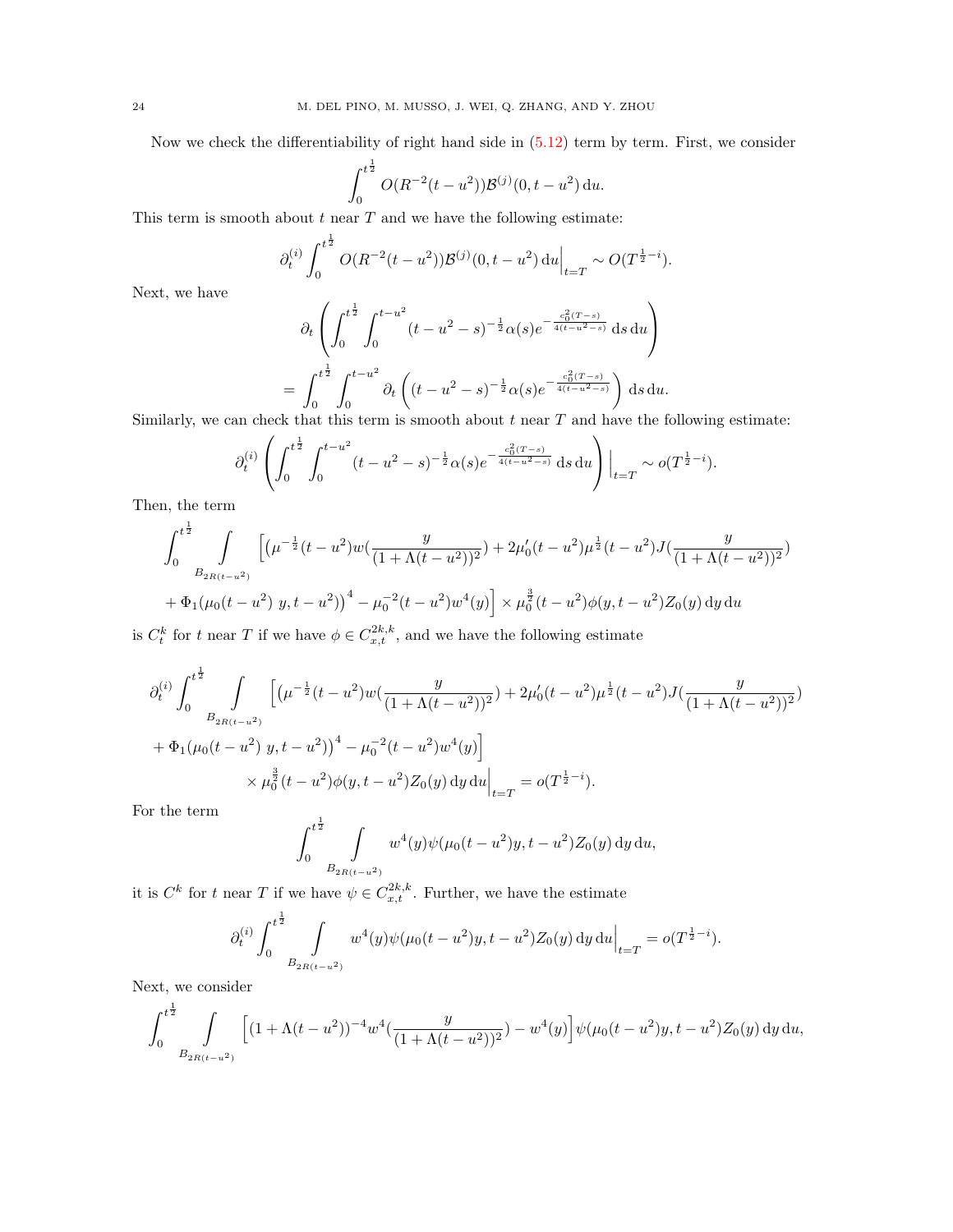which is  $C_t^k$  if we assume  $\psi \in C_{x,t}^{2k,k}$ , and

$$
\partial_t^{(i)} \int_0^{t^{\frac{1}{2}}} \int\limits_{B_{2R(t-u^2)}} \left[ (1 + \Lambda(t - u^2))^{-4} w^4 \left( \frac{y}{(1 + \Lambda(t - u^2))^2} \right) - w^4(y) \right] \psi(\mu_0(t - u^2)y, t - u^2) Z_0(y) \, dy \, du \Big|_{t=T} \sim O(T^{\frac{1}{2} - i}).
$$

Next we consider

$$
\int_0^{t^{\frac{1}{2}}} \int_{B_{2R(t-u^2)}} \mu_0^{\frac{1}{2}}(t-u^2) \mu_0'(t-u^2) \left[ \frac{1}{2} \phi(y,t-u^2) + \nabla_y \phi(y,t-u^2) \cdot y \right] Z_0(y) \, dy \, du
$$

It is  $C_t^k$  about t near T if we have  $\phi \in C_{x,t}^{2k,k}$  and we have the following estimate

$$
\partial_t^{(i)} \int_0^{t^{\frac{1}{2}}} \int\limits_{B_{2R(t-u^2)}} \mu_0^{\frac{1}{2}}(t-u^2) \mu_0'(t-u^2) \left[ \frac{1}{2} \phi(y,t-u^2) + \nabla_y \phi(y,t-u^2) \cdot y \right] Z_0(y) \, dy \, du \Big|_{t=T} \sim o(T^{\frac{1}{2}-i}).
$$

Next, for the term

$$
\int_0^{t^{\frac{1}{2}}} \int_{B_{2R(t-u^2)}} \mu_0^2(t-u^2) \times \left[ S(U_1)(\mu_0(t-u^2) y, t-u^2) - \chi(\frac{\mu_0(t-u^2)y}{c_0(T-t+u^2)^{\frac{1}{2}}}) \frac{\alpha(t-u^2)}{(\mu^2(t-u^2) + |\mu_0(t-u^2)y|^2)^{\frac{1}{2}}} \right] Z_0(y) dy du,
$$

it is  $C_t^k$  if we assume  $\Lambda \in C_t^{k+1}$ , and we have

$$
\partial_t^{(i)} \int_0^{t^{\frac{1}{2}}} \int_{B_{2R(t-u^2)}} \mu_0^2(t-u^2) \times \left[ S(U_1)(\mu_0(t-u^2) y, t-u^2) - \chi(\frac{\mu_0(t-u^2)y}{c_0(T-t+u^2)^{\frac{1}{2}}} \right] \frac{\alpha(t-u^2)}{(\mu^2(t-u^2) + |\mu_0(t-u^2)y|^2)^{\frac{1}{2}}} \left] Z_0(y) dy du \right|_{t=T} \sim o(T^{\frac{1}{2}-i}).
$$

We next consider

$$
\int_0^{t^{\frac{1}{2}}} O(R^{-2}(t-u^2)) \int_0^{t-u^2} (t-u^2-s)^{-\frac{1}{2}} \alpha(s) [1-e^{-\frac{c_0^2(T-s)}{4(t-u^2-s)}}] ds du.
$$

It is smooth for  $t$  near  $T$  and we have the following estimate

$$
\partial_t^{(i)} \int_0^{t^{\frac{1}{2}}} O(R^{-2}(t-u^2)) \int_0^{t-u^2} (t-u^2-s)^{-\frac{1}{2}} \alpha(s) [1 - e^{-\frac{c_0^2 (T-s)}{4(t-u^2-s)}}] \, \mathrm{d} s \, \mathrm{d} u \Big|_{t=T} \sim o(T^{\frac{1}{2}-i}).
$$

Next,

$$
\int_0^{t^{\frac{1}{2}}} (1+O(R^{-2}(t-u^2)))\times \int_0^{t-u^2} \int_{\mathbb{R}^3} (\frac{1}{2\sqrt{\pi}})^3 (t-u^2-s)^{-\frac{3}{2}} e^{-\frac{|\xi|^2}{4(t-u^2-s)}} \chi(\frac{\xi}{c_0(T-s)^{\frac{1}{2}}}) \alpha(s) (\frac{1}{\mu(s)+|\xi|} - \frac{1}{|\xi|}) d\xi ds du
$$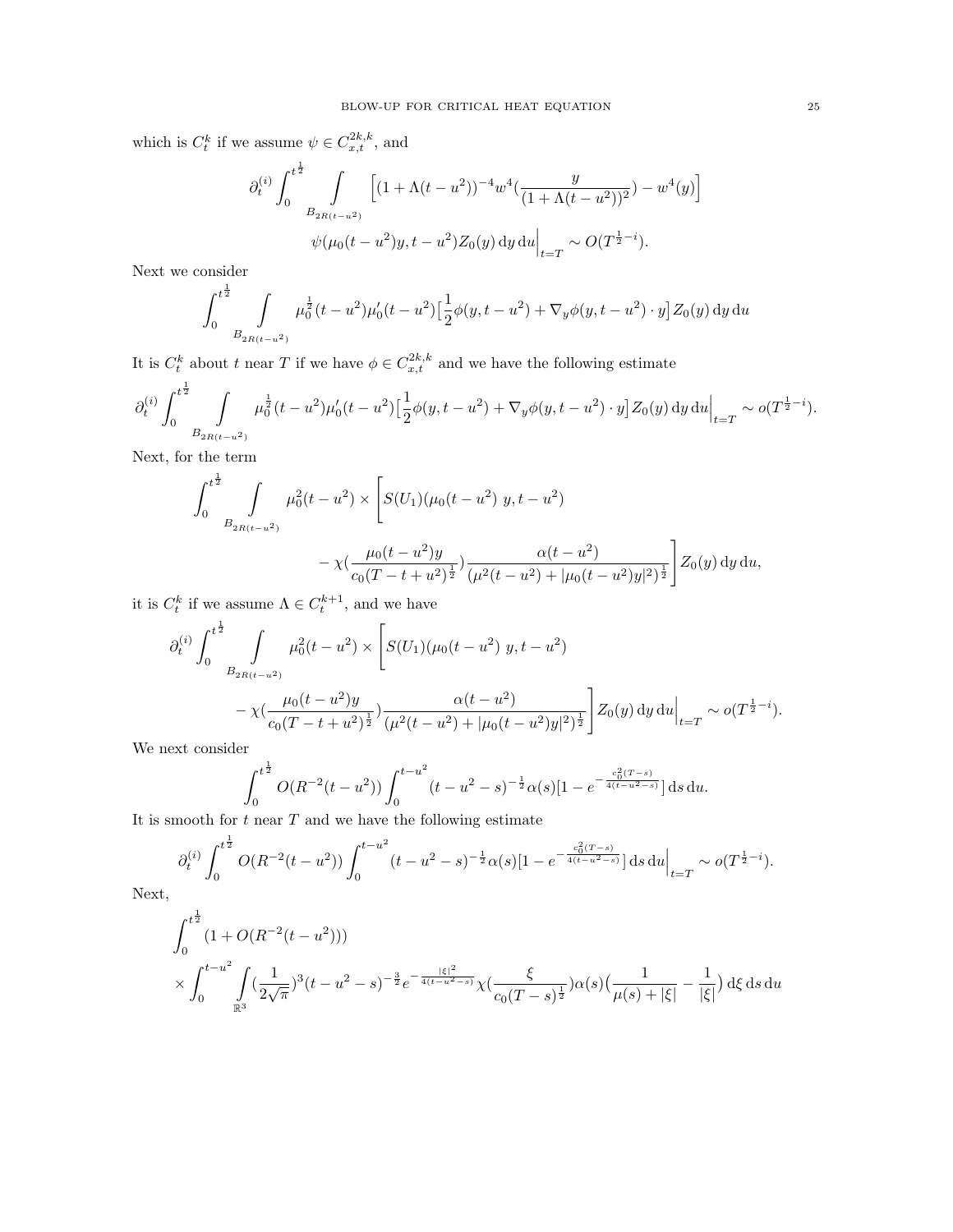It is  $C_t^k$  about t near T if we assume  $\Lambda \in C_t^{k+1}$  and the following estimate holds

$$
\partial_t^{(i)} \int_0^{t^{\frac{1}{2}}} (1 + O(R^{-2}(t - u^2))) \int_0^{t - u^2} \int_{\mathbb{R}^3} (\frac{1}{2\sqrt{\pi}})^3 (t - u^2 - s)^{-\frac{3}{2}} e^{-\frac{|\xi|^2}{4(t - u^2 - s)}} \chi(\frac{\xi}{c_0(T - s)^{\frac{1}{2}}})
$$
  
 
$$
\times \alpha(s) \left(\frac{1}{\mu(s) + |\xi|} - \frac{1}{|\xi|}\right) d\xi \, ds \, du \Big|_{t = T} \sim o(T^{\frac{1}{2} - i}).
$$

Next,

$$
\int_0^{t^{\frac{1}{2}}} \int_{B_{2R(t-u^2)}} \mu_0^2(t-u^2) \times \left[ \left( u_{in}(y, t-u^2) + \Phi_1(\mu_0(t-u^2)y, t-u^2) \right)^5 - u_{in}^5(y, t-u^2) - 5(\mu_0^{-\frac{1}{2}}(t-u^2)w(y))^4 \Phi_1(0, t-u^2) \right] Z_0(y) \, dy \, du
$$

It is  $C_t^k$  about t near T if  $\Lambda \in C_t^k$ , and

$$
\partial_t^{(i)} \int_0^{t^{\frac{1}{2}}} \int_{B_{2R(t-u^2)}} \mu_0^2(t-u^2) \times \left[ \left( u_{in}(y, t-u^2) + \Phi_1(\mu_0(t-u^2)y, t-u^2) \right)^5 - u_{in}^5(y, t-u^2) - 5(\mu_0^{-\frac{1}{2}}(t-u^2)w(y))^4 \Phi_1(0, t-u^2) \right] Z_0(y) \, dy \, du \Big|_{t=T} \sim o(T^{\frac{1}{2}-i}).
$$

Then, we have the following equation

$$
\alpha(t) = \partial_t \left[ \frac{1}{\Gamma(\frac{1}{2})} \sum_{j=1}^k c_j \int_0^t (t-a)^{-\frac{1}{2}} \mathcal{B}^{(j)}(0, a) da + \frac{2}{\Gamma^2(\frac{1}{2})} \int_0^{t^{\frac{1}{2}}} h[\vec{c}, \Lambda, \psi, \phi](t-a^2) da \right]
$$
(5.13)

and thus

<span id="page-25-0"></span>
$$
\Lambda(t) = \mu_0^{-1}(t) \int_t^T 3^{-\frac{1}{4}} \mu_0^{\frac{1}{2}}(b) \partial_b \left[ \frac{1}{\Gamma(\frac{1}{2})} \sum_{j=1}^k c_j \int_0^b (b-a)^{-\frac{1}{2}} \mathcal{B}^{(j)}(0, a) da + \frac{2}{\Gamma^2(\frac{1}{2})} \int_0^{b^{\frac{1}{2}}} h[\vec{c}, \Lambda, \psi, \phi] (b - u^2) du \right] db.
$$
\n
$$
(5.14)
$$

Define the space

$$
\mathcal{X}_{\Lambda} := \left\{ \Lambda(t) : \|\Lambda(t)(T-t)^{-1+\varepsilon}\|_{L^{\infty}} \leq C_{0\Lambda}, \|\Lambda^{(1)}(t)(T-t)^{\varepsilon}\|_{L^{\infty}} \leq C_{1\Lambda}, \cdots,
$$
  

$$
\|\Lambda^{(k)}(t)(T-t)^{k-1+\varepsilon}\|_{L^{\infty}} \leq C_{k\Lambda}, \Lambda(t) \in C^{k+1,\rho}(0,T-\delta), \text{ for all } \delta \in (0,T) \right\}
$$
(5.15)

where  $C_{0\Lambda}, C_{1\Lambda}, \ldots, C_{k\Lambda}$  are some fixed small constants and  $\varepsilon$  is a small positive constant.

$$
\mathcal{X}_c := \left\{ \vec{c} = (c_1, c_2, \dots, c_k) : |c_j| \le C_c T^{\frac{1}{2} - j - \varepsilon}, \ j = 1, 2, \dots, k \right\}
$$
\n(5.16)

where  $C_c$  is a fixed constant.

We aim to solve [\(5.14\)](#page-25-0) for  $\Lambda \in \mathcal{X}_{\Lambda}$ ,  $\vec{c} \in \mathcal{X}_{c}$  by Schauder fixed point theorem.

For all  $\Lambda_1 \in \mathcal{X}_\Lambda$  ,  $\vec{c}_1 \in \mathcal{X}_c$ , we want to find the unique  $\vec{c}_2$  to get  $\Lambda_2 \in \mathcal{X}_\Lambda$  satisfying the following equation:

<span id="page-25-1"></span>
$$
\Lambda_2(t) = \mu_0^{-1}(t) \int_t^T 3^{-\frac{1}{4}} \mu_0^{\frac{1}{2}}(b) \partial_b \left[ \frac{1}{\Gamma(\frac{1}{2})} \sum_{j=1}^k c_{2j} \int_0^b (b-a)^{-\frac{1}{2}} \mathcal{B}^{(j)}(0, a) da + \frac{2}{\Gamma^2(\frac{1}{2})} \int_0^{b^{\frac{1}{2}}} h[\vec{c}_1, \Lambda_1, \psi[\Lambda_1], \phi[\Lambda_1]](b - u^2) du \right] db.
$$
\n
$$
(5.17)
$$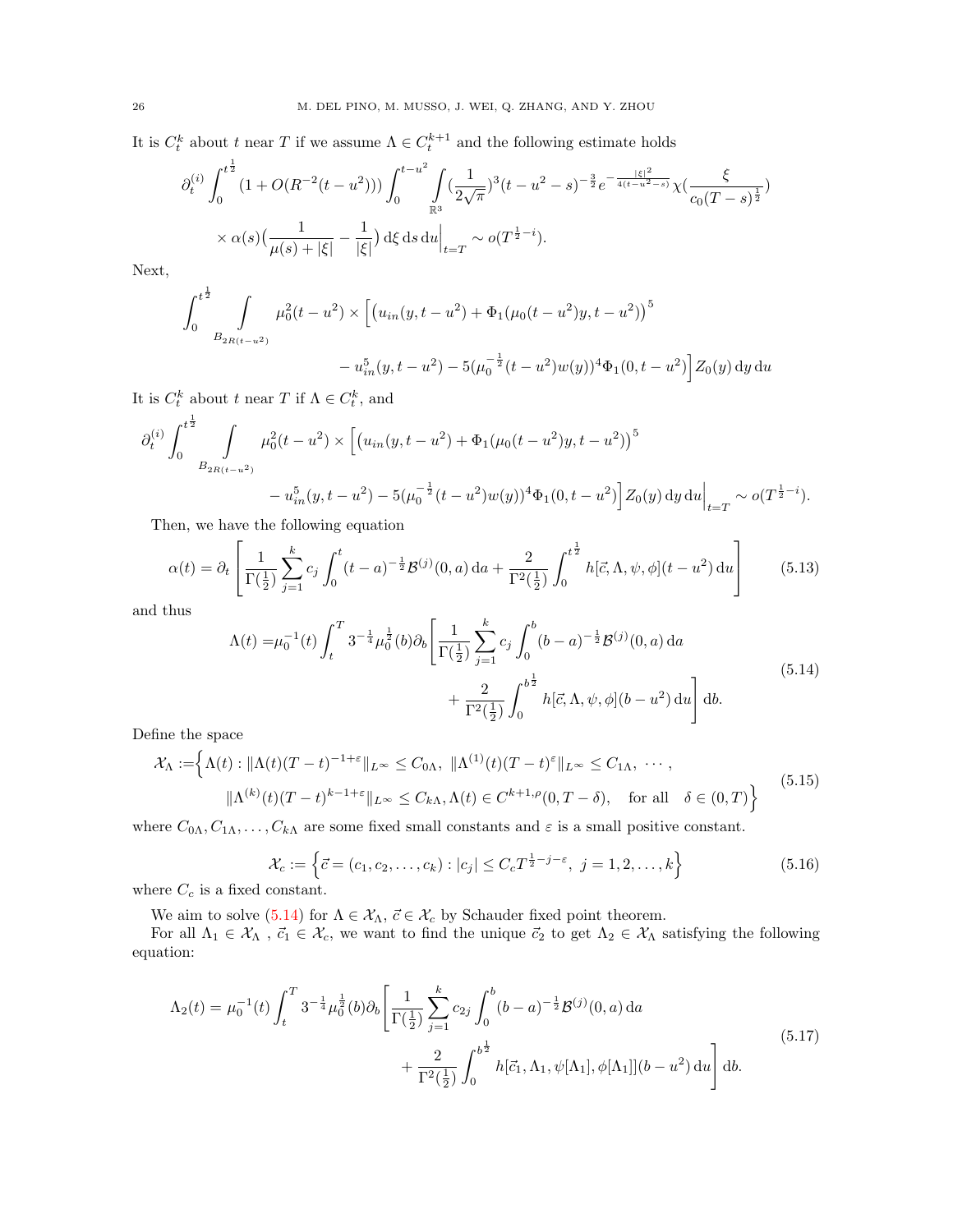Since we expect  $\Lambda_2 \in \mathcal{X}_\lambda$ , we have to choose suitable  $c_{2j}$  to cancel the lower power of  $T-t$  on the right hand side:

$$
c_{2j}=-\frac{2}{\Gamma(\frac{1}{2})j!}\partial_{b}^{j}\Big(\int_{0}^{b^{\frac{1}{2}}}h[\vec{c}_{1},\Lambda_{1},\psi[\Lambda_{1}],\phi[\Lambda_{1}]](b-u^{2})\,\mathrm{d}u\Big)\Big|_{b=T}=O\big(T^{\frac{1}{2}-j}\big).
$$

The higher derivatives of h are well defined here since  $\Lambda \in \mathcal{X}_{\Lambda}$  and  $\alpha(t) \in C_t^k(0,T-\delta)$ . We can use Schauder estimate to improve the regularity of  $\phi$ ,  $\psi$  to  $C_{x,t}^{2k+2+\rho,k+1+\rho}$  for  $t \in (0,T-\delta)$  for any small δ. So h also has higher derivatives up to order k.

Taking higher derivatives for [\(5.17\)](#page-25-1) and choosing T small enough, we have  $\Lambda_2 \in \mathcal{X}_{\Lambda}$ .

Next, we show the Lipschitz continuity of  $\Lambda_2$ . For any  $0 \le t_1 < t_2 \le T - \delta$ ,

$$
\begin{split}\n& \left| \Lambda_{2}(t_{1}) - \Lambda_{2}(t_{2}) \right| \\
&= \left| \mu_{0}^{-1}(t_{1}) \int_{t_{1}}^{t_{2}} 3^{-\frac{1}{4}} \mu_{0}^{\frac{1}{2}}(b) \partial_{b} \left[ \frac{1}{\Gamma(\frac{1}{2})} \sum_{j=1}^{k} c_{j2} \int_{0}^{b} (b-a)^{-\frac{1}{2}} \mathcal{B}^{(j)}(0, a) da \right. \\
& \left. + \frac{2}{\Gamma^{2}(\frac{1}{2})} \int_{0}^{b^{\frac{1}{2}}} h[\vec{c}_{1}, \Lambda_{1}, \psi[\Lambda_{1}], \phi[\Lambda_{1}]](b-a^{2}) \, \mathrm{d}u \right] \mathrm{d}b \\
&+ (\mu_{0}^{-1}(t_{1}) - \mu^{-1}(t_{2})) \times \int_{t_{2}}^{T} 3^{-\frac{1}{4}} \mu_{0}^{\frac{1}{2}}(b) \partial_{b} \left[ \frac{1}{\Gamma(\frac{1}{2})} \sum_{j=1}^{k} c_{j2} \int_{0}^{b} (b-a)^{-\frac{1}{2}} \mathcal{B}^{(j)}(0, a) da \right. \\
&\left. + \frac{2}{\Gamma^{2}(\frac{1}{2})} \int_{0}^{b^{\frac{1}{2}}} h[\vec{c}_{1}, \Lambda_{1}, \psi[\Lambda_{1}], \phi[\Lambda_{1}]](b-a^{2}) \, \mathrm{d}u \right] \mathrm{d}b \right| \\
& \lesssim (T-t_{1})^{-2k} \int_{t_{1}}^{t_{2}} (T-b)^{2k} \, \mathrm{d}b + (T-\theta t_{1} - (1-\theta)t_{2})^{-2k-1} (t_{2}-t_{1}) \int_{t_{2}}^{T} (T-b)^{2k} \, \mathrm{d}b \right. \\
& \lesssim t_{2}-t_{1}.\n\end{split}
$$

Similarly, we can take k-th derivative of  $(5.17)$  to prove  $\Lambda_2^{(k)}(t) \in \text{Lip}(0, T - \delta)$ ,  $\forall \delta \in (0, T)$ . We shall solve the full inner–outer gluing system together with the reduced problem  $(5.1)$  in Section [6.](#page-26-0)

#### 6. Solving the inner–outer gluing system

<span id="page-26-0"></span>In this section, we will solve the inner outer gluing system  $(3.3)$  and  $(3.5)$  by using the linear theories developed in Section [4](#page-10-2) together with the fixed point argument. We first estimate the right hand sides of problems [\(3.3\)](#page-9-1) and [\(3.5\)](#page-9-2) under the topology chosen in Section [4.](#page-10-2)

6.1. The outer problem: estimate of  $\mathcal{G}$ . Recall from  $(3.4)$  that

$$
\mathcal{G}(\phi,\psi,\alpha) = -\partial_t \eta_R \mu_0^{-\frac{1}{2}} \phi(\frac{x}{\mu_0},t) + \Delta_x \eta_R \mu_0^{-\frac{1}{2}} \phi(\frac{x}{\mu_0},t) + 2\nabla_x \eta_R \cdot \mu_0^{-\frac{3}{2}} \nabla_y \phi(\frac{x}{\mu_0},t) \n+ \left(5(U_1 + \Phi_1)^4 (1 - \eta_R) + 5[(U_1 + \Phi_1)^4 - (\mu^{-\frac{1}{2}} w(\frac{x}{\mu}))^4]\eta_R\right)\psi \n+ (U_1 + \Phi_1 + \Phi_2)^5 - (U_1 + \Phi_1)^5 - 5(U_1 + \Phi_1)^4 \Phi_2 \n+ \left[S(U_1) - \chi(\frac{x}{c_0(T-t)^{\frac{1}{2}}})(\frac{\alpha(t)}{(\mu^2 + |x|^2)^{\frac{1}{2}}}\right] (1 - \eta_R) + [(U_1 + \Phi_1)^5 - U_1^5](1 - \eta_R).
$$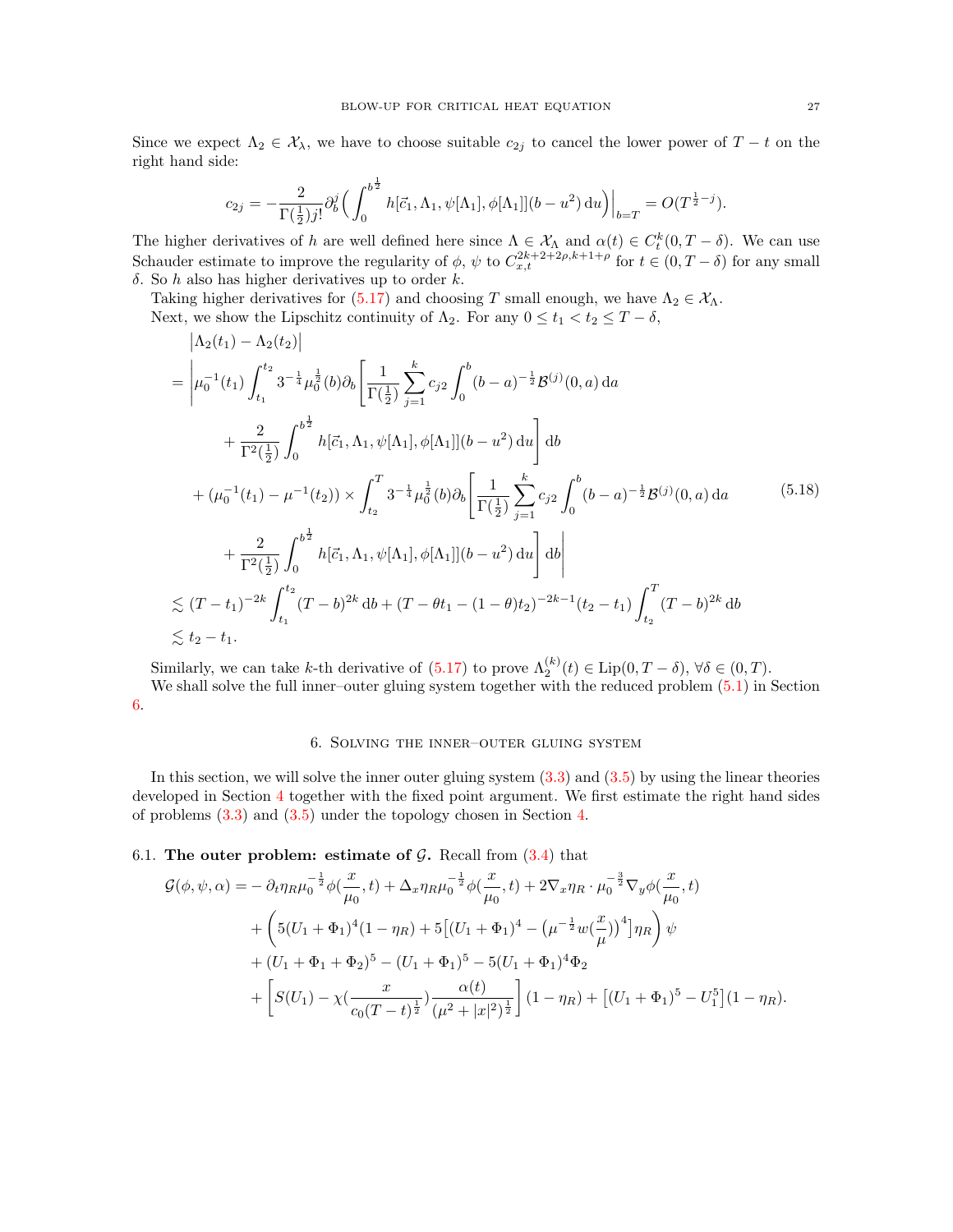We write

$$
g_1 := -\partial_t \eta_R \mu_0^{-\frac{1}{2}} \phi\left(\frac{x}{\mu_0}, t\right) + \Delta_x \eta_R \mu_0^{-\frac{1}{2}} \phi\left(\frac{x}{\mu_0}, t\right) + 2\nabla_x \eta_R \cdot \mu_0^{-\frac{3}{2}} \nabla_y \phi\left(\frac{x}{\mu_0}, t\right),
$$
  
\n
$$
g_2 := \left(5(U_1 + \Phi_1)^4 (1 - \eta_R) + 5\left[(U_1 + \Phi_1)^4 - \left(\mu^{-\frac{1}{2}} w\left(\frac{x}{\mu}\right)\right)^4\right] \eta_R\right) \psi,
$$
  
\n
$$
g_3 := (U_1 + \Phi_1 + \Phi_2)^5 - (U_1 + \Phi_1)^5 - 5(U_1 + \Phi_1)^4 \Phi_2,
$$
  
\n
$$
g_4 := \left[ S(U_1) - \chi\left(\frac{x}{c_0(T - t)^{\frac{1}{2}}}\right) \frac{\alpha(t)}{\left(\mu^2 + |x|^2\right)^{\frac{1}{2}}} \right] (1 - \eta_R) + \left[ (U_1 + \Phi_1)^5 - U_1^5 \right] (1 - \eta_R).
$$
\n
$$
(6.1)
$$

# Estimate of  $g_1$

and thus for some  $\epsilon > 0$ 

Since  $\|\phi\|_{0,\nu,\sigma} < +\infty$ , we have

<span id="page-27-0"></span>
$$
|g_1| \lesssim \mu_0^{\nu - \frac{5}{2}}(t) R^{-1 - \sigma}(t) \chi_{\{|x| \sim \mu_0 R\}}
$$
  

$$
||g_1||_{**} \lesssim T^{\epsilon}(1 + ||\phi||_{0, \nu, \sigma})
$$
 (6.2)

provided

<span id="page-27-1"></span>
$$
1 + a - \sigma < 0. \tag{6.3}
$$

# Estimate of  $g_2$

Since  $\|\psi\|_{*} < +\infty$  and we choose the initial data such that  $\psi(0,T) = 0$ , we have

$$
|\psi(x,t)| = |\psi(x,t) - \psi(0,T)|
$$
  
\n
$$
\leq |\psi(x,t) - \psi(x,T)| + |\psi(x,T) - \psi(0,T)|
$$
  
\n
$$
\lesssim \mu_0^{\nu - \frac{1}{2}}(t)R^{-a}(t) \|\psi\|_*
$$

Then thanks to the cut-off  $\eta_R,$  we have

$$
|g_2| \lesssim (1 - \eta_R) \frac{1}{1 + |y|^4} |\psi|
$$
  
\n
$$
\lesssim \frac{\mu_0^{\nu - \frac{1}{2}}(t)R^{-a}(t)}{1 + |y|^4} ||\psi||_* \chi_{\{|x| \ge \mu_0 R\}}
$$
  
\n
$$
\lesssim \frac{\mu_0^{\nu - \frac{1}{2} + a_2}(t)R^{a_2 - a - 4}(t)}{|x|^{a_2}} ||\psi||_* \chi_{\{|x| \ge \mu_0 R\}}.
$$

So we have that for some  $\epsilon > 0$ 

<span id="page-27-2"></span>
$$
||g_2||_{**} \lesssim T^{\epsilon} ||\psi||_* \tag{6.4}
$$

provided

<span id="page-27-3"></span>
$$
\nu - \nu_2 - \frac{1}{2} + a_2 - \beta(a_2 - a - 4) > 0.
$$
\n(6.5)

Estimate of  $g_3$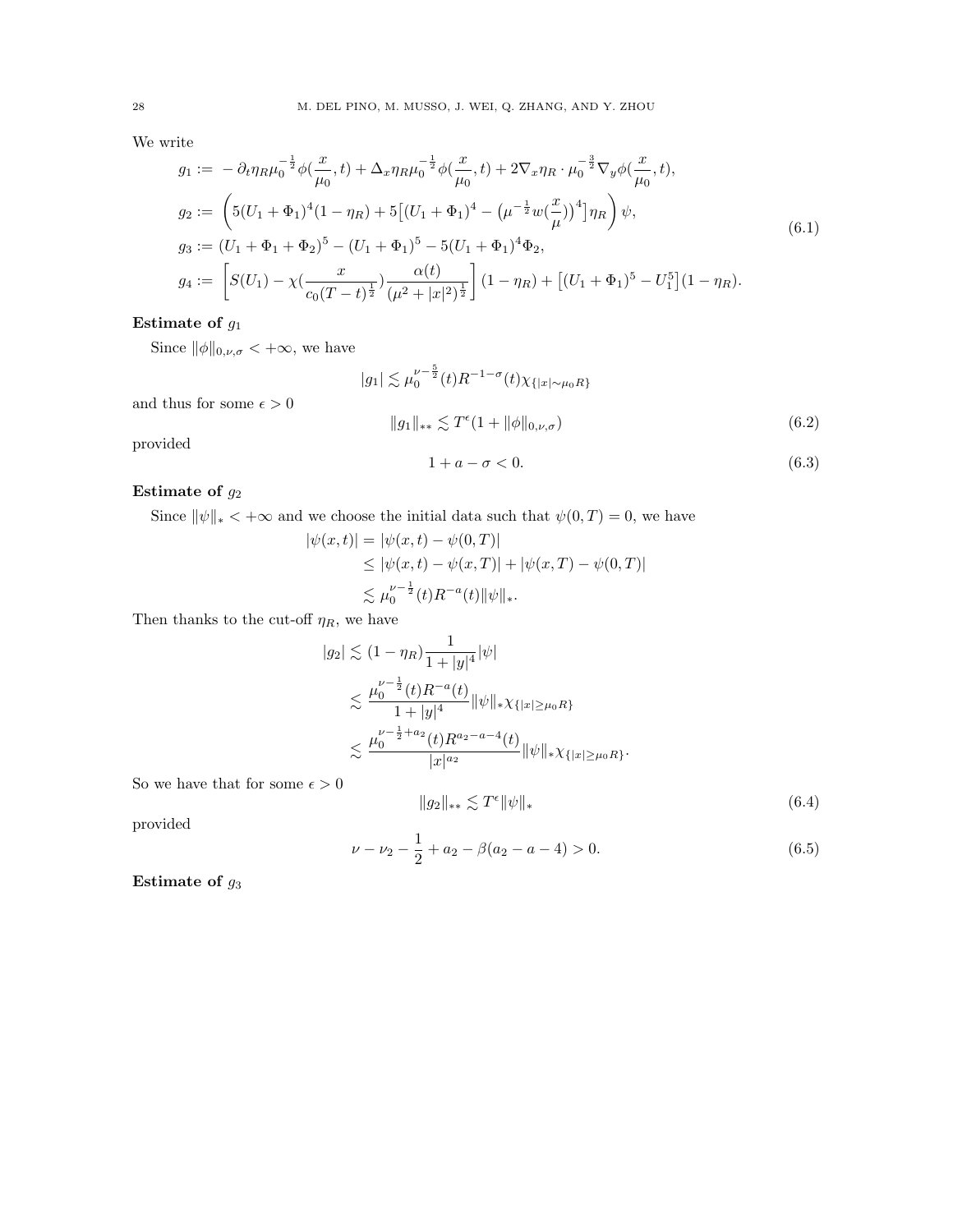We evaluate

$$
|g_3| \lesssim |(U_1 + \Phi_1)^3 \Phi_2^2|
$$
  
\n
$$
\lesssim \frac{\mu_0^{-\frac{3}{2}}(t)}{1+|y|^3} (|\psi|^2 \chi_{\{|x| \lesssim \sqrt{T-t}\}} + \mu_0^{-1} |\phi|^2 \chi_{\{|x| \lesssim \mu_0 R\}})
$$
  
\n
$$
\lesssim \frac{\mu_0^{-\frac{3}{2}}(t)}{1+|y|^3} (\mu_0^{2\nu-1}(t) R^{-2a}(t) \|\psi\|_{*}^2 \chi_{\{|x| \lesssim \sqrt{T-t}\}} + \frac{\mu_0^{2\nu-1}(t) R^{\frac{8-2\sigma}{3}}(t)}{1+|y|^2} \|\phi\|_{0,\nu,\sigma}^2 \chi_{\{|x| \lesssim \mu_0 R\}})
$$
  
\n
$$
\lesssim \mu_0^{2\nu-\frac{5}{2}}(t) R^{-2a}(t) \|\psi\|_{*}^2 \chi_{\{|x| \lesssim \mu_0 R\}} + \mu_0^{2\nu-\frac{5}{2}}(t) R^{\frac{8-2\sigma}{3}}(t) \|\phi\|_{0,\nu,\sigma}^2 \chi_{\{|x| \lesssim \mu_0 R\}} + \mu_0^{2\nu-\frac{5}{2}+a_2}(t) R^{a_2-2a-3}(t) \frac{1}{|x|^{a_2}} \|\psi\|_{*}^2 \chi_{\{\mu_0 R \lesssim |x| \lesssim \sqrt{T-t}\}}.
$$

Then for some  $\epsilon > 0$ 

<span id="page-28-1"></span>
$$
||g_3||_{**} \lesssim T^{\epsilon} (1 + ||\psi||_*^2 + ||\phi||_{0,\nu,\sigma}^2)
$$
\n(6.6)

provided

<span id="page-28-2"></span>
$$
\begin{cases}\n\nu - \beta(2 - a) > 0 \\
\nu - \beta\left(\frac{14 - 2\sigma}{3} + a\right) > 0 \\
2\nu - \frac{5}{2} + a_2 - \beta(a_2 - 2a - 3) - \nu_2 > 0\n\end{cases} \tag{6.7}
$$

# Estimate of  $g_4$

To estimate  $g_4$ , we first estimate

<span id="page-28-0"></span>
$$
\begin{split}\n&\left|\left[S(U_{1}) - \chi\left(\frac{x}{c_{0}(T-t)^{\frac{1}{2}}}\right) \frac{\alpha(t)}{(\mu^{2}+|x|^{2})^{\frac{1}{2}}}\right](1-\eta_{R})\right| \\
&\lesssim \left|\left[\eta_{1}S_{in} - \chi\left(\frac{x}{c_{0}(T-t)^{\frac{1}{2}}}\right) \frac{\alpha(t)}{(\mu^{2}+|x|^{2})^{\frac{1}{2}}}\right](1-\eta_{R})\right| \\
&+ \left|(1-\eta_{o1})\eta_{o2}(-\partial_{t}u_{out} + \Delta_{x}u_{out} + u_{out}^{5})|\right] \\
&+ \left|-\partial_{t}\eta_{1}u_{in} + \Delta_{x}\eta_{1}u_{in} + 2\nabla_{x}\eta_{1}\nabla_{x}u_{in} - \partial_{t}[(1-\eta_{o1})\eta_{o2}]u_{out} \right. \\
&\left. + \Delta_{x}[(1-\eta_{o1})\eta_{o2}]u_{out} + 2\nabla_{x}[(1-\eta_{o1})\eta_{o2}]\nabla_{x}u_{out}\right| \\
&+ \left|\left[\eta_{1}u_{in} + (1-\eta_{o1})\eta_{o2}u_{out}\right]^{5} - \eta_{1}u_{in}^{5} - (1-\eta_{o1})\eta_{o2}u_{out}^{5}\right].\n\end{split} \tag{6.8}
$$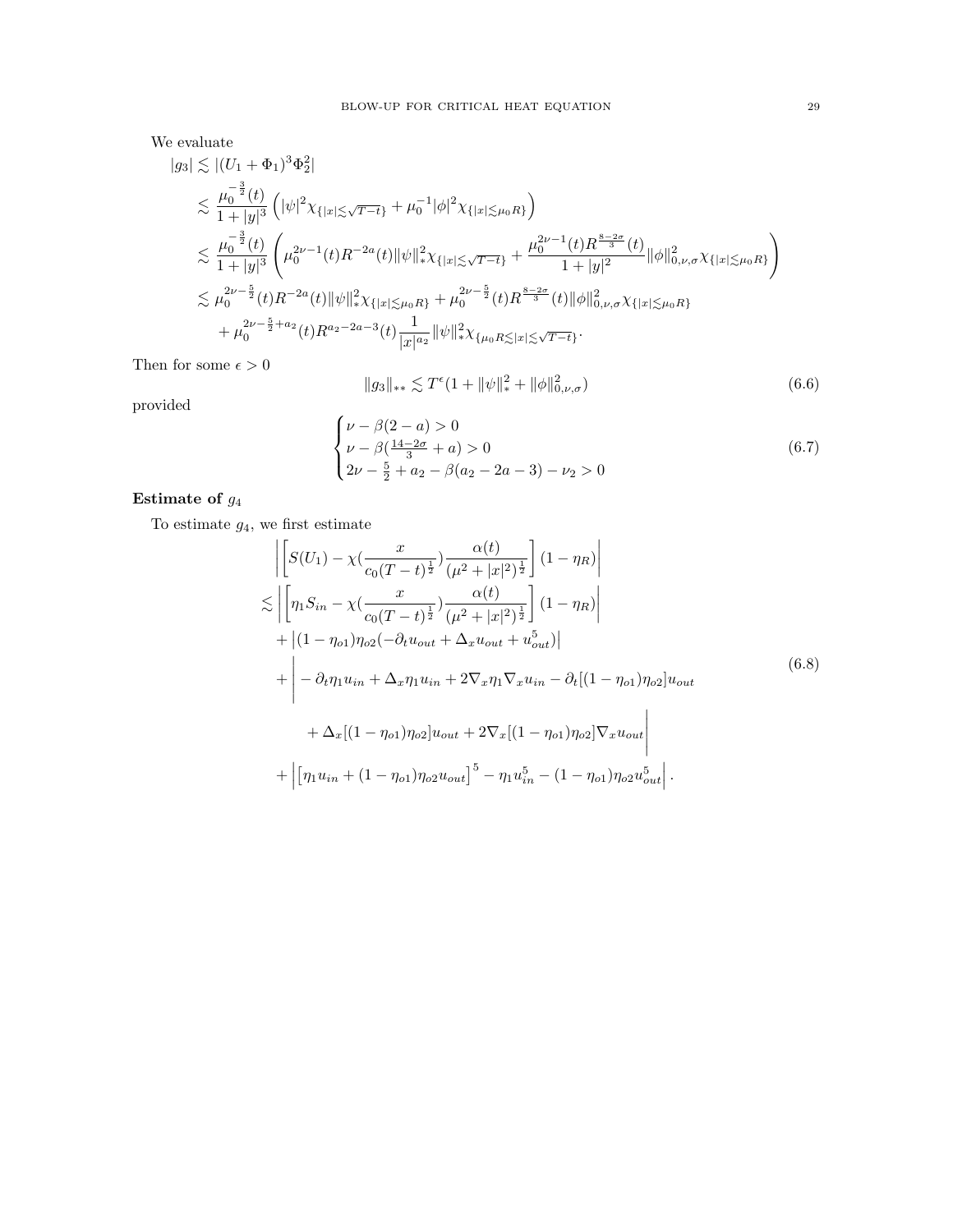From  $(2.13)$ , we have

$$
\left| \left[ \eta_1 S_{in} - \chi \left( \frac{x}{c_0 (T-t)^{\frac{1}{2}}} \right) \frac{\alpha(t)}{(\mu^2 + |x|^2)^{\frac{1}{2}}} \right] (1 - \eta_R) \right|
$$
  
\n
$$
\lesssim |\alpha(t)| \frac{\mu^2}{(\mu^2 + |x|^2)^{\frac{3}{2}}} \eta_1 (1 - \eta_R) + \frac{|\alpha(t)|}{(\mu^2 + |x|^2)^{\frac{1}{2}}} \chi(r \leq \frac{|x|}{\sqrt{T-t}} \leq c_0) (1 - \eta_R)
$$
  
\n
$$
+ \Lambda^2 \mu^{-\frac{1}{2}} \mu_0' \left| 3^{\frac{1}{4}} \frac{\mu^2}{(\mu^2 + |x|^2)^{\frac{3}{2}}} - \frac{3^{\frac{1}{4}}}{2} \frac{1}{(\mu^2 + |x|^2)^{\frac{1}{2}}} \right| \eta_1 (1 - \eta_R)
$$
  
\n
$$
+ \left| 2\mu_0'' \mu^{\frac{1}{2}} h(\frac{x}{\mu}) \eta_1 + \mu_0' \mu^{-\frac{1}{2}} \mu' h(\frac{x}{\mu}) \eta_1 + 2\mu_0' \mu^{-\frac{1}{2}} \mu' h(\frac{x}{\mu}) \eta_1 \right| (1 - \eta_R)
$$
  
\n
$$
+ \frac{\mu^{\frac{5}{2}}}{(\mu^2 + |x|^2)^{\frac{3}{2}}} (\mu_0')^2 \left| h^2(\frac{x}{\mu_0}) \right| \eta_1 (1 - \eta_R)
$$
  
\n
$$
\lesssim \frac{\mu_0^{-\frac{3}{2} + a_2} \mu_0' R^{a_2 - 3}}{|x|^{a_2}} \chi_{\{|x| \geq \mu_0 R\}} ||\Lambda||_{\infty} + \frac{\mu_0^{-\frac{1}{2}} \mu_0'}{|x|} \chi_{\{|x| \geq \mu_0 R\}} ||\Lambda||_{\infty}}{\left| x \right|}
$$
  
\n
$$
+ \frac{\mu_0^{\frac{1}{2} + \frac{a_2 - 3}{4k}}}{|x|^{a_2}} \chi_{\{|x| \geq \mu_0 R\}} + \frac{\mu_0^{\frac{5}{2} + \frac{a_2 - 5}{4k}}}{|x|^{a_2}} \chi_{\{|x| \geq \mu
$$

where the function  $h$  is defined in  $(2.12)$ . Similarly, we have the following estimates for the rest terms. We evaluate the term 5

$$
|S_{out}| = | - \partial_t u_{out} + \Delta u_{out} + u_{out}^5|
$$
  
\$\leq (T - t)^{5(k - \zeta\_1)}\$. (6.10)

If we choose  $\zeta_1 = \zeta_2 = \frac{1}{2}$ ,  $r = r_1$  and  $r_2 > 3r$ , then we have

$$
\begin{aligned}\n&\left| -\partial_t \eta_1 u_{in} + \Delta_x \eta_1 u_{in} + 2\nabla_x \eta_1 \nabla_x u_{in} - \partial_t \left[ (1 - \eta_{o1}) \eta_{o2} \right] u_{out} \right. \\
&\left. + \Delta_x \left[ (1 - \eta_{o1}) \eta_{o2} \right] u_{out} + 2\nabla_x \left[ (1 - \eta_{o1}) \eta_{o2} \right] \nabla_x u_{out} \right| \\
&\lesssim |\partial_t \eta_1 (u_{in} - u_{out})| + |\nabla_x \eta_1 \cdot \nabla_x (u_{in} - u_{out})| + |\Delta_x \eta_1 (u_{in} - u_{out})| \\
&\lesssim (T - t)^{k - \frac{1}{2}},\n\end{aligned}\n\tag{6.11}
$$

where we have used the cancellation in the matching  $(2.8)-(2.9)$  $(2.8)-(2.9)$ . Since  $\zeta_1 = \zeta_2 = \frac{1}{2}$ , we have

$$
|[\eta_1 u_{in} + (1 - \eta_{o1})\eta_{o2} u_{out}]^5 - \eta_1 u_{in}^5 - (1 - \eta_{o1})\eta_{o2} u_{out}^5|
$$
  

$$
\lesssim |u_{out}|^5 \chi_{\{|x| \sim \sqrt{T-t}\}} \lesssim (T-t)^{5(k-\frac{1}{2})}.
$$
 (6.12)

We choose initial condition of  $\Phi_1$  such that  $\Phi_1(0,T) = 0$ . Then by Duhamel's formula, we can show that 3

$$
|\Phi_1(x,t)| \lesssim \alpha(t)(T-t)^{\frac{3}{2}}.
$$

Therefore, we obtain

<span id="page-29-0"></span>
$$
\begin{aligned} |[(U_1 + \Phi_1)^5 - U_1^5](1 - \eta_R)| &\lesssim (1 - \eta_R)|U_1^4 \Phi_1| \\ &\lesssim (1 - \eta_R) \frac{\mu_0^{-2}(t)}{1 + |y|^4} \alpha(t) (T - t)^{\frac{3}{2}}. \end{aligned} \tag{6.13}
$$

Collecting estimates  $(6.8)$ – $(6.13)$ , we conclude that

<span id="page-29-1"></span>
$$
||g_4||_{**} \lesssim T^{\epsilon} \left(1 + ||\Lambda||_{\infty}\right) \tag{6.14}
$$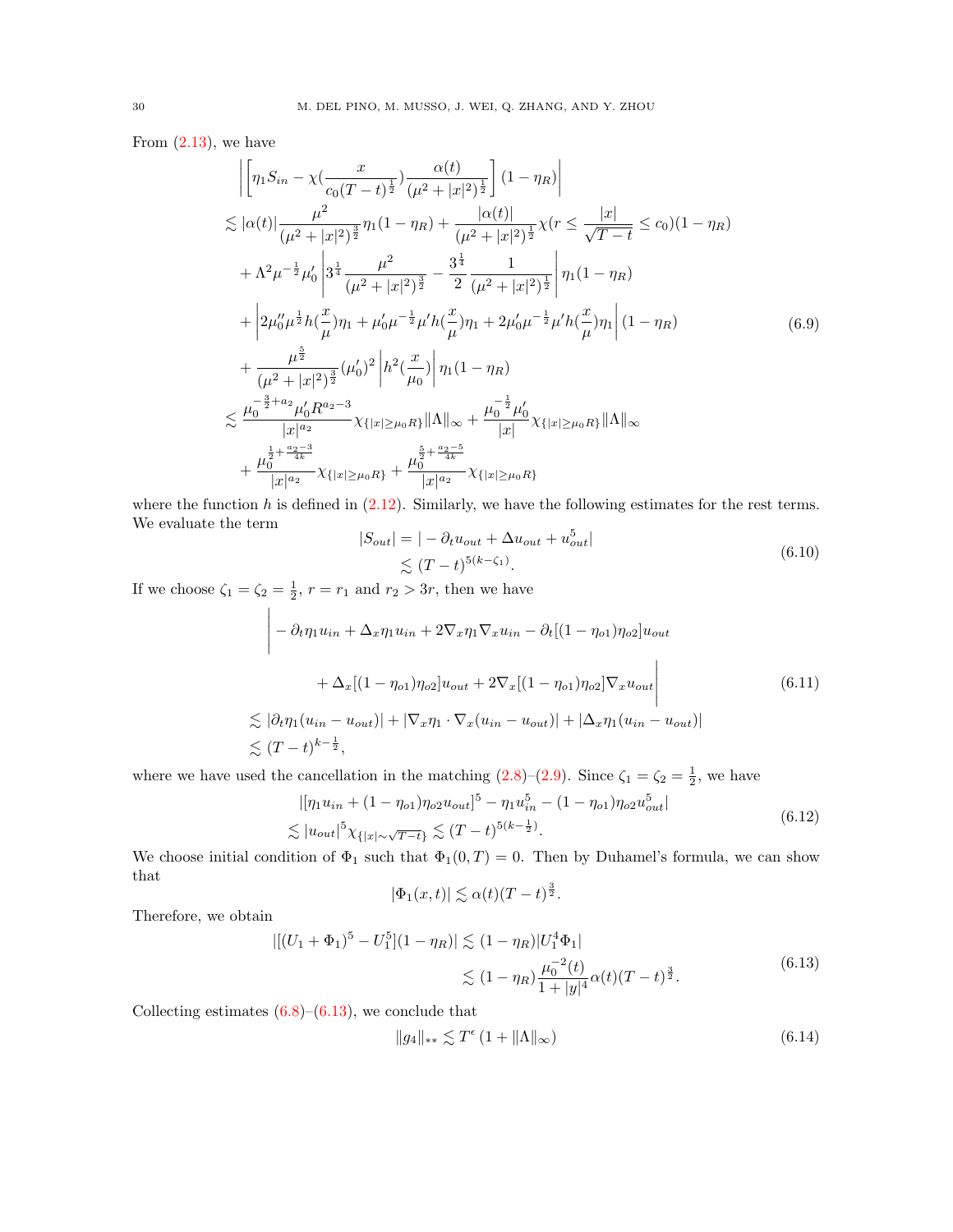provided

<span id="page-30-0"></span>
$$
\begin{cases}\na_2 - \frac{1}{2} - \frac{1}{2k} + \beta(3 - a_2) - \nu_2 > 0 \\
\frac{1}{2} - \frac{1}{2k} - \nu_2 > 0 \\
\frac{1}{2} + \frac{a_2 - 3}{4k} - \nu_2 > 0 \\
5\left(\frac{1}{2} - \frac{1}{4k}\right) - \nu + \frac{5}{2} - \beta(2 + a) > 0 \\
2 - \nu - \frac{1}{4k} - \beta(2 + a) > 0 \\
a_2 + \frac{1}{4k} - \frac{3}{2} + \beta(4 - a_2) - \nu_2 > 0\n\end{cases} \tag{6.15}
$$

In conclusion, from [\(6.2\)](#page-27-0), [\(6.3\)](#page-27-1), [\(6.4\)](#page-27-2), [\(6.5\)](#page-27-3), [\(6.6\)](#page-28-1), [\(6.7\)](#page-28-2), [\(6.14\)](#page-29-1) and [\(6.15\)](#page-30-0), we obtain that for some  $\epsilon > 0$ 

<span id="page-30-3"></span>
$$
\|\mathcal{G}\|_{**} \lesssim T^{\epsilon} \left(1 + \|\psi\|_{*} + \|\phi\|_{0,\nu,\sigma} + \|\Lambda\|_{\infty}\right) \tag{6.16}
$$

provided

<span id="page-30-2"></span>
$$
\begin{cases}\n1 + a - \sigma < 0 \\
\nu - \nu_2 - \frac{1}{2} + a_2 - \beta(a_2 - a - 4) > 0 \\
\nu - \beta(2 - a) > 0 \\
\nu - \beta\left(\frac{14 - 2\sigma}{3} + a\right) > 0 \\
2\nu - \frac{5}{2} + a_2 - \beta(a_2 - 2a - 3) - \nu_2 > 0 \\
a_2 - \frac{1}{2} - \frac{1}{2k} + \beta(3 - a_2) - \nu_2 > 0 \\
\frac{1}{2} - \frac{1}{2k} - \nu_2 > 0 \\
\frac{1}{2} + \frac{a_2 - 3}{4k} - \nu_2 > 0 \\
5\left(\frac{1}{2} - \frac{1}{4k}\right) - \nu + \frac{5}{2} - \beta(2 + a) > 0 \\
2 - \nu - \frac{1}{4k} - \beta(2 + a) > 0 \\
a_2 + \frac{1}{4k} - \frac{3}{2} + \beta(4 - a_2) - \nu_2 > 0\n\end{cases}\n\tag{6.17}
$$

# 6.2. The inner problem: estimate of  $H$ . Recall from  $(3.6)$  that

$$
\mathcal{H}(\phi, \psi, \alpha) = 5 \left[ (u_{in}(\mu_0 y, t) + \Phi_1(\mu_0 y, t))^4 - \mu_0^{-2} w^4(y) \right] \mu_0^2 \phi(y, t)
$$
  
+  $5\mu_0^{\frac{1}{2}} (1 + \Lambda)^{-4} w^4 \left( \frac{y}{(1 + \Lambda)^2} \right) \psi(\mu_0 y, t) + \mu_0 \mu_0' \left[ \frac{1}{2} \phi(y, t) + \nabla_y \phi(y, t) \cdot y \right]$   
+  $\mu_0^{\frac{5}{2}} \left[ S(U_1) - \chi \left( \frac{\mu_0 y}{c_0 (T - t)^{\frac{1}{2}}} \right) \frac{\alpha(t)}{(\mu^2 + |\mu_0 y|^2)^{\frac{1}{2}}} \right]$   
+  $\mu_0^{\frac{5}{2}} \left[ (u_{in}(\mu_0 y, t) + \Phi_1(\mu_0 y, t))^5 - u_{in}^5(\mu_0 y, t) \right].$ 

We evaluate

<span id="page-30-1"></span>
$$
\begin{split} & \left| 5 \left[ (u_{in}(\mu_0 y, t) + \Phi_1(\mu_0 y, t))^4 - \mu_0^{-2} w^4(y) \right] \mu_0^2 \phi(y, t) \right| \\ &\leq \frac{\mu_0' \mu_0^{\frac{3}{4k}}}{1 + |y|^3} \frac{\mu_0'' R^{\frac{4 - \sigma}{3}}}{1 + |y|} \|\phi\|_{0, \nu, \sigma}, \end{split} \tag{6.18}
$$

$$
\begin{aligned}\n&\left| 5\mu_0^{\frac{1}{2}}(1+\Lambda)^{-4}w^4\left(\frac{y}{(1+\Lambda)^2}\right)\psi(\mu_0y,t) + \mu_0\mu_0'\left[\frac{1}{2}\phi(y,t) + \nabla_y\phi(y,t)\cdot y\right] \right| \\
&\lesssim \frac{\mu_0^{\nu}R^{-a}}{1+|y|^4}\|\psi\|_{*} + \frac{\mu_0\mu_0'\mu_0^{\nu}R^{\frac{4-\sigma}{3}}}{1+|y|}\|\phi\|_{0,\nu,\sigma}.\n\end{aligned} \tag{6.19}
$$

By  $(2.13)$ , we have

$$
\left| \mu_0^{\frac{5}{2}} \left[ S(U_1) - \chi \left( \frac{\mu_0 y}{c_0 (T - t)^{\frac{1}{2}}} \right) \frac{\alpha(t)}{\left( \mu^2 + |\mu_0 y|^2 \right)^{\frac{1}{2}}} \right] \right|
$$
\n
$$
\lesssim \frac{\mu_0 \mu_0' ||\Lambda||_{\infty}}{1 + |y|^3} + \mu_0^{4 - \frac{1}{k}} (1 + |y|) + \frac{(\mu_0')^2 \mu_0^2}{1 + |y|}
$$
\n(6.20)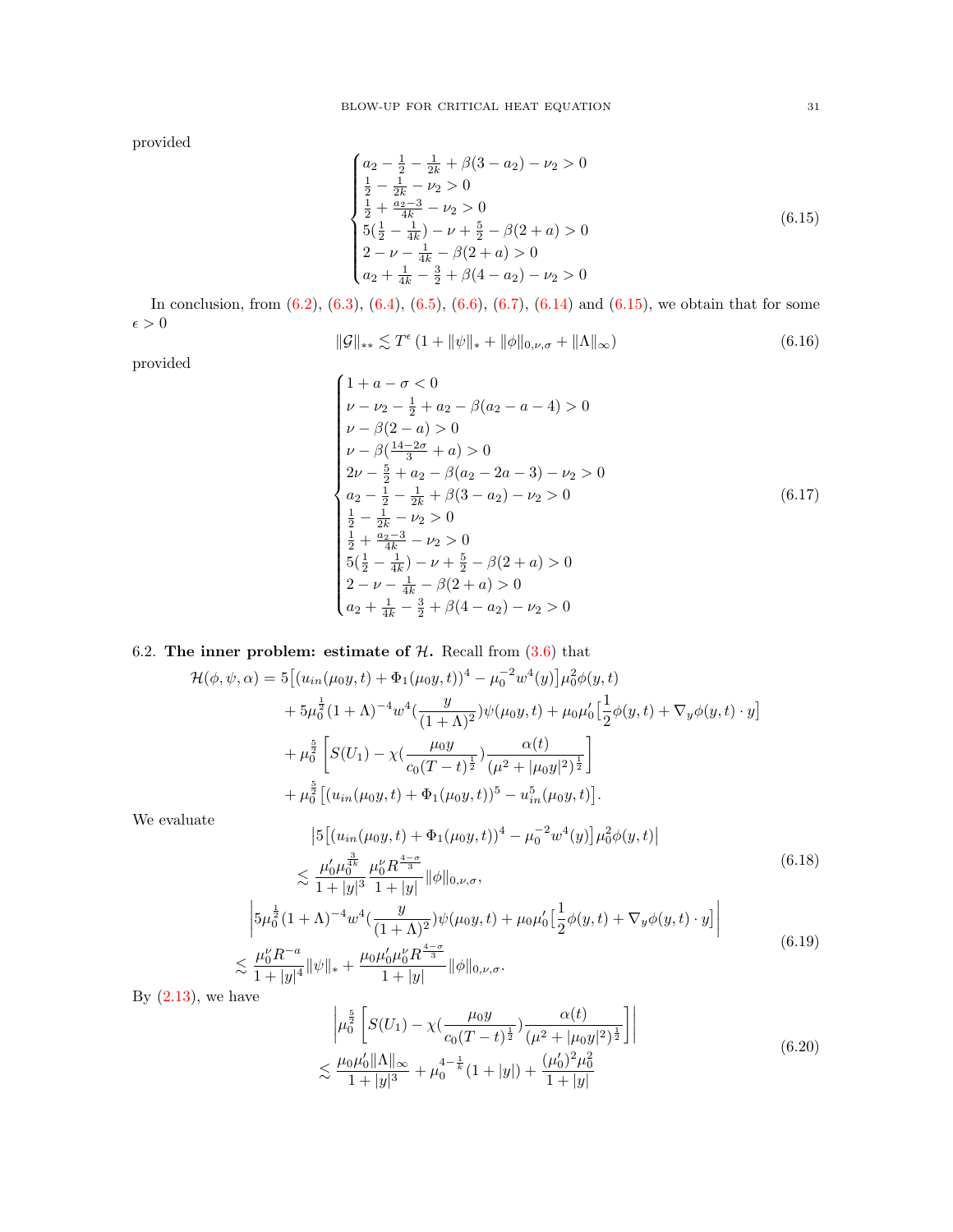and

<span id="page-31-0"></span>
$$
\left|\mu_0^{\frac{5}{2}}\left[(u_{in}(\mu_0 y,t) + \Phi_1(\mu_0 y,t))^5 - u_{in}^5(\mu_0 y,t)\right]\right| \lesssim \frac{\mu'_0 \mu_0^{\frac{3}{4k}}}{1+|y|^4} \|\Lambda\|_{\infty}.
$$
\n(6.21)

From estimates [\(6.18\)](#page-30-1)–[\(6.21\)](#page-31-0), we obtain that for some  $\epsilon > 0$ 

<span id="page-31-3"></span>
$$
\|\mathcal{H}\|_{\nu,2+\sigma} \lesssim T^{\epsilon} \left(1 + \|\phi\|_{0,\nu,\sigma} + \|\psi\|_{*} + \|\Lambda\|_{\infty}\right) \tag{6.22}
$$

provided

<span id="page-31-1"></span>
$$
\begin{cases}\n1 + \frac{1}{4k} - \frac{\beta(4-\sigma)}{3} > 0 \\
0 < \sigma < 2\n\end{cases}
$$
\n
$$
a > 0
$$
\n
$$
2 - \frac{1}{2k} - \frac{\beta(2\sigma + 7)}{3} > 0
$$
\n
$$
2 - \frac{1}{2k} - \beta(\sigma - 1) > 0
$$
\n
$$
4 - \frac{1}{k} - \beta(3 + \sigma) > 0
$$
\n
$$
1 + \frac{1}{4k} - \nu > 0
$$
\n(6.23)

6.3. The fixed point formulation. The inner–outer gluing system  $(3.3)$  and  $(3.5)$  can be formulated as a fixed point problem for operators we shall describe below.

We first define the following function spaces

$$
\mathcal{X}_{\phi} := \left\{ \phi \in L^{\infty}(B_{2R} \times (0,T)) \cap C_{y,t}^{2k+2\rho,k+\rho}(B_{2R} \times (0,T-\delta)) : \|\phi\|_{0,\nu,\sigma} < +\infty \right\}
$$
  
\n
$$
\mathcal{X}_{\psi} := \left\{ \psi \in L^{\infty}(\mathbb{R}^{3} \times (0,T)) \cap C_{x,t}^{2k+2\rho,k+\rho}(\mathbb{R}^{3} \times (0,T-\delta)) : \|\psi\|_{*} < +\infty \right\}
$$
  
\n
$$
\mathcal{X}_{\Lambda} := \left\{ \Lambda(t) : \|\Lambda(t)(T-t)^{-1+\varepsilon}\|_{L^{\infty}} \leq C_{0\Lambda}, \|\Lambda^{(1)}(t)(T-t)^{\varepsilon}\|_{L^{\infty}} \leq C_{1\Lambda}, \cdots,
$$
  
\n
$$
\|\Lambda^{(k)}(t)(T-t)^{k-1+\varepsilon}\|_{L^{\infty}} \leq C_{k\Lambda}, \Lambda(t) \in C^{k+1,\rho}(0,T-\delta), \text{ for all } \delta \in (0,T) \right\}
$$
  
\n
$$
\mathcal{X}_{\vec{c}} := \left\{ \vec{c} = (c_1, c_2, \ldots, c_k) : |c_j| \leq C_c T^{\frac{1}{2}-j-\varepsilon}, \ j = 1, 2, \ldots, k \right\}
$$
  
\nDefine

 $\Gamma$ 

with

$$
\mathcal{X} = \mathcal{X}_{\phi} \times \mathcal{X}_{\psi} \times \mathcal{X}_{\Lambda} \times \mathcal{X}_{\vec{c}}.\tag{6.25}
$$

We shall solve the inner–outer gluing system in a closed ball B in  $(\phi, \psi, \Lambda, \vec{c}) \in \mathcal{X}$ .

The inner–outer gluing system  $(3.3)$  and  $(3.5)$  can be formulated as a fixed point problem, where we define an operator  $\mathcal F$  which returns the solution from  $\mathcal B$  to  $\mathcal X$ 

<span id="page-31-2"></span>
$$
\mathcal{F}: \mathcal{B} \subset \mathcal{X} \to \mathcal{X}
$$
  
\n
$$
v \mapsto \mathcal{F}(v) = (\mathcal{F}_{\phi}(v), \mathcal{F}_{\psi}(v), \mathcal{F}_{\Lambda}(v), \mathcal{F}_{\vec{c}}(v))
$$
  
\n
$$
\mathcal{F}_{\phi}(\phi, \psi, \Lambda, \vec{c}) = \mathcal{T}_{\phi}(\mathcal{H}[\phi, \psi, \Lambda])
$$
  
\n
$$
\mathcal{F}_{\psi}(\phi, \psi, \Lambda, \vec{c}) = \mathcal{T}_{\psi}(\mathcal{G}(\phi, \psi, \Lambda))
$$
  
\n
$$
\mathcal{F}_{\Lambda}(\phi, \psi, \Lambda, \vec{c}) = \mathcal{T}_{\Lambda}(\phi, \psi, \Lambda, \vec{c})
$$
  
\n
$$
\mathcal{F}_{\vec{c}}(\phi, \psi, \Lambda, \vec{c}) = \mathcal{T}_{\vec{c}}(\phi, \psi, \Lambda, \vec{c})
$$
  
\n(6.26)

Here  $\mathcal{T}_{\phi}$  is the operators given from Proposition [4.1](#page-10-0) which solves the inner problem [\(3.5\)](#page-9-2). The operator  $\mathcal{T}_{\psi}$  defined by Proposition [4.2](#page-12-0) deals with the outer problem [\(3.3\)](#page-9-1). Operators  $\mathcal{T}_{\Lambda}$  and  $\mathcal{T}_{\bar{c}}$  handle the reduced equation [\(5.1\)](#page-14-0).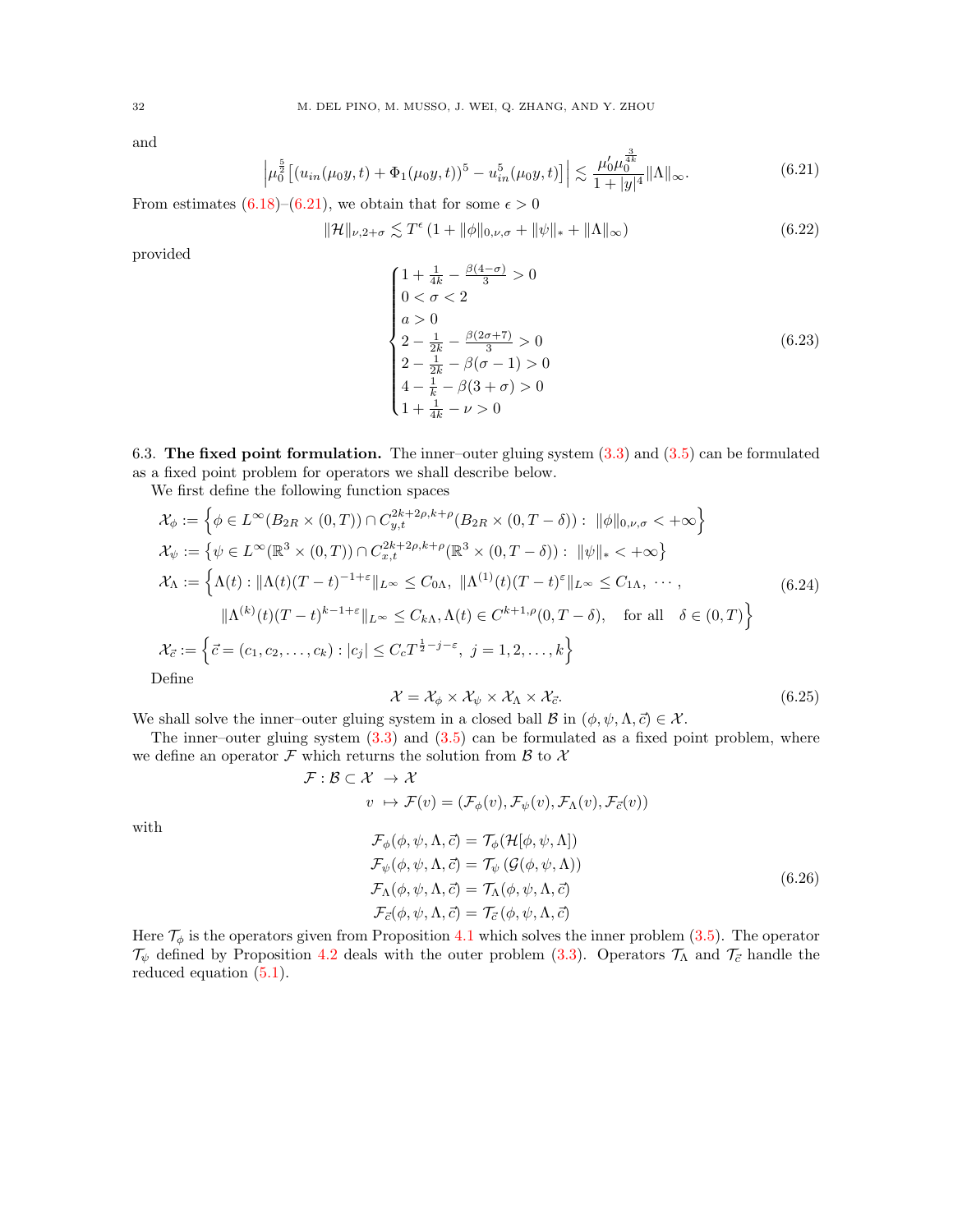<span id="page-32-0"></span>6.4. Choice of constants. In this section, we list all the constraints of the parameters which are sufficient for the inner–outer gluing scheme to work.

We first indicate all the parameters used in different norms.

- $R(t) = \mu_0^{-\beta}(t)$  with  $\beta \in (0, 1/2)$ .
- The norm for  $\phi$  solving the inner problem  $(3.5)$  is  $\|\cdot\|_{0,\nu,\sigma}$  which is defined in  $(4.2)$ , where we require that  $\nu > 0$ ,  $0 < \sigma < 2$ .
- The norm for  $\psi$  solving the outer problem [\(3.3\)](#page-9-1) is  $\|\cdot\|_*$  which is defined in [\(4.6\)](#page-12-3), while the  $\|\cdot\|_{**}$ norm for the right hand side of the outer problem  $(3.3)$  is defined in  $(4.5)$ . Here we require that  $\nu, \nu_2 > 0$  and  $a, \gamma \in (0, 1)$ . Also, as mentioned in Remark [4.2,](#page-13-2) we require  $\nu_2 + \frac{2-a_2}{4k} > \nu - \frac{1}{2} + a\beta$ such that the  $\|\cdot\|_{*}$ -norm is well defined.

In order to get the desired estimates for the outer problem  $(3.3)$ , by  $(6.17)$ , we need the following restrictions  $(1)$ 

$$
\begin{cases}\n1 + a - \sigma < 0 \\
\nu - \nu_2 - \frac{1}{2} + a_2 - \beta(a_2 - a - 4) > 0 \\
\nu - \beta(2 - a) > 0\n\end{cases}
$$
\n
$$
\begin{cases}\n\nu - \beta\left(\frac{14 - 2\sigma}{3} + a\right) > 0 \\
2\nu - \frac{5}{2} + a_2 - \beta(a_2 - 2a - 3) - \nu_2 > 0 \\
a_2 - \frac{1}{2} - \frac{1}{2k} + \beta(3 - a_2) - \nu_2 > 0\n\end{cases}
$$
\n
$$
\begin{cases}\n\frac{1}{2} - \frac{1}{2k} - \nu_2 > 0 \\
\frac{1}{2} + \frac{a_2 - 3}{4k} - \nu_2 > 0 \\
5\left(\frac{1}{2} - \frac{1}{4k}\right) - \nu + \frac{5}{2} - \beta(2 + a) > 0 \\
2 - \nu - \frac{1}{4k} - \beta(2 + a) > 0 \\
a_2 + \frac{1}{4k} - \frac{3}{2} + \beta(4 - a_2) - \nu_2 > 0\n\end{cases}
$$

In order to get the desired estimates for the inner problem [\(3.5\)](#page-9-2), by [\(6.23\)](#page-31-1), we need

$$
\begin{cases} 1 + \frac{1}{4k} - \frac{\beta(4-\sigma)}{3} > 0 \\ 0 < \sigma < 2 \\ a > 0 \\ 2 - \frac{1}{2k} - \frac{\beta(2\sigma + 7)}{3} > 0 \\ 2 - \frac{1}{2k} - \beta(\sigma - 1) > 0 \\ 4 - \frac{1}{k} - \beta(3 + \sigma) > 0 \\ 1 + \frac{1}{4k} - \nu > 0 \end{cases}
$$

Elementary computations show that suitable choices of the parameters satisfying all the restrictions in this section can be found, which ensures the implementation of the gluing procedure.

#### 6.5. Proof of Theorem [1.](#page-1-0) Consider the operator

<span id="page-32-1"></span>
$$
\mathcal{F} = (\mathcal{F}_{\phi}, \mathcal{F}_{\psi}, \mathcal{F}_{\Lambda}, \mathcal{F}_{\vec{c}}) \tag{6.27}
$$

given in  $(6.26)$ . To prove Theorem [1,](#page-1-0) our strategy is to show the existence of a fixed point for the operator F in B by the Schauder fixed point theorem. By collecting the estimates  $(6.16)$ ,  $(6.22)$ , and using Proposition [4.2,](#page-12-0) Proposition [4.1](#page-10-0) and discussions in Section [5,](#page-13-0) we conclude that for  $(\phi, \psi, \Lambda, \vec{c}) \in \mathcal{B}$ 

<span id="page-32-2"></span>
$$
\begin{cases}\n||\mathcal{F}_{\phi}(\phi,\psi,\Lambda,\vec{c})||_{0,\nu,\sigma} \leq CT^{\epsilon} \\
||\mathcal{F}_{\psi}(\phi,\psi,\Lambda,\vec{c})||_{*} \leq CT^{\epsilon} \\
||\mathcal{F}_{\Lambda}(\phi,\psi,\Lambda,\vec{c})||_{\Lambda} \leq CT^{\epsilon} \\
||\mathcal{F}_{\vec{c}}(\phi,\psi,\Lambda,\vec{c})||_{\vec{c}} \leq CT^{\epsilon}\n\end{cases} (6.28)
$$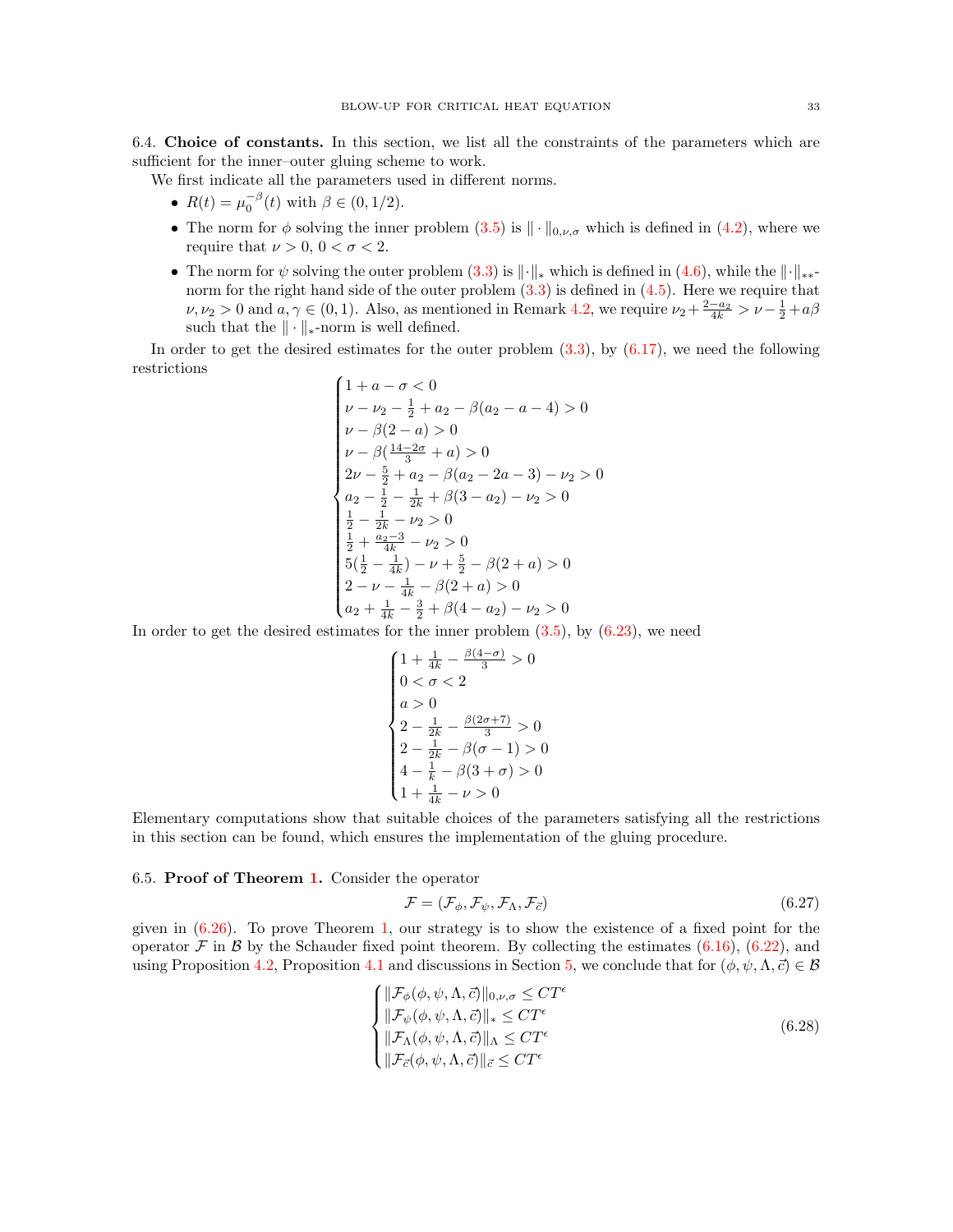where  $C > 0$  is a constant independent of T, and  $\epsilon > 0$  is a small fixed number. On the other hand, compactness of the operator  $\mathcal F$  defined in [\(6.27\)](#page-32-1) can be proved by proper variants of [\(6.28\)](#page-32-2). Indeed, if we vary the parameters slightly such that all the restrictions in Section  $6.4$  are still satisfied, then we get [\(6.28\)](#page-32-2) with the norms in the left hand side defined by the new parameters, while the closed ball B remains the same. To be more specific, for fixed  $\nu'$ , a' which are close to  $\nu$ , a, one can show that if  $(\phi, \psi, \Lambda) \in \mathcal{B}$ , then

$$
\|\mathcal{F}_{\phi}(\phi,\psi,\Lambda,\vec{c})\|_{0,\nu',\sigma'} \leq C T^{\epsilon'}.
$$

Furthermore, one can show that for  $\nu' > \nu$  and  $\nu' - \frac{\beta(4-\sigma')}{3} > \nu - \frac{\beta(4-\sigma)}{3}$  $\frac{(-\sigma)}{3}$ , one has a compact embedding in the sense that if a sequence  $\{\phi_n^0\}$  is bounded in the  $\|\cdot\|_{0,\nu',\sigma'}$ -norm, then there exists a subsequence which converges in the  $\|\cdot\|_{0,\nu,\sigma}$ -norm. Thus, the compactness follows directly from a standard diagonal argument by Arzelà–Ascoli's theorem. Arguing in a similar manner, the compactness for the rest operators can be proved. Therefore, the existence of the desired blow-up solution is concluded from the Schauder fixed point theorem.

## 7. Nonradial case: blow-up at multiple points

As a by-product, the inner–outer gluing method carried out in this paper can be applied to construct non-radial type II blow-up at multiple N points for the first blow-up rate  $k = 1$ . To be more precise, we take the first approximation to be

$$
U_N = \sum_{j=1}^N \mu_j^{-\frac{1}{2}}(t) w\left(\frac{x - \xi_j(t)}{\mu_j(t)}\right),\,
$$

where we expect that the scaling and translation parameters satisfy

$$
\mu_j(t) \to 0, \quad \xi_j(t) \to q_j \quad \text{as} \ \ t \to T
$$

for  $j = 1, ..., N$ , where  $q_j$  are given points in  $\mathbb{R}^3$  with  $\max_{k,l=1,...,N} |q_k - q_l| > \delta$  for uniform  $\delta > 0$ . Formally, the error of  $U_N$  behaves like

$$
S(U_N) \sim \sum_{j=1}^N \left( \mu_j^{-\frac{3}{2}}(t)\dot{\mu}_j(t)Z_0(y_j) + \mu_j^{-\frac{3}{2}}(t)\dot{\xi}_j \cdot \nabla w(y_j) \right)
$$
  
 := 
$$
\sum_{j=1}^N (\mathcal{E}_{0,j} + \mathcal{E}_{1,j})
$$

where  $y_j = \frac{x-\xi_j(t)}{\mu_i(t)}$  $\frac{-\xi_j(t)}{\mu_j(t)}$ . To cancel out the slow decay error at mode 0 near each point  $q_j$ , we introduce the correction  $\Phi_{(j)}$  solving

$$
\partial_t \Phi_{(j)} = \Delta \Phi_{(j)} + \mathcal{E}_{0,j} \quad \text{for} \ \ j = 1 \dots, N
$$

so that the corrected approximation is

$$
u_* = \sum_{j=1}^N \mu_j^{-\frac{1}{2}}(t) w\left(\frac{x-\xi_j(t)}{\mu_j(t)}\right) + \Phi_{(j)}.
$$

We then look for the solution

$$
u = u_* + \sum_{j=1}^{N} \mu_j^{-\frac{1}{2}}(t)\eta_{R_j}\phi(y_j, t) + \psi(x, t).
$$

Let us emphasize that in the non-radial case, the blow-up rate for  $k = 1$  will be obtained by orthogonality condition instead of the matching in the general case  $k \geq 2$ . The orthogonality condition at scaling mode 0 is basically

$$
\int_{B_{2R}} 5w^4 \Phi_{(j)} Z_0(y) dy + \int_{B_{2R}} 5w^4 \psi Z_0(y) dy \approx 0
$$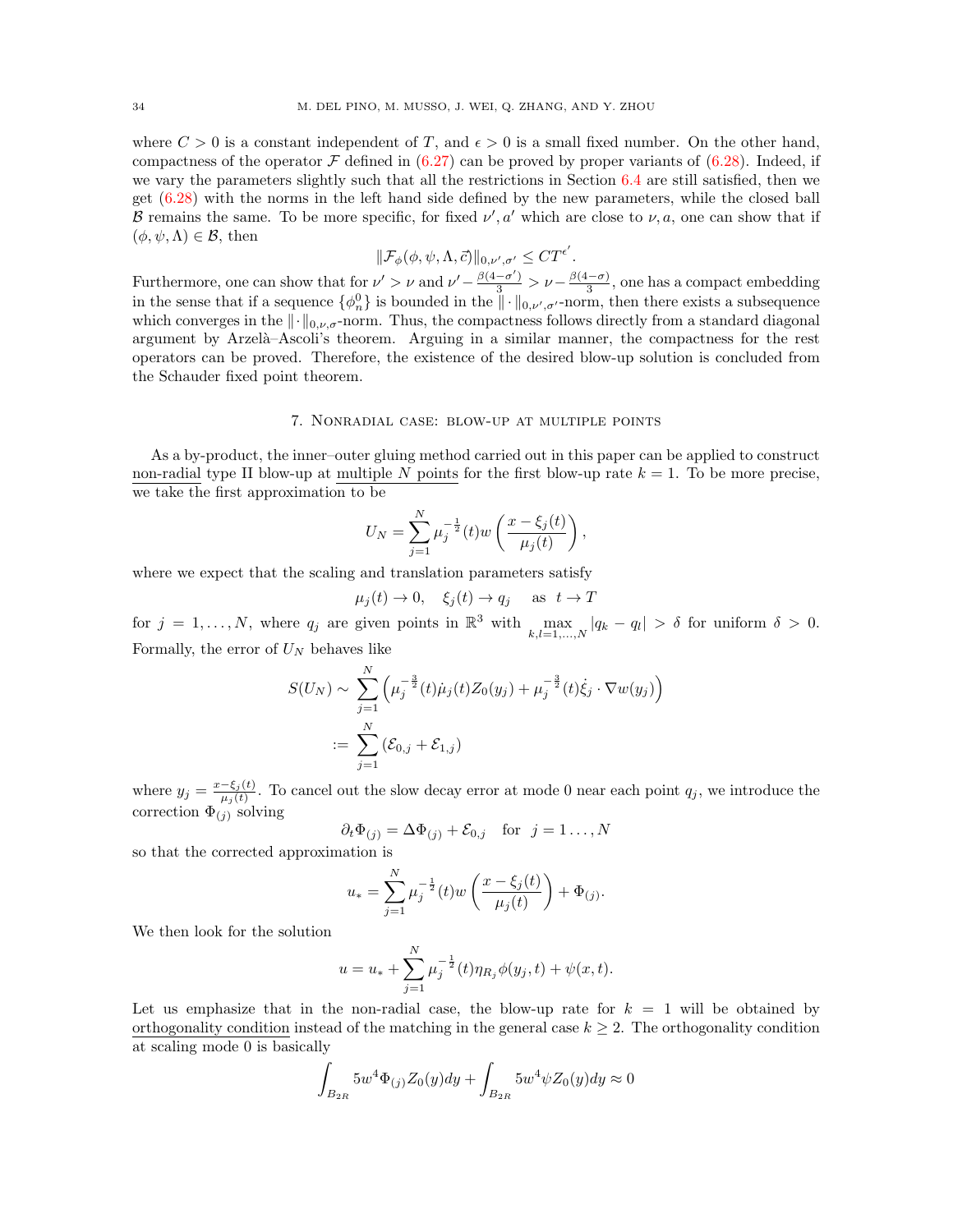which turns out to be a nonlocal equation like before, and using the method in Section [5,](#page-13-0) we have

$$
\mu_j(t) \sim (T-t)^2 \text{ for } j=1,\cdots,N.
$$

Indeed, the orthogonality condition at mode 0 gives a nonlocal reduced equation of the following form:

$$
\int_0^t \frac{\mu_j^{-1/2}(s)\dot{\mu}_j(s)}{(t-s)^{1/2}}ds = c_{*,j},
$$

where  $c_{*,j} < 0$  is some constant coming from the initial data. We rewrite the above integro-differential equation as

$$
\int_0^t \frac{\dot{v}_j(s)}{(t-s)^{1/2}} ds = c_{*,j},
$$

where  $v_j(t) = 2\mu_j^{1/2}(t)$ . Imposing  $v_j(T) = 0$  and using [\(5.11\)](#page-20-0), we obtain that for some  $c > 0$ 

$$
v_j(t) - v_j(T) = v_j(t) = c(T^{1/2} - t^{1/2}) \sim T - t
$$

and thus

$$
\mu_j(t) \sim (T - t)^2
$$

which is precisely the first rate  $(k = 1)$  predicted in [\[14\]](#page-41-0).

On the other hand, the orthogonality condition at translation mode 1

$$
\int_{B_{2R}} \mathcal{E}_{1,j} Z_{\ell}(y) dy \approx 0
$$

simply implies

$$
\xi_j(t) \sim q_j \quad \text{for} \quad j = 1, \cdots, N,
$$

where

$$
Z_{\ell}(y) = \partial_{y_{\ell}} w \quad \ell = 1, 2, 3.
$$

We will not elaborate on the details.

## Appendix A. Proofs of technical Lemmas

In this appendix, we prove the technical lemmas in Section [4.2.](#page-11-3)

*Proof of lemma*  $4.1$ *.* Duhamel's formula gives

$$
|\psi| \lesssim \int_0^t \int_{|w| \le 2\mu_0(s)R(s)} \frac{e^{-\frac{|x-w|^2}{4(t-s)}}}{(4\pi(t-s))^{3/2}} \mu_0^{\nu - \frac{5}{2}}(s)R^{-2-a}(s)dwds
$$

We decompose

$$
\int_0^t \mu_0^{\nu - \frac{5}{2}}(s) R^{-2-a}(s) \int_{|w| \le 2\mu_0(s)R(s)} \frac{e^{-\frac{|x-w|^2}{4(t-s)}}}{(4\pi(t-s))^{3/2}} dw ds
$$
  
= 
$$
\left(\int_0^{t-(T-t)} + \int_{t-(T-t)}^{t-\mu_0^{\delta_1}(t)} + \int_{t-\mu_0^{\delta_1}(t)}^t \mu_0^{\nu - \frac{5}{2}}(s) R^{-2-a}(s) \int_{|w| \le 2\mu_0(s)R(s)} \frac{e^{-\frac{|x-w|^2}{4(t-s)}}}{(4\pi(t-s))^{3/2}} dw ds \right.
$$
  
:= I<sub>11</sub> + I<sub>12</sub> + I<sub>13</sub>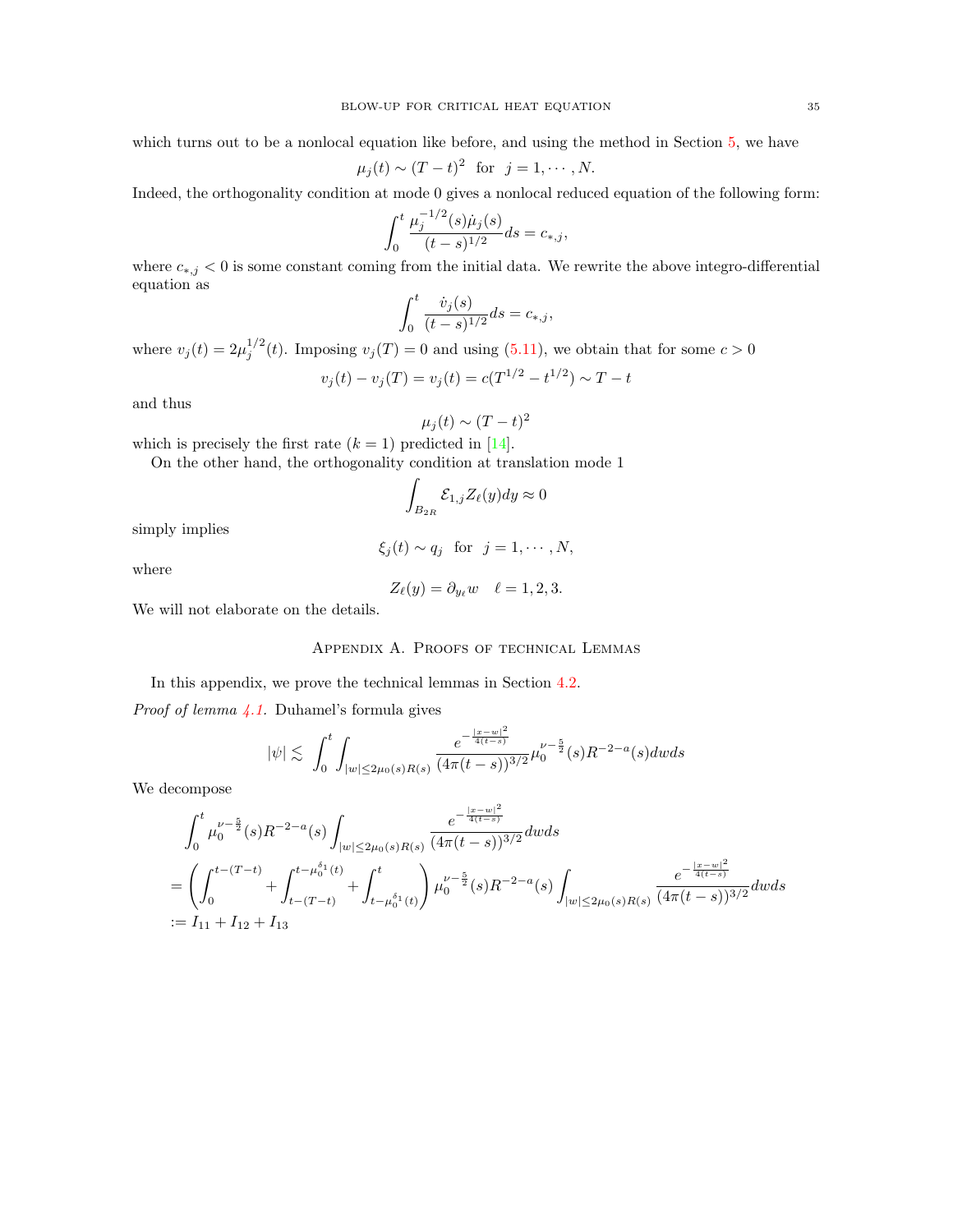for some  $\delta_1 \geq 1$  to be found. Directly integrating, we obtain

$$
I_{11} = \int_{0}^{t-(T-t)} \mu_{0}^{\nu-\frac{5}{2}}(s)R^{-2-a}(s) \int_{|w|\leq 2\mu_{0}(s)R(s)} \frac{e^{-\frac{|x-w|^{2}}{4(t-s)}}}{(4\pi(t-s))^{3/2}} dwds
$$
  
\n
$$
\lesssim \int_{0}^{t-(T-t)} \mu_{0}^{\nu-\frac{5}{2}}(s)R^{-2-a}(s) \int_{|\tilde{w}|\leq \frac{2\mu_{0}(s)R(s)}{\sqrt{t-s}}} e^{-\frac{|\tilde{x}-\tilde{w}|^{2}}{4}} d\tilde{w}ds
$$
  
\n
$$
\lesssim \int_{0}^{t-(T-t)} \mu_{0}^{\nu-\frac{5}{2}}(s)R^{-2-a}(s) \frac{(\mu_{0}(s)R(s))^{3}}{(t-s)^{3/2}} ds
$$
  
\n
$$
\lesssim \int_{0}^{t-(T-t)} \frac{\mu_{0}^{\nu+\frac{1}{2}}(s)R^{1-a}(s)}{(T-s)^{3/2}} ds
$$
  
\n
$$
\lesssim \mu_{0}^{\nu+\frac{1}{2}-\frac{1}{4k}}(0)R^{1-a}(0),
$$

Similarly we compute

<span id="page-35-0"></span>
$$
I_{12} \lesssim \int_{t-(T-t)}^{t-\mu_0^{\delta_1}(t)} \mu_0^{\nu-\frac{5}{2}}(s)R^{-2-a}(s)\frac{(\mu_0(s)R(s))^3}{(t-s)^{3/2}}ds
$$
  

$$
\lesssim \mu_0^{\nu+\frac{1-\delta_1}{2}}(t)R^{1-a}(t)
$$
 (A.1)

and

<span id="page-35-1"></span>
$$
I_{13} \lesssim \int_{t-\mu_0^{\delta_1}(t)}^{t} \mu_0^{\nu-\frac{5}{2}}(s)R^{-2-a}(s)ds
$$
  

$$
\lesssim \mu_0^{\nu-\frac{5}{2}+\delta_1}(t)R^{-2-a}(t).
$$
 (A.2)

Since  $\beta \in (0, 1/2)$ , we can choose  $\delta_1 = 2 - 2\beta$ . Therefore, we get

$$
I_{11} + I_{12} + I_{13} \lesssim \mu_0^{\nu - \frac{1}{2}}(0)R^{-a}(0)
$$

as desired.

Similarly, to prove [\(4.8\)](#page-12-4), we decompose

$$
|\psi(x,t) - \psi(x,T)| \le I_{21} + I_{22} + I_{23}
$$

with

$$
I_{21} = \int_0^{t-(T-t)} \int_{\mathbb{R}^3} |G(x-w, t-s) - G(x-w, T-s)| |f(w, s)| dw ds
$$
  
\n
$$
I_{22} = \int_{t-(T-t)}^t \int_{\mathbb{R}^3} |G(x-w, t-s) - G(x-w, T-s)| |f(w, s)| dw ds
$$
  
\n
$$
I_{23} = \int_t^T \int_{\mathbb{R}^3} |G(x-w, T-s)| |f(w, s)| dw ds,
$$

where  $G(x, t)$  is the heat kernel

<span id="page-35-2"></span>
$$
G(x,t) = \frac{e^{-\frac{|x|^2}{4t}}}{(4\pi t)^{3/2}}.
$$
\n(A.3)

For the first integral  $I_{21}$ , we have

$$
I_{21} \le (T-t) \int_0^1 \int_0^{t-(T-t)} \int_{|w| \le 2\mu_0(s)R(s)} |\partial_t G(x-w,t_v-s)| \mu_0^{\nu-\frac{5}{2}}(s) R^{-2-a}(s) dw ds dv,
$$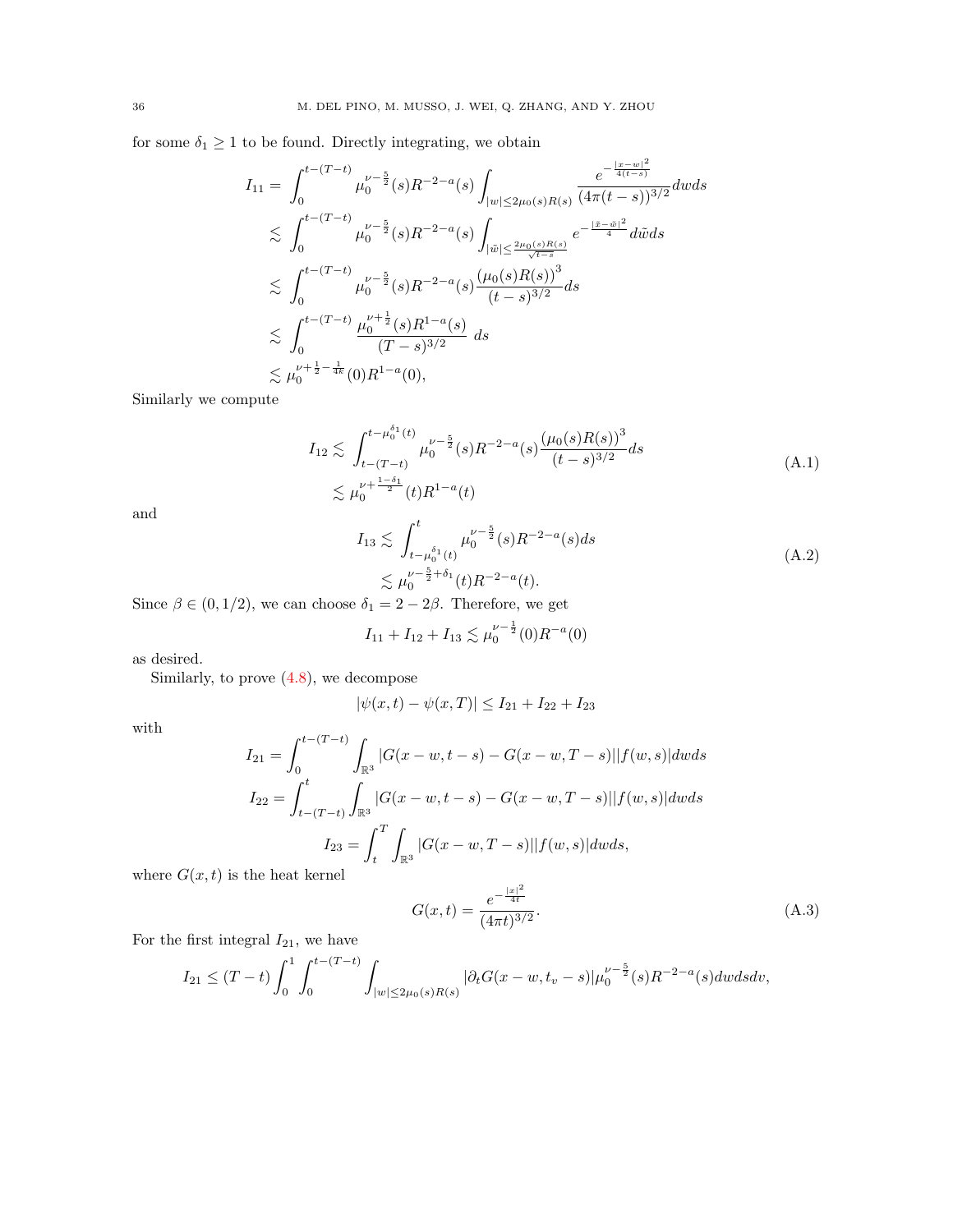where  $t_v = vT + (1 - v)t$ . Changing variables, we evaluate

$$
\int_{|w| \le 2\mu_0(s)R(s)} |\partial_t G(x - w, t_v - s)| dw
$$
\n
$$
\lesssim \int_{|w| \le 2\mu_0(s)R(s)} e^{-\frac{|x - w|^2}{4(t_v - s)}} \left( \frac{|x - w|^2}{(t_v - s)^{\frac{7}{2}}} + \frac{1}{(t_v - s)^{\frac{5}{2}}} \right) dw
$$
\n
$$
= \int_{|w_v| \le \frac{2\mu_0(s)R(s)}{\sqrt{t_v - s}}} e^{-\frac{|x_v - w_v|^2}{4}} \left( 1 + |x_v - w_v|^2 \right) \frac{1}{t_v - s} dw_v
$$

and thus

$$
\int_0^{t-(T-t)} \int_{|w| \le 2\mu_0(s)R(s)} |\partial_t G(x-w, t_v - s)| \mu_0^{\nu - \frac{5}{2}}(s) R^{-2-a}(s) dw ds
$$
  
\n
$$
\lesssim \int_0^{t-(T-t)} \mu_0^{\nu - \frac{5}{2}}(s) R^{-2-a}(s) \frac{(\mu_0(s)R(s))^3}{(t_v - s)^{5/2}} ds
$$
  
\n
$$
\lesssim \int_0^{t-(T-t)} \mu_0^{\nu + \frac{1}{2}}(s) R^{1-a}(s) (T-s)^{-5/2} ds
$$
  
\n
$$
\lesssim \mu_0^{\nu + \frac{1}{2} - \frac{3}{4k}}(t) R^{1-a}(t),
$$
  
\nconclude that

from which we  $\ensuremath{\mathbf{c}}$ 

<span id="page-36-0"></span>
$$
I_{21} \lesssim \mu_0^{\nu + \frac{1}{2} - \frac{1}{4k}}(t)R^{1 - a}(t). \tag{A.4}
$$

For  $I_{22}$ , we have

$$
I_{22} \leq \int_{t-(T-t)}^{t} \int_{|w| \leq 2\mu_0(s)R(s)} |G(x-w, t-s)| \mu_0^{\nu - \frac{5}{2}}(s)R^{-2-a}(s) dw ds + \int_{t-(T-t)}^{t} \int_{|w| \leq 2\mu_0(s)R(s)} |G(x-w, T-s)| \mu_0^{\nu - \frac{5}{2}}(s)R^{-2-a}(s) dw ds.
$$

The first integral above can be estimated as

$$
\int_{t-(T-t)}^{t} \int_{|w| \le 2\mu_0(s)R(s)} |G(x-w,t-s)| \mu_0^{\nu - \frac{5}{2}}(s)R^{-2-a}(s) dw ds
$$
  
= 
$$
\left(\int_{t-(T-t)}^{t-\mu_0^{\delta_1}(t)} + \int_{t-\mu_0^{\delta_1}(t)}^{t} \right) |G(x-w,t-s)| \mu_0^{\nu - \frac{5}{2}}(s)R^{-2-a}(s) dw ds.
$$

Notice that we already estimate the above integral in  $(A.1)$  and  $(A.2)$ . So the choice  $\delta_1 = 2 - 2\beta$ , one has  $\overline{a}$ 

$$
\int_{t-(T-t)}^{t} \int_{|w| \le 2\mu_0(s)R(s)} |G(x-w,t-s)| \mu_0^{\nu - \frac{5}{2}}(s)R^{-2-a}(s) dw ds
$$
  
\$\lesssim \mu\_0^{\nu - \frac{1}{2}}(t)R^{-a}(t)\$.

Similarly, it holds that

$$
\int_{t-(T-t)}^{t} \int_{|(w_r, w_z)-\xi(s)| \le 2\mu_0(s)R(s)} |G(x-w, T-s)| \mu_0^{\nu-3}(s)R^{-2-\alpha}(s) dw ds
$$
  
\$\lesssim \mu\_0^{\nu-\frac{1}{2}}(t)R^{-a}(t).

Therefore, we obtain

<span id="page-36-1"></span>
$$
I_{22} \lesssim \mu_0^{\nu - \frac{1}{2}}(t)R^{-a}(t). \tag{A.5}
$$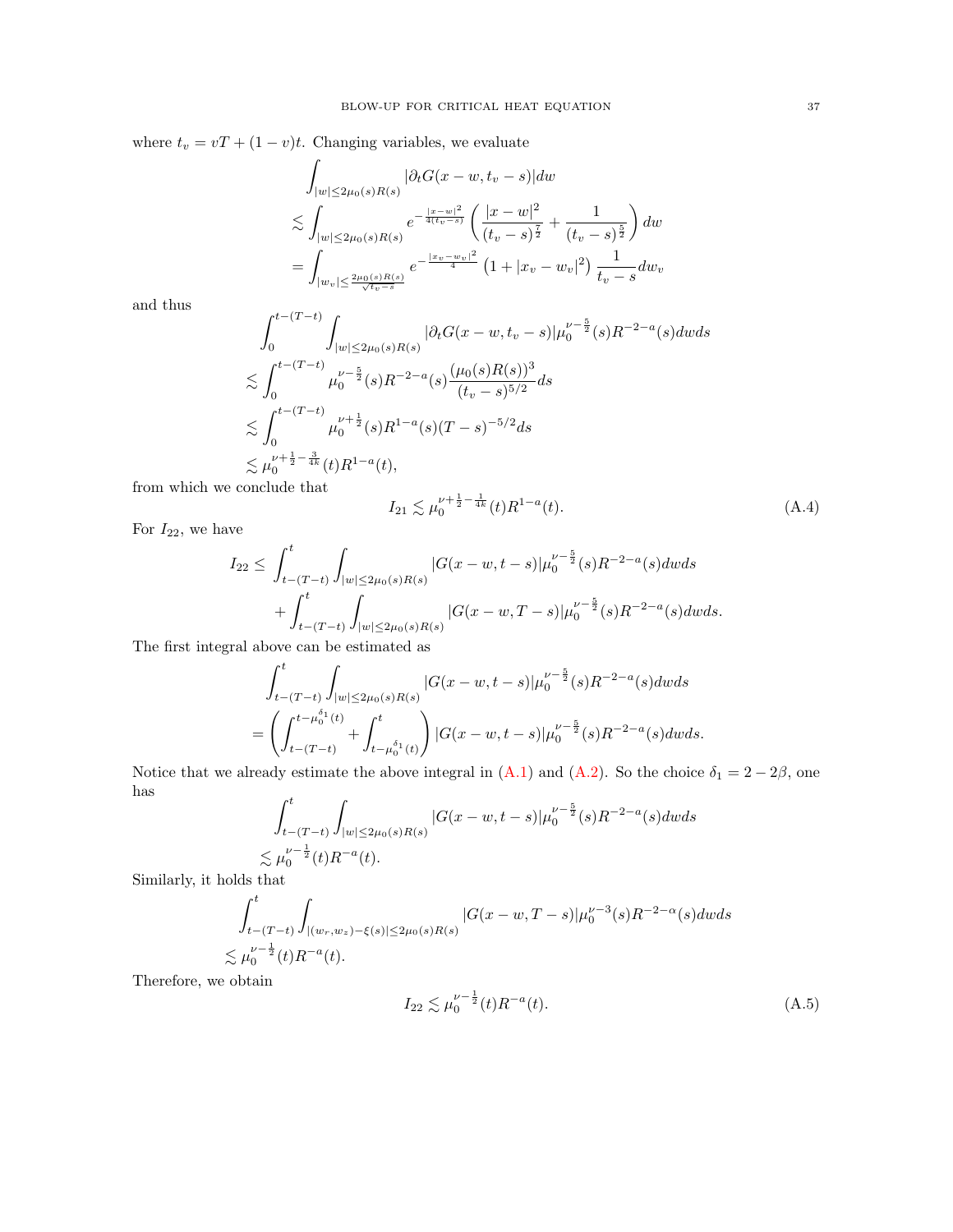For  $I_{23}$ , changing variables, one has

<span id="page-37-0"></span>
$$
I_{23} \lesssim \int_{t}^{T} \int_{|w| \le 2\mu_{0}(s)R(s)} \frac{e^{-\frac{|x-w|^{2}}{4(T-s)}}}{(T-s)^{3/2}} \mu_{0}^{\nu-\frac{5}{2}}(s)R^{-2-a}(s) dw ds
$$
  
\n
$$
\lesssim \int_{t}^{T} \int_{|\tilde{w}| \le \frac{2\mu_{0}(s)R(s)}{\sqrt{T-s}}} e^{-\frac{|\tilde{x}-\tilde{w}|^{2}}{4}} \mu_{0}^{\nu-\frac{5}{2}}(s)R^{-2-a}(s) d\tilde{w} ds
$$
  
\n
$$
\lesssim \int_{t}^{T} \mu_{0}^{\nu-\frac{5}{2}}(s)R^{-2-a}(s) \frac{(\mu_{0}(s)R(s))^{3}}{(T-s)^{3/2}} ds
$$
  
\n
$$
\lesssim \mu_{0}^{\nu+\frac{1}{2}-\frac{1}{2k}}(t)R^{1-a}(t)
$$
 (4.6)

Collecting  $(A.4)$ ,  $(A.5)$  and  $(A.6)$ , we conclude the validity of  $(4.8)$ .

Then we prove the gradient estimate [\(4.9\)](#page-12-5). By the heat kernel, we get

$$
\begin{array}{l} \left| \nabla \psi(x,t) \right| \lesssim \; \int_0^t \frac{\mu_0^{\nu - \frac{5}{2}}(s) R^{-2-a}(s)}{(t-s)^{\frac{5}{2}}} \int_{|w| \leq 2\mu_0(s) R(s)} e^{-\frac{|x-w|^2}{4(t-s)}} |x-w| dw ds \\ \; \lesssim \; \int_0^t \frac{\mu_0^{\nu - \frac{5}{2}}(s) R^{-2-a}(s)}{(t-s)^{1/2}} \int_{|\tilde{w}| \leq \frac{2\mu_0(s) R(s)}{\sqrt{t-s}}} e^{-\frac{|\tilde{w}|^2}{4}} (1+ |\tilde{w}|) d\tilde{w} ds, \end{array}
$$

where  $\tilde{x} = x(t-s)^{-1/2}$ . First, we compute

<span id="page-37-1"></span>
$$
\int_{0}^{t-(T-t)} \frac{\mu_{0}^{\nu-\frac{5}{2}}(s)R^{-2-a}(s)}{(t-s)^{1/2}} \int_{|w| \leq \frac{2\mu_{0}(s)R(s)}{\sqrt{t-s}}} e^{-\frac{|\tilde{w}|^{2}}{4}} (1+|\tilde{w}|)d\tilde{w}ds
$$
  
\n
$$
\lesssim \int_{0}^{t-(T-t)} \frac{\mu_{0}^{\nu-\frac{5}{2}}(s)R^{-2-a}(s)}{(t-s)^{1/2}} \frac{(\mu_{0}(s)R(s))^{3}}{(t-s)^{3/2}} ds
$$
  
\n
$$
\lesssim \int_{0}^{t-(T-t)} \frac{\mu_{0}^{\nu+\frac{1}{2}}(s)R^{1-a}(s)}{(t-s)^{2}} ds
$$
  
\n
$$
\lesssim \int_{0}^{t-(T-t)} \mu_{0}^{\nu+\frac{1}{2}}(s)R^{1-a}(s)(T-s)^{-2} ds
$$
  
\n
$$
\lesssim \mu_{0}^{\nu+\frac{1}{2}-\frac{1}{2k}}(0)R^{1-a}(0).
$$
 (A.7)

Then we compute

$$
\int_{t-(T-t)}^{t-\mu_0^{\delta_2}(t)} \frac{\mu_0^{\nu-\frac{5}{2}}(s)R^{-2-a}(s)}{(t-s)^{1/2}} \int_{|w|\leq \frac{2\mu_0(s)R(s)}{\sqrt{t-s}}} e^{-\frac{|\tilde{w}|^2}{4}} (1+|\tilde{w}|) d\tilde{w} ds
$$
  

$$
\lesssim \int_{t-(T-t)}^{t-\mu_0^{\delta_2}(t)} \frac{\mu_0^{\nu+\frac{1}{2}}(s)R^{1-a}(s)}{(t-s)^2} ds
$$
  

$$
\lesssim \mu_0^{\nu+\frac{1}{2}-\delta_2}(t)R^{1-a}(t),
$$
 (A.8)

where  $\delta_2 \geq 1$  is a constant to be determined. On the other hand, we have

<span id="page-37-2"></span>
$$
\int_{t-\mu_0^{\delta_2}(t)}^{t} \frac{\mu_0^{\nu-\frac{5}{2}}(s)R^{-2-a}(s)}{(t-s)^{\frac{5}{2}}} \int_{|w| \le 2\mu_0(s)R(s)} e^{-\frac{|x-w|^2}{4(t-s)}} |x-w| \, dw \, ds
$$
\n
$$
\lesssim \int_{t-\mu_0^{\delta_2}(t)}^{t} \frac{\mu_0^{\nu-\frac{5}{2}}(s)R^{-2-a}(s)}{(t-s)^{1/2}} ds
$$
\n
$$
\lesssim \mu_0^{\nu-\frac{5}{2}+\frac{\delta_2}{2}}(t)R^{-2-a}(t).
$$
\n(A.9)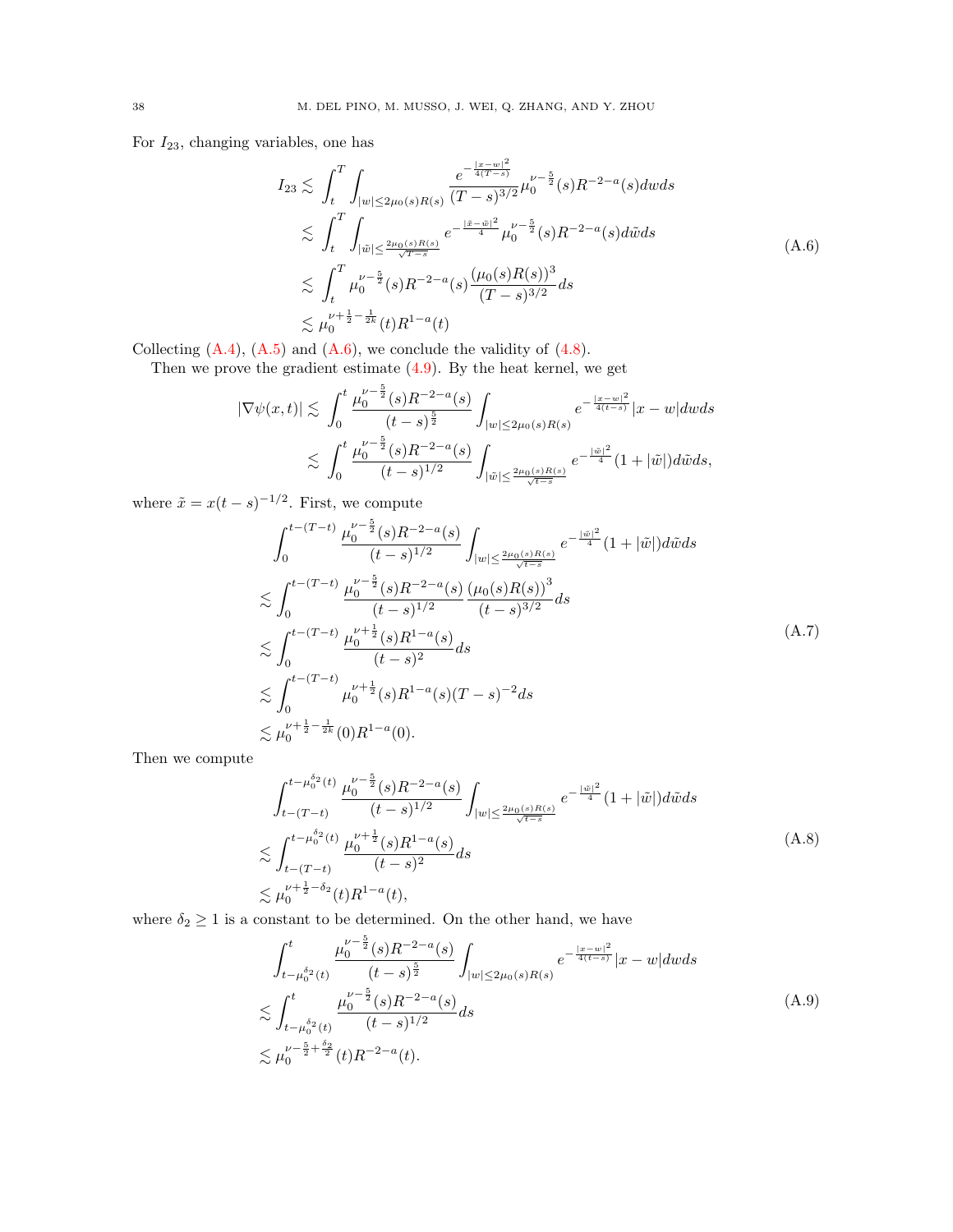By choosing  $\delta_2 = 2 - 2\beta$  and combining  $(A.7)$ – $(A.9)$ , we prove the validity of the gradient estimate  $(4.9)$ . The proof of  $(4.10)$  is similar to that of  $(4.8)$ . We omit the details.

To prove the Hölder estimate  $(4.11)$ , we decompose

$$
|\psi(x, t_2) - \psi(x, t_1)| \le J_{11} + J_{12} + J_{13}
$$

with

$$
J_{11} = \int_0^{t_1 - (t_2 - t_1)} \int_{\mathbb{R}^3} |G(x - w, t_2 - s) - G(x - w, t_1 - s)| f(w, s) dw ds,
$$
  
\n
$$
J_{12} = \int_{t_1 - (t_2 - t_1)}^{t_1} \int_{\mathbb{R}^3} |G(x - w, t_2 - s) - G(x - w, t_1 - s)| f(w, s) dw ds,
$$

and

$$
J_{13} = \int_{t_1}^{t_2} \int_{\mathbb{R}^3} G(x - w, t_2 - s) f(w, s) dw ds,
$$

where  $G(x, t)$  is the heat kernel [\(A.3\)](#page-35-2). Here we assume that  $0 < t_1 < t_2 < T$  with  $t_2 < 2t_1$ . For  $J_{11}$ , by letting  $t_v = vt_2 + (1 - v)t_1$ , we have

$$
J_{11} \leq (t_2 - t_1) \int_0^1 \int_0^{t_1 - (t_2 - t_1)} \int_{\mathbb{R}^3} |\partial_t G(x - w, t_v - s)| f(w, s) dw ds dv
$$
  

$$
\lesssim (t_2 - t_1) \int_0^1 \int_0^{t_1 - (t_2 - t_1)} \int_{|w| \leq 2\mu_0(s) R(s)} e^{-\frac{|x - w|^2}{4(t_v - s)}} \left( \frac{|x - w|^2}{(t_v - s)^{\frac{7}{2}}} + \frac{1}{(t_v - s)^{\frac{5}{2}}} \right) \mu_0^{\nu - \frac{5}{2}}(s) R^{-2 - a}(s) dw ds dv,
$$

and

$$
\int_{|w| \le 2\mu_0(s)R(s)} e^{-\frac{|x-w|^2}{4(t_v-s)}} \left( \frac{|x-w|^2}{(t_v-s)^{\frac{7}{2}}} + \frac{1}{(t_v-s)^{\frac{5}{2}}} \right) \mu_0^{\nu - \frac{5}{2}}(s) R^{-2-a}(s) dw
$$
  
= 
$$
\int_{|w_v| \le \frac{2\mu_0(s)R(s)}{\sqrt{t_v-s}}} e^{-\frac{|x_v - w_v|^2}{4}} \left( 1 + |x_v - w_v|^2 \right) \frac{\mu_0^{\nu - \frac{5}{2}}(s)R^{-2-a}(s)}{t_v-s} dw_v.
$$

Observing that for any  $\gamma_1 \in (0,1)$ , we have

$$
\int_{|w_v| \leq \frac{2\mu_0(s)R(s)}{\sqrt{t_v-s}}} e^{-\frac{|x_v - w_v|^2}{4}} \left(1 + |x_v - w_v|^2\right) dw_v \lesssim \left(\frac{2\mu_0(s)R(s)}{\sqrt{t_v - s}}\right)^{\gamma_1}.
$$

Thus, one has

$$
J_{11} \lesssim (t_2 - t_1) \int_0^{t_1 - (t_2 - t_1)} \frac{\mu_0^{\nu - \frac{5}{2} + \gamma_1}(s) R^{-2 - a + \gamma_1}(s)}{(t_2 - s)^{1 + \frac{\gamma_1}{2}}} ds.
$$

Recalling that  $R(t) = \mu_0^{-\beta}(t)$  for  $\beta \in (0, 1/2)$ , we have the following two cases • If  $\nu - \frac{5}{2} + \gamma_1 + \beta(2 + a - \gamma_1) < 0$ , then we have

$$
\int_0^{t_1 - (t_2 - t_1)} \frac{\mu_0^{\nu - \frac{5}{2} + \gamma_1}(s) R^{-2 - a + \gamma_1}(s)}{(t_2 - s)^{1 + \frac{\gamma_1}{2}}} ds
$$
  
\n
$$
\lesssim \mu_0^{\nu - \frac{5}{2} + \gamma_1}(t_1) R^{-2 - a + \gamma_1}(t_1) \int_0^{t_1 - (t_2 - t_1)} \frac{1}{(t_2 - s)^{1 + \frac{\gamma_1}{2}}} ds
$$
  
\n
$$
\lesssim \mu_0^{\nu - \frac{5}{2} + \gamma_1}(t_1) R^{-2 - a + \gamma_1}(t_1) (t_2 - t_1)^{-\gamma_1/2}.
$$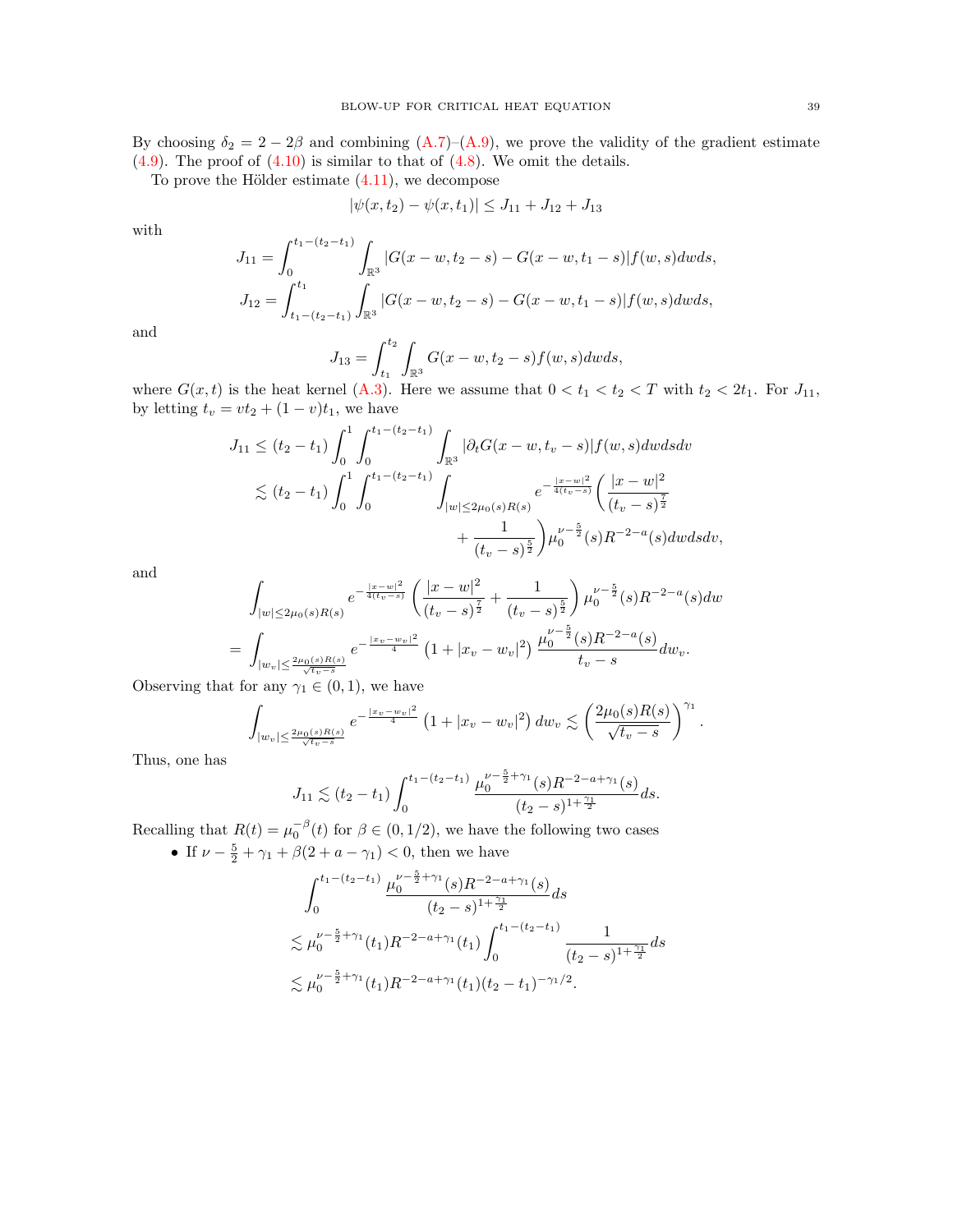• If 
$$
\nu - \frac{5}{2} + \gamma_1 + \beta(2 + a - \gamma_1) \ge 0
$$
, then we decompose  
\n
$$
\int_0^{t_1 - (t_2 - t_1)} \frac{\mu_0^{\nu - \frac{5}{2} + \gamma_1}(s) R^{-2 - a + \gamma_1}(s)}{(t_2 - s)^{1 + \frac{\gamma_1}{2}}} ds
$$
\n
$$
= \left( \int_0^{t_1 - (T - t_1)} + \int_{t_1 - (T - t_1)}^{t_1 - (t_2 - t_1)} \right) \frac{\mu_0^{\nu - \frac{5}{2} + \gamma_1}(s) R^{-2 - a + \gamma_1}(s)}{(t_2 - s)^{1 + \frac{\gamma_1}{2}}} ds.
$$

Assuming

$$
2k[\nu - \frac{5}{2} + \gamma_1 + \beta(2 + a - \gamma_1)] - \frac{\gamma_1}{2} < 0,
$$

we obtain that

$$
\int_0^{t_1 - (T - t_1)} \frac{\mu_0^{\nu - \frac{5}{2} + \gamma_1}(s) R^{-2 - a + \gamma_1}(s)}{(t_2 - s)^{1 + \frac{\gamma_1}{2}}} ds
$$
\n
$$
\lesssim \int_0^{t_1 - (T - t_1)} \frac{\mu_0^{\nu - \frac{5}{2} + \gamma_1}(s) R^{-2 - a + \gamma_1}(s)}{(T - s)^{1 + \frac{\gamma_1}{2}}} ds
$$
\n
$$
= \int_0^{t_1 - (T - t_1)} (T - s)^{2k[\nu - \frac{5}{2} + \gamma_1 + \beta(2 + a - \gamma_1)] - 1 - \frac{\gamma_1}{2}} ds
$$
\n
$$
\lesssim \mu_0^{\nu - \frac{5}{2} + \gamma_1}(t_2) R^{-2 - a + \gamma_1}(t_2) (t_2 - t_1)^{-\gamma_1/2}
$$

and similarly

$$
\int_{t_1-(T-t_1)}^{t_1-(t_2-t_1)} \frac{\mu_0^{\nu-\frac{5}{2}+\gamma_1}(s)R^{-2-a+\gamma_1}(s)}{(t_2-s)^{1+\frac{\gamma_1}{2}}} ds \lesssim \mu_0^{\nu-\frac{5}{2}+\gamma_1}(t_2)R^{-2-a+\gamma_1}(t_2)(t_2-t_1)^{-\gamma_1/2}.
$$

In both cases, we have

$$
J_{11} \lesssim \mu_0^{\nu - \frac{5}{2} + \gamma_1}(t_2) R^{-2 - a + \gamma_1}(t_2) (t_2 - t_1)^{1 - \gamma_1/2}.
$$

For  $J_{12}$ , we evaluate

$$
\int_{t_1-(t_2-t_1)}^{t_1} \int_{\mathbb{R}^3} |G(x-w,t_1-s)| f(w,s) dw ds
$$
\n
$$
\lesssim \int_{t_1-(t_2-t_1)}^{t_1} \mu_0^{\nu-\frac{5}{2}}(s) R^{-2-a}(s) \int_{|\tilde{w}| \leq \frac{2\mu_0(s)R(s)}{\sqrt{t_1-s}}} e^{-\frac{|\tilde{x}-\tilde{w}|^2}{4}} d\tilde{w} ds
$$
\n
$$
\lesssim \int_{t_1-(t_2-t_1)}^{t_1} \mu_0^{\nu-\frac{5}{2}}(s) R^{-2-a}(s) \left(\frac{2\mu_0(s)R(s)}{\sqrt{t_1-s}}\right)^{\gamma_1} ds
$$
\n
$$
\lesssim \mu_0^{\nu-\frac{5}{2}+\gamma_1}(t_2) R^{-2-a+\gamma_1}(t_2) (t_2-t_1)^{1-\gamma_1/2},
$$

where  $\gamma_1 \in (0, 1)$ . Similarly, we have

$$
\int_{t_1-(t_2-t_1)}^{t_1} \int_{\mathbb{R}^3} |G(x-w,t_2-s)| f(w,s) dw ds \lesssim \mu_0^{\nu-\frac{5}{2}+\gamma_1}(t_2) R^{-2-a+\gamma_1}(t_2) (t_2-t_1)^{1-\gamma_1/2}.
$$

Thus we conclude that

$$
J_{12} \lesssim \mu_0^{\nu - \frac{5}{2} + \gamma_1}(t_2) R^{-2 - a + \gamma_1}(t_2) (t_2 - t_1)^{1 - \gamma_1/2}.
$$

Finally, for  $J_{13}$ ,

$$
J_{13} = \int_{t_1}^{t_2} \int_{\mathbb{R}^3} G(x - w, t_2 - s) f(w, s) dw ds
$$
  
\$\leq \int\_{t\_1}^{t\_2} \mu\_0^{\nu - \frac{5}{2}}(s) R^{-2 - a}(s) \int\_{\tilde{w} \leq \frac{2\mu\_0(s) R(s)}{\sqrt{t\_2 - s}}} e^{-\frac{|\tilde{x} - \tilde{w}|^2}{4}} d\tilde{w} ds\$  
\$\leq \mu\_0^{\nu - \frac{5}{2} + \gamma\_1}(t\_2) R^{-2 - a + \gamma\_1}(t\_2) (t\_2 - t\_1)^{1 - \gamma\_1/2}\$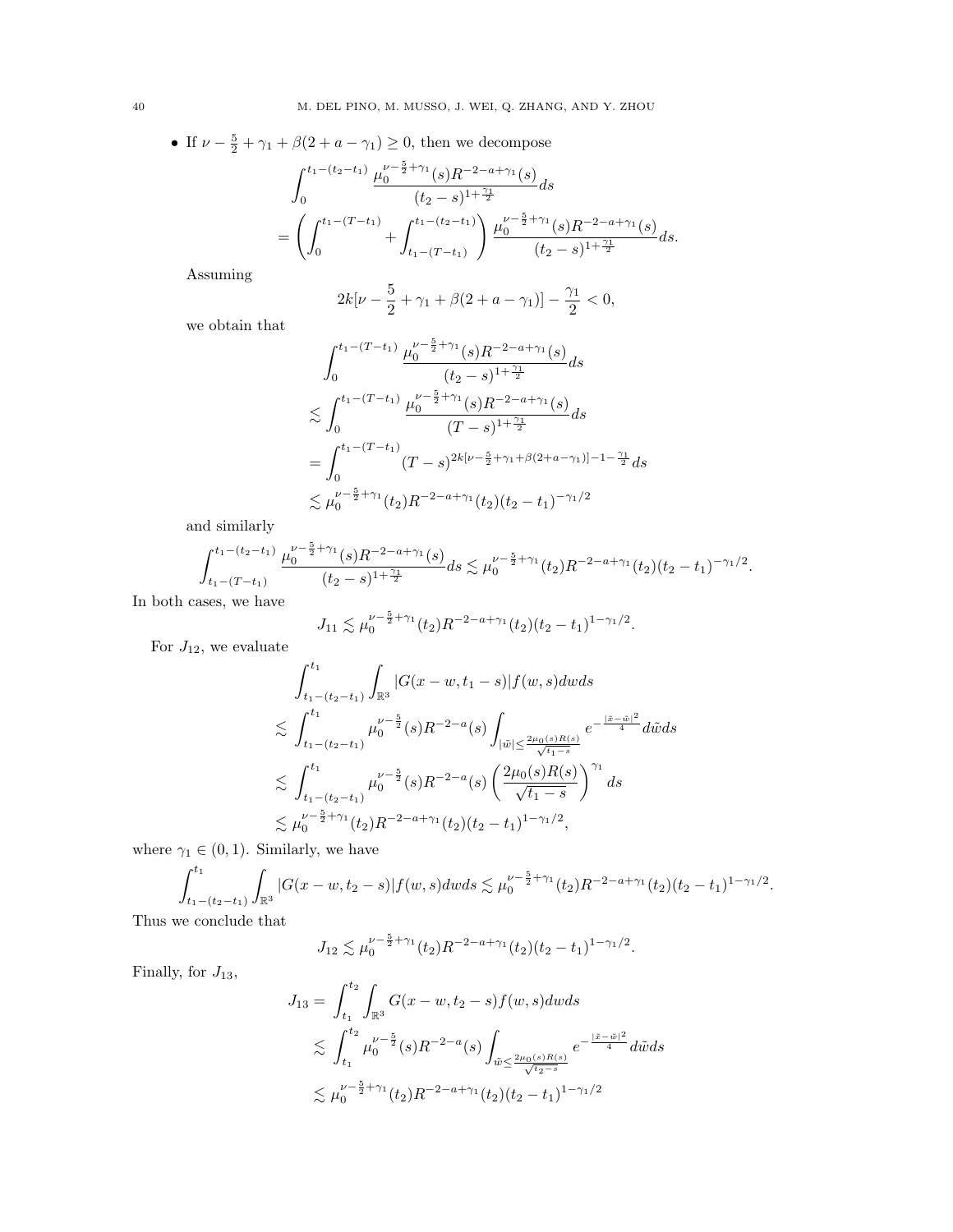follows from the same argument as before. This completes the proof of [\(4.11\)](#page-12-7).

*Proof of Lemma [4.2.](#page-12-2)* We first prove  $(4.12)$ . Similar to the proof of Lemma [4.1,](#page-12-1) Duhamel's formula gives  $\overline{2}$ 

$$
|\psi(x,t)| \lesssim \int_0^t \frac{\mu_0^{\nu_2}(s)}{(t-s)^{3/2}} \int_{\mu_0(s)R(s) \le |w|} \frac{e^{-\frac{|x-w|^2}{4(t-s)}}}{|w|^a} dw ds
$$
  

$$
\lesssim \int_0^t \frac{\mu_0^{\nu_2}(s)}{(t-s)^{a/2}} \int_{\frac{\mu_0(s)R(s)}{\sqrt{t-s}} \le |\tilde{w}|} \frac{e^{-\frac{|\tilde{x}-\tilde{w}|^2}{4}}}{|\tilde{w}|^a} d\tilde{w} ds,
$$

where  $\tilde{x} = x(t-s)^{-1/2}$ . Notice that for  $A > 0$  we have

$$
\int_{A \leq |\tilde{w}|} \frac{e^{-\frac{|\tilde{x} - \tilde{w}|^2}{4}}}{|\tilde{w}|^a} d\tilde{w} \lesssim \frac{1}{A^a} \text{ for } 0 < a \leq 2.
$$

So

<span id="page-40-0"></span>
$$
\int_{0}^{t-\mu_{0}^{2}(t)R^{2}(t)} \frac{\mu_{0}^{\nu_{2}}(s)}{(t-s)^{a/2}} \int_{\frac{\mu_{0}(s)R(s)}{\sqrt{t-s}} \leq |\tilde{w}|} \frac{e^{-\frac{|\tilde{x}-\tilde{w}|^{2}}{4}}}{|\tilde{w}|^{a}} d\tilde{w} ds
$$
  
\n
$$
\lesssim \int_{0}^{t-\mu_{0}^{2}(t)R^{2}(t)} \frac{\mu_{0}^{\nu_{2}}(s)}{(t-s)^{a/2}} ds
$$
  
\n
$$
\lesssim \mu_{0}^{\nu_{2}+\frac{2-a}{4k}}(0)
$$
 (A.10)

and

<span id="page-40-1"></span>
$$
\int_{t-\mu_0^2(t)R^2(t)}^t \frac{\mu_0^{\nu_2}(s)}{(t-s)^{a/2}} \int_{\frac{\mu_0(s)R(s)}{\sqrt{t-s}} \leq |\tilde{w}|} \frac{e^{-\frac{|\tilde{x}-\tilde{w}|^2}{4}}}{|\tilde{w}|^a} d\tilde{w} ds
$$
\n
$$
\lesssim \int_{t-\mu_0^2(t)R^2(t)}^t \frac{\mu_0^{\nu_2}(s)}{(\mu_0(s)R(s))^a} ds
$$
\n
$$
\lesssim \mu_0^{\nu_2+2-a}(0)R^{2-a}(0).
$$
\n(A.11)

By  $(A.10)$ – $(A.11)$ , we conclude the validity of  $(4.12)$ .

To prove [\(4.14\)](#page-12-9), we have

$$
\begin{split} |\nabla \psi(x,t)| &\lesssim \int_0^t \frac{\mu_0^{\nu_2}(s)}{(t-s)^{5/2}} \int_{\mu_0(s)R(s)\leq |w|} \frac{e^{-\frac{|x-w|^2}{4(t-s)}}|x-w|}{|w|^a} dw ds \\ &\lesssim \int_0^t \frac{\mu_0^{\nu_2}(s)}{(t-s)^{(a+1)/2}} \int_{\frac{\mu_0(s)R(s)}{\sqrt{t-s}}\leq |\tilde{w}|} \frac{e^{-\frac{|\tilde{x}-\tilde{w}|^2}{4}}|\tilde{x}-\tilde{w}|}{|\tilde{w}|^a} d\tilde{w} ds \\ &\lesssim \int_0^{t-\mu_0^2(t)R^2(t)} \frac{\mu_0^{\nu_2}(s)}{(t-s)^{(a+1)/2}} ds + \int_{t-\mu_0^2(t)R^2(t)}^t \frac{\mu_0^{\nu_2}(s)}{(t-s)^{(a+1)/2}} \frac{(t-s)^{a/2}}{(\mu_0(s)R(s))^a} ds \\ &\lesssim \mu_0^{\nu_2+\frac{1-a_2}{4k}}(0). \end{split}
$$

All the rest estimates can be proved similarly.

 $\Box$ 

Acknowledgements: M. del Pino has been supported by a UK Royal Society Research Professorship. M. Musso is partly supported by EPSRC of UK. The research of J. Wei is partially supported by NSERC of Canada.

 $\Box$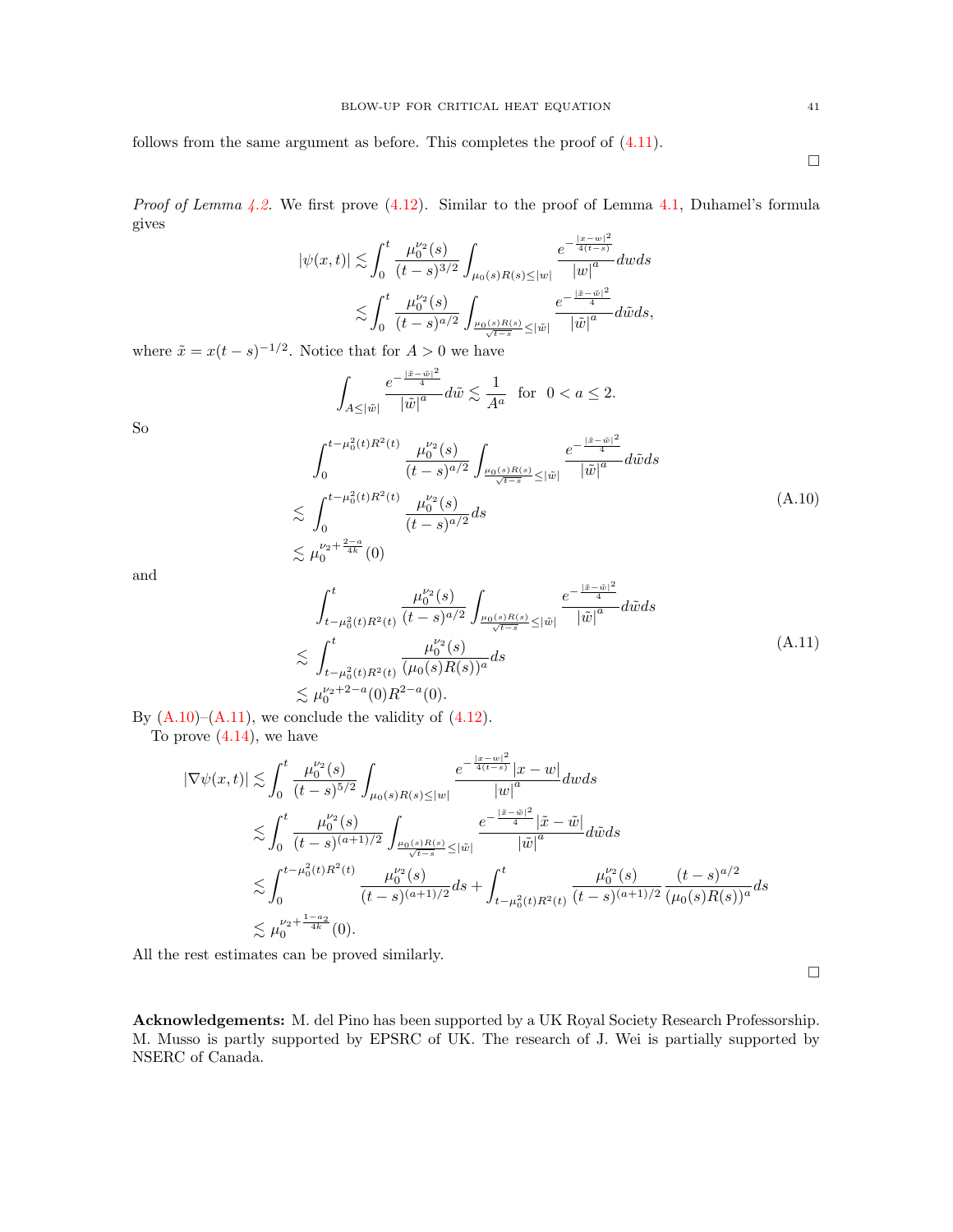#### **REFERENCES**

- <span id="page-41-7"></span>[1] C. Collot, Non radial type II blow up for the energy supercritical semilinear heat equation. Anal. PDE 10 (2017) 127–252.
- <span id="page-41-18"></span>[2] C. Collot, F. Merle, P. Raphael, Dynamics near the ground state for the energy critical nonlinear heat equation in large dimensions. Comm. Math. Phys. 352 (2017), 103-157.
- <span id="page-41-8"></span>[3] C. Collot, F. Merle, P. Raphael, On strongly anisotropic type II blow up, To appear in J. Amer. Math. Soc.
- <span id="page-41-3"></span>[4] C. Collot, P. Raphael, J. Szeftel On the stability of type I blow up for the energy super critical heat equation. Preprint ArXiv:1605.07337
- <span id="page-41-15"></span>[5] C. Cortázar, M. del Pino, M. Musso, Green's function and infinite-time bubbling in the critical nonlinear heat equation. Preprint arXiv:1604.07117. To appear in J. Eur. Math. Soc. (JEMS).
- <span id="page-41-13"></span>[6] J. Dávila, M. del Pino, J. Wei, Singularity formation for the two-dimensional harmonic map flow into  $S^2$ . Inventione Mathematicae 219 (2020), no.2, 345–466.
- <span id="page-41-16"></span>[7] M. del Pino, M. Musso, J. Wei, Infinite time blow-up for the 3-dimensional energy critical heat equation. To appear in Anal. PDE. Preprint ArXiv:1705.01672.
- <span id="page-41-19"></span>[8] M. del Pino, M. Musso, J. Wei, Geometry driven Type II higher dimensional blow-up for the critical heat equation. Preprint Arxiv:1710.11461.
- <span id="page-41-9"></span>[9] M. del Pino, M. Musso, J. Wei, Type II blow-up in the 5-dimensional energy critical heat equation. To appear in Acta Mathematica Sinica (Special issue in honor of Carlos Kenig).
- <span id="page-41-12"></span>[10] Manuel del Pino, Monica Musso, J. Wei and Y. Zhou. Type II finite time blow-up for the energy critical heat equation in  $\mathbb{R}^4$ . To appear in DCDS-A (Special volume for W.-M. Ni's 70th birthday)
- <span id="page-41-27"></span>[11] Kai Diethelm. The analysis of fractional differential equations: An application-oriented exposition using differential operators of Caputo type. Springer Science & Business Media, 2010.
- <span id="page-41-22"></span>[12] R. Donninger, J. Krieger, Nonscattering solutions and blowup at infinity for the critical wave equation, Math. Ann. 357 (2013), no. 1, 89-163
- <span id="page-41-23"></span>[13] T.Duyckaerts, C.E. Kenig, F. Merle, Classification of radial solutions of the focusing, energy-critical wave equation, Cambridge Journal of Mathematics 1 (2013), no. 1, 75–144.
- <span id="page-41-0"></span>[14] S. Filippas, M.A. Herrero, J.J.L. Velázquez, Fast blow-up mechanisms for sign-changing solutions of a semilinear parabolic equation with critical nonlinearity. R. Soc. Lond. Proc. Ser. A Math. Phys. Eng. Sci. 456 (2000), no. 2004, 2957–2982.
- <span id="page-41-1"></span>[15] Giga, Yoshikazu; Kohn, Robert V. Asymptotically self-similar blow-up of semilinear heat equations. Comm. Pure Appl. Math. 38 (1985), no. 3, 297-319.
- [16] Giga, Yoshikazu; Kohn, Robert V. Characterizing blowup using similarity variables. Indiana Univ. Math. J. 36 (1987), no. 1, 1-40.
- <span id="page-41-2"></span>[17] Giga, Yoshikazu; Kohn, Robert V. Nondegeneracy of blowup for semilinear heat equations. Comm. Pure Appl. Math. 42 (1989), no. 6, 845-884.
- <span id="page-41-11"></span>[18] J. Harada, A higher speed type II blowup for the five dimensional energy critical heat equation, to appear in Ann. Inst. H. Poincare Anal. Non Lineaire.
- <span id="page-41-14"></span>[19] J. Harada, A type II blowup for the six dimensional energy critical heat equation, arXiv:2002.00528.
- <span id="page-41-5"></span>[20] M.A. Herrero, J.J.L. Velázquez. Explosion de solutions d'equations paraboliques semilineaires supercritiques. [Blowup of solutions of supercritical semilinear parabolic equations] C. R. Acad. Sci. Paris Ser. I Math. 319 (1994), no. 2, 141-145.
- <span id="page-41-6"></span>[21] M.A. Herrero, J.J.L. Velázquez. A blow up result for semilinear heat equations in the supercritical case. Unpublished.
- <span id="page-41-24"></span>[22] C. E. Kenig and F. Merle, Global well-posedness, scattering and blow-up for the energy-critical focusing non-linear wave equation. Acta Math. 201, 147–212 (2008)
- <span id="page-41-21"></span>[23] J. Krieger, W. Schlag, Concentration compactness for critical wave maps, Monographs of the European Mathematical Society (2012).
- <span id="page-41-25"></span>[24] J. Krieger, W. Schlag, Full range of blow up exponents for the quintic wave equation in three dimension, J. Math. Pures Appl. (9) 101 (2014), no.6, 873–900
- [25] J. Krieger, K. Nakanishi, W. Schlag. Center-stable manifold of the ground state in the energy space for the critical wave equation. Math. Ann. 361 (2015), no. 1-2, 150.
- <span id="page-41-26"></span>[26] J. Krieger, W. Schlag, D. Tataru, Slow blow-up solutions for the  $H^1(R^3)$  critical focusing semilinear wave equation. Duke Math. J. 147 (2009), no. 1, 1-–53.
- <span id="page-41-17"></span>[27] F.H. Lin, C.Y. Wang, The analysis of harmonic maps and their heat flows. World Scientific Publishing Co. Pte. Ltd., Hackensack, NJ, 2008.
- <span id="page-41-20"></span>[28] F. Merle and P. Raphael. The blow-up dynamic and upper bound on the blow-up rate for critical nonlinear Schrödinger equation, Ann. of Math. 161 (2005), no. 1, 157-222.
- <span id="page-41-10"></span>[29] H. Matano, F. Merle. On nonexistence of type II blowup for a supercritical nonlinear heat equation, Comm. Pure Appl. Math. 57 (2004) 1494-1541.
- <span id="page-41-4"></span>[30] H. Matano, F. Merle. Threshold and generic type I behaviors for a supercritical nonlinear heat equation. J. Funct. Anal. 261 (2011), no. 3, 716–748.